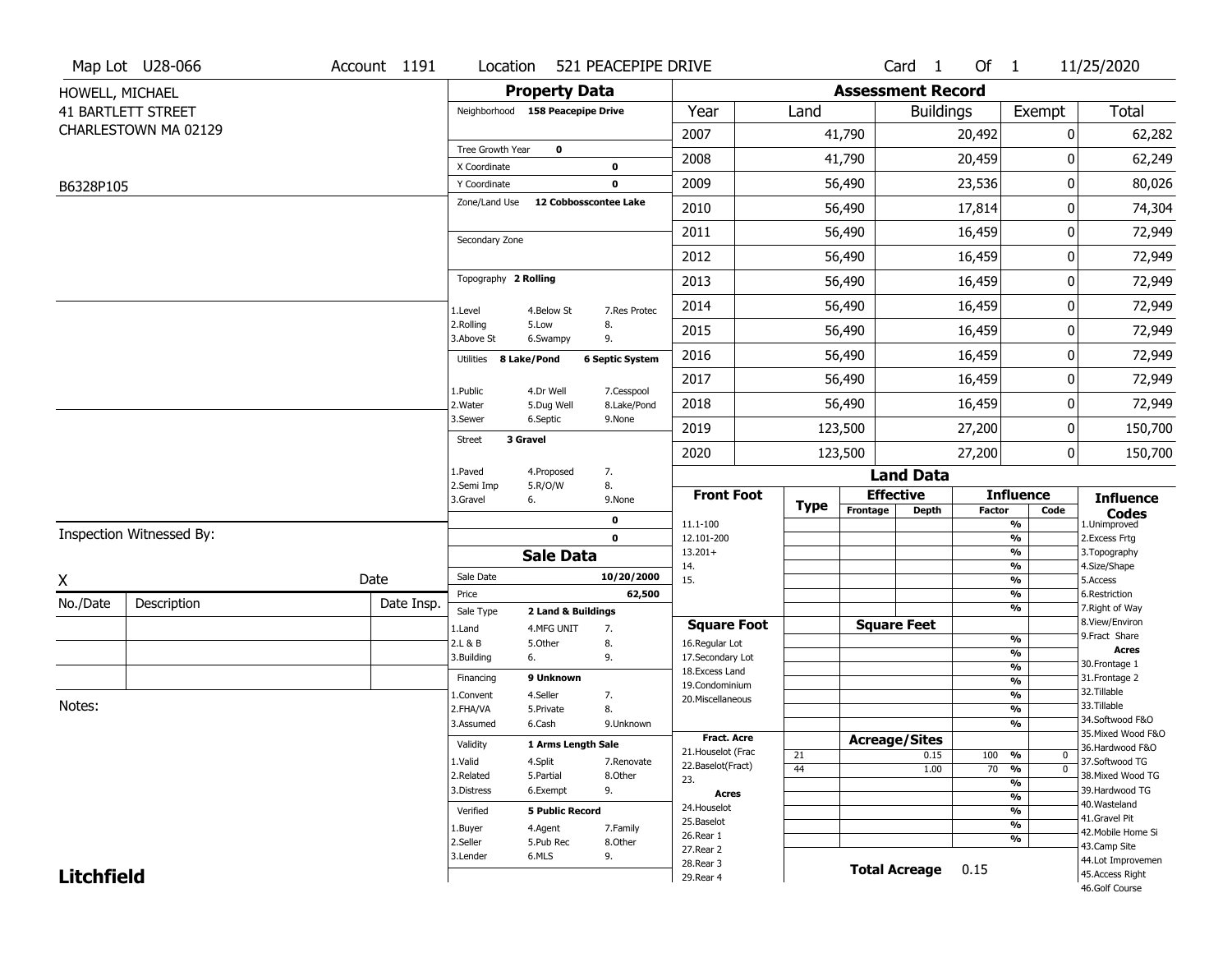| 521 PEACEPIPE DRIVE<br>Map Lot U28-066<br>Of $1$<br>Account 1191<br>Location<br>Card <sub>1</sub><br>11/25/2020<br>Building Style 15 Cottage<br>SF Bsmt Living<br>0<br>Layout 1 Typical<br>0 <sub>0</sub><br>0.Uncoded<br>4.Cape<br>Fin Bsmt Grade<br>1. Typical<br>4.<br>7.<br>8.Log<br>5.<br>9.0ther<br>OPEN-5-CUSTOMIZE 0<br>8.<br>5.Garrison<br>2.Inadeg<br>1.Conv.<br>0%<br>9 Not Heated<br>3.<br>6.<br>2.Ranch<br>6.Split<br>10.Tri-Lev<br>Heat Type<br>9.<br>9 None<br>4.Steam<br>3.R Ranch<br>7.Contemp<br>11.Earth O<br>0.Uncoded<br>8.Fl/Wall<br>Attic<br>1.HWBB<br>5.FWA<br>9.No Heat<br>1.1/4 Fin<br>Dwelling Units 1<br>4.Full Fin<br>7.<br>$\mathbf 0$<br>2.HWCI<br>2.1/2 Fin<br>8.<br>Other Units<br>6.GravWA<br>10.Radiant<br>5.Fl/Stair<br>1sFr/P<br><b>Stories</b><br>1 One Story<br>7.Electric<br>3.3/4 Fin<br>6.<br>3.H Pump<br>11.Radiant<br>9.None<br>0%<br>9 None<br>9 None<br>1.1<br>4.1.5<br>7.1.25<br>Cool Type<br>Insulation<br>2.2<br>5.1.75<br>8.3.5<br>4.W&C Air<br>7.RadHW<br>1.Full<br>1.Refrig<br>4.Minimal<br>7.<br>6.2.5<br>5.Monitor-<br>8.<br>2. Heavy<br>8.<br>3.3<br>9.4<br>2.Evapor<br>5.Partial<br><b>Exterior Walls</b><br><b>16 Lap Siding-Drop</b><br>6.<br>9.None<br>3.H Pump<br>6.Monitor-<br>9.None<br>3.Capped<br>0%<br>Kitchen Style<br>Unfinished %<br>0.Uncoded<br>4.Asbestos<br>8.Concrete<br>2 Typical<br>42.0'<br>1.Wd Clapb<br>4.Obsolete<br>Grade & Factor<br>2 Fair 90%<br>5.Stucco<br>9.0ther<br>1.Modern<br>7.<br>5.<br>8.<br>4.B Grade<br>7.AAA Grad<br>6.Brick<br>10.Wd shin<br>2.Typical<br>1.E Grade<br>2.Vinyl<br>3.Old Type<br>6.<br>2.D Grade<br>5.A Grade<br>8.M&S<br>3.Compos.<br>7.Stone<br>$11. T1 - 11$<br>9.None<br>1 Asphalt Shingles<br>2 Typical Bath(s)<br>3.C Grade<br>6.AA Grade<br>9.Same<br>Roof Surface<br>Bath(s) Style<br>7.Rolled R<br>4.Obsolete<br>SQFT (Footprint) 504<br>1.Asphalt<br>4.Composit<br>1.Modern<br>7.<br>8.<br>5.<br>8.<br>5 Above Average<br>2.Slate<br>5.Wood<br>2. Typical<br>Condition<br>3.Metal<br>6.Other<br>9.<br>3.Old Type<br>6.<br>9.None<br>1.Poor<br>4.Avg<br>7.V G<br>3.0'<br>SF Masonry Trim 0<br>3<br>2.Fair<br>8.Exc<br># Rooms<br>$5.Avg+$<br>3.0'<br>OPEN-3-CUSTOM 0<br>$\overline{\mathbf{2}}$<br># Bedrooms<br>3.Avg-<br>6.Good<br>9.Same<br>OPEN-4-CUSTOM 0<br>0%<br>$\mathbf{1}$<br>Phys. % Good<br># Full Baths<br>Year Built<br>1920<br># Half Baths<br>$\mathbf 0$<br>Funct. % Good<br>100%<br>12.0'<br>Year Remodeled 0<br># Addn Fixtures<br>$\mathbf 0$<br>Functional Code 9 None<br>13.0'<br>10.0'<br><b>6 Piers</b><br>Foundation<br># Fireplaces<br>0<br>4.Delap<br>7.No Power<br>1.Incomp<br>4.Wood<br>7.<br>2.0-Built<br>5.Bsmt<br>8.LongTerm<br>1.Concrete<br>WD.<br>5.Slab<br>8.<br>2.C Block<br>3.Damage<br>6.Common<br>9.None<br>18.0'<br>9.<br>Econ. % Good 100%<br>3.Br/Stone<br>6.Piers<br>9 No Basement<br>Economic Code None<br>Basement<br>7.<br>0.None<br>1.1/4 Bmt<br>4.Full Bmt<br>3.No Power<br>9.None<br>2.1/2 Bmt<br>8.<br>4.Generate<br>5.Crawl Sp<br>1.Location<br>8.<br>6.<br>2.Encroach<br>5.Multi-Fa<br>9.<br>3.3/4 Bmt<br>9.None<br>Software<br>Bsmt Gar # Cars 0<br>Entrance Code 5 Estimated<br>A Division of Harris Computer Systems<br>Wet Basement 9 No Basement<br>4.Vacant<br>7.<br>1.Interior<br>4.Dirt Flr<br>5.Estimate<br>8.<br>7.<br>2.Refusal<br>1.Dry<br>5.<br>8.<br>9.<br>3.Informed<br>6.Existing<br>2.Damp<br>9.<br>Information Code 5 Estimate<br>3.Wet<br>6.<br>1.Owner<br>4.Agent<br>7.Vacant<br>5.Estimate<br>8.<br>2.Relative<br>Date Inspected 8/29/2018<br>9.<br>3.Tenant<br>6.Other<br>1.One Story Fram<br><b>Additions, Outbuildings &amp; Improvements</b><br>2. Two Story Fram<br>Units<br>Year<br>Grade  <br>Cond<br>Phys.<br>Funct.<br>Sound Value<br><b>Type</b><br>3. Three Story Fr<br>% 100 %<br>68 Wood Deck/s<br>2000<br>129<br>3 100<br>14<br>0<br>4.1 & 1/2 Story<br>$\%$<br>$\%$<br>5.1 & 3/4 Story<br>$\%$<br>$\frac{0}{0}$<br>6.2 & 1/2 Story<br>21.Open Frame Por<br>$\%$<br>$\%$<br>22.Encl Frame Por<br>$\sqrt{0}$<br>$\%$<br>23. Frame Garage |  |  |  |            |                          |  | <b>Litchfield</b> |  |  |  |  |
|---------------------------------------------------------------------------------------------------------------------------------------------------------------------------------------------------------------------------------------------------------------------------------------------------------------------------------------------------------------------------------------------------------------------------------------------------------------------------------------------------------------------------------------------------------------------------------------------------------------------------------------------------------------------------------------------------------------------------------------------------------------------------------------------------------------------------------------------------------------------------------------------------------------------------------------------------------------------------------------------------------------------------------------------------------------------------------------------------------------------------------------------------------------------------------------------------------------------------------------------------------------------------------------------------------------------------------------------------------------------------------------------------------------------------------------------------------------------------------------------------------------------------------------------------------------------------------------------------------------------------------------------------------------------------------------------------------------------------------------------------------------------------------------------------------------------------------------------------------------------------------------------------------------------------------------------------------------------------------------------------------------------------------------------------------------------------------------------------------------------------------------------------------------------------------------------------------------------------------------------------------------------------------------------------------------------------------------------------------------------------------------------------------------------------------------------------------------------------------------------------------------------------------------------------------------------------------------------------------------------------------------------------------------------------------------------------------------------------------------------------------------------------------------------------------------------------------------------------------------------------------------------------------------------------------------------------------------------------------------------------------------------------------------------------------------------------------------------------------------------------------------------------------------------------------------------------------------------------------------------------------------------------------------------------------------------------------------------------------------------------------------------------------------------------------------------------------------------------------------------------------------------------------------------------------------------------------------------------------------------------------------------------------------------------------------------------------------------------------------------------------------------------------------------------------------------------------------------------------------------------------------------------------------------------------------------------------------------------------------------------------------------------------------------------------|--|--|--|------------|--------------------------|--|-------------------|--|--|--|--|
|                                                                                                                                                                                                                                                                                                                                                                                                                                                                                                                                                                                                                                                                                                                                                                                                                                                                                                                                                                                                                                                                                                                                                                                                                                                                                                                                                                                                                                                                                                                                                                                                                                                                                                                                                                                                                                                                                                                                                                                                                                                                                                                                                                                                                                                                                                                                                                                                                                                                                                                                                                                                                                                                                                                                                                                                                                                                                                                                                                                                                                                                                                                                                                                                                                                                                                                                                                                                                                                                                                                                                                                                                                                                                                                                                                                                                                                                                                                                                                                                                                                         |  |  |  |            |                          |  |                   |  |  |  |  |
|                                                                                                                                                                                                                                                                                                                                                                                                                                                                                                                                                                                                                                                                                                                                                                                                                                                                                                                                                                                                                                                                                                                                                                                                                                                                                                                                                                                                                                                                                                                                                                                                                                                                                                                                                                                                                                                                                                                                                                                                                                                                                                                                                                                                                                                                                                                                                                                                                                                                                                                                                                                                                                                                                                                                                                                                                                                                                                                                                                                                                                                                                                                                                                                                                                                                                                                                                                                                                                                                                                                                                                                                                                                                                                                                                                                                                                                                                                                                                                                                                                                         |  |  |  |            |                          |  |                   |  |  |  |  |
|                                                                                                                                                                                                                                                                                                                                                                                                                                                                                                                                                                                                                                                                                                                                                                                                                                                                                                                                                                                                                                                                                                                                                                                                                                                                                                                                                                                                                                                                                                                                                                                                                                                                                                                                                                                                                                                                                                                                                                                                                                                                                                                                                                                                                                                                                                                                                                                                                                                                                                                                                                                                                                                                                                                                                                                                                                                                                                                                                                                                                                                                                                                                                                                                                                                                                                                                                                                                                                                                                                                                                                                                                                                                                                                                                                                                                                                                                                                                                                                                                                                         |  |  |  |            |                          |  |                   |  |  |  |  |
|                                                                                                                                                                                                                                                                                                                                                                                                                                                                                                                                                                                                                                                                                                                                                                                                                                                                                                                                                                                                                                                                                                                                                                                                                                                                                                                                                                                                                                                                                                                                                                                                                                                                                                                                                                                                                                                                                                                                                                                                                                                                                                                                                                                                                                                                                                                                                                                                                                                                                                                                                                                                                                                                                                                                                                                                                                                                                                                                                                                                                                                                                                                                                                                                                                                                                                                                                                                                                                                                                                                                                                                                                                                                                                                                                                                                                                                                                                                                                                                                                                                         |  |  |  |            |                          |  |                   |  |  |  |  |
|                                                                                                                                                                                                                                                                                                                                                                                                                                                                                                                                                                                                                                                                                                                                                                                                                                                                                                                                                                                                                                                                                                                                                                                                                                                                                                                                                                                                                                                                                                                                                                                                                                                                                                                                                                                                                                                                                                                                                                                                                                                                                                                                                                                                                                                                                                                                                                                                                                                                                                                                                                                                                                                                                                                                                                                                                                                                                                                                                                                                                                                                                                                                                                                                                                                                                                                                                                                                                                                                                                                                                                                                                                                                                                                                                                                                                                                                                                                                                                                                                                                         |  |  |  |            |                          |  |                   |  |  |  |  |
|                                                                                                                                                                                                                                                                                                                                                                                                                                                                                                                                                                                                                                                                                                                                                                                                                                                                                                                                                                                                                                                                                                                                                                                                                                                                                                                                                                                                                                                                                                                                                                                                                                                                                                                                                                                                                                                                                                                                                                                                                                                                                                                                                                                                                                                                                                                                                                                                                                                                                                                                                                                                                                                                                                                                                                                                                                                                                                                                                                                                                                                                                                                                                                                                                                                                                                                                                                                                                                                                                                                                                                                                                                                                                                                                                                                                                                                                                                                                                                                                                                                         |  |  |  |            |                          |  |                   |  |  |  |  |
|                                                                                                                                                                                                                                                                                                                                                                                                                                                                                                                                                                                                                                                                                                                                                                                                                                                                                                                                                                                                                                                                                                                                                                                                                                                                                                                                                                                                                                                                                                                                                                                                                                                                                                                                                                                                                                                                                                                                                                                                                                                                                                                                                                                                                                                                                                                                                                                                                                                                                                                                                                                                                                                                                                                                                                                                                                                                                                                                                                                                                                                                                                                                                                                                                                                                                                                                                                                                                                                                                                                                                                                                                                                                                                                                                                                                                                                                                                                                                                                                                                                         |  |  |  |            |                          |  |                   |  |  |  |  |
|                                                                                                                                                                                                                                                                                                                                                                                                                                                                                                                                                                                                                                                                                                                                                                                                                                                                                                                                                                                                                                                                                                                                                                                                                                                                                                                                                                                                                                                                                                                                                                                                                                                                                                                                                                                                                                                                                                                                                                                                                                                                                                                                                                                                                                                                                                                                                                                                                                                                                                                                                                                                                                                                                                                                                                                                                                                                                                                                                                                                                                                                                                                                                                                                                                                                                                                                                                                                                                                                                                                                                                                                                                                                                                                                                                                                                                                                                                                                                                                                                                                         |  |  |  |            |                          |  |                   |  |  |  |  |
|                                                                                                                                                                                                                                                                                                                                                                                                                                                                                                                                                                                                                                                                                                                                                                                                                                                                                                                                                                                                                                                                                                                                                                                                                                                                                                                                                                                                                                                                                                                                                                                                                                                                                                                                                                                                                                                                                                                                                                                                                                                                                                                                                                                                                                                                                                                                                                                                                                                                                                                                                                                                                                                                                                                                                                                                                                                                                                                                                                                                                                                                                                                                                                                                                                                                                                                                                                                                                                                                                                                                                                                                                                                                                                                                                                                                                                                                                                                                                                                                                                                         |  |  |  |            |                          |  |                   |  |  |  |  |
|                                                                                                                                                                                                                                                                                                                                                                                                                                                                                                                                                                                                                                                                                                                                                                                                                                                                                                                                                                                                                                                                                                                                                                                                                                                                                                                                                                                                                                                                                                                                                                                                                                                                                                                                                                                                                                                                                                                                                                                                                                                                                                                                                                                                                                                                                                                                                                                                                                                                                                                                                                                                                                                                                                                                                                                                                                                                                                                                                                                                                                                                                                                                                                                                                                                                                                                                                                                                                                                                                                                                                                                                                                                                                                                                                                                                                                                                                                                                                                                                                                                         |  |  |  |            |                          |  |                   |  |  |  |  |
|                                                                                                                                                                                                                                                                                                                                                                                                                                                                                                                                                                                                                                                                                                                                                                                                                                                                                                                                                                                                                                                                                                                                                                                                                                                                                                                                                                                                                                                                                                                                                                                                                                                                                                                                                                                                                                                                                                                                                                                                                                                                                                                                                                                                                                                                                                                                                                                                                                                                                                                                                                                                                                                                                                                                                                                                                                                                                                                                                                                                                                                                                                                                                                                                                                                                                                                                                                                                                                                                                                                                                                                                                                                                                                                                                                                                                                                                                                                                                                                                                                                         |  |  |  |            |                          |  |                   |  |  |  |  |
|                                                                                                                                                                                                                                                                                                                                                                                                                                                                                                                                                                                                                                                                                                                                                                                                                                                                                                                                                                                                                                                                                                                                                                                                                                                                                                                                                                                                                                                                                                                                                                                                                                                                                                                                                                                                                                                                                                                                                                                                                                                                                                                                                                                                                                                                                                                                                                                                                                                                                                                                                                                                                                                                                                                                                                                                                                                                                                                                                                                                                                                                                                                                                                                                                                                                                                                                                                                                                                                                                                                                                                                                                                                                                                                                                                                                                                                                                                                                                                                                                                                         |  |  |  |            |                          |  |                   |  |  |  |  |
|                                                                                                                                                                                                                                                                                                                                                                                                                                                                                                                                                                                                                                                                                                                                                                                                                                                                                                                                                                                                                                                                                                                                                                                                                                                                                                                                                                                                                                                                                                                                                                                                                                                                                                                                                                                                                                                                                                                                                                                                                                                                                                                                                                                                                                                                                                                                                                                                                                                                                                                                                                                                                                                                                                                                                                                                                                                                                                                                                                                                                                                                                                                                                                                                                                                                                                                                                                                                                                                                                                                                                                                                                                                                                                                                                                                                                                                                                                                                                                                                                                                         |  |  |  |            |                          |  |                   |  |  |  |  |
|                                                                                                                                                                                                                                                                                                                                                                                                                                                                                                                                                                                                                                                                                                                                                                                                                                                                                                                                                                                                                                                                                                                                                                                                                                                                                                                                                                                                                                                                                                                                                                                                                                                                                                                                                                                                                                                                                                                                                                                                                                                                                                                                                                                                                                                                                                                                                                                                                                                                                                                                                                                                                                                                                                                                                                                                                                                                                                                                                                                                                                                                                                                                                                                                                                                                                                                                                                                                                                                                                                                                                                                                                                                                                                                                                                                                                                                                                                                                                                                                                                                         |  |  |  |            |                          |  |                   |  |  |  |  |
|                                                                                                                                                                                                                                                                                                                                                                                                                                                                                                                                                                                                                                                                                                                                                                                                                                                                                                                                                                                                                                                                                                                                                                                                                                                                                                                                                                                                                                                                                                                                                                                                                                                                                                                                                                                                                                                                                                                                                                                                                                                                                                                                                                                                                                                                                                                                                                                                                                                                                                                                                                                                                                                                                                                                                                                                                                                                                                                                                                                                                                                                                                                                                                                                                                                                                                                                                                                                                                                                                                                                                                                                                                                                                                                                                                                                                                                                                                                                                                                                                                                         |  |  |  |            |                          |  |                   |  |  |  |  |
|                                                                                                                                                                                                                                                                                                                                                                                                                                                                                                                                                                                                                                                                                                                                                                                                                                                                                                                                                                                                                                                                                                                                                                                                                                                                                                                                                                                                                                                                                                                                                                                                                                                                                                                                                                                                                                                                                                                                                                                                                                                                                                                                                                                                                                                                                                                                                                                                                                                                                                                                                                                                                                                                                                                                                                                                                                                                                                                                                                                                                                                                                                                                                                                                                                                                                                                                                                                                                                                                                                                                                                                                                                                                                                                                                                                                                                                                                                                                                                                                                                                         |  |  |  |            |                          |  |                   |  |  |  |  |
|                                                                                                                                                                                                                                                                                                                                                                                                                                                                                                                                                                                                                                                                                                                                                                                                                                                                                                                                                                                                                                                                                                                                                                                                                                                                                                                                                                                                                                                                                                                                                                                                                                                                                                                                                                                                                                                                                                                                                                                                                                                                                                                                                                                                                                                                                                                                                                                                                                                                                                                                                                                                                                                                                                                                                                                                                                                                                                                                                                                                                                                                                                                                                                                                                                                                                                                                                                                                                                                                                                                                                                                                                                                                                                                                                                                                                                                                                                                                                                                                                                                         |  |  |  |            |                          |  |                   |  |  |  |  |
|                                                                                                                                                                                                                                                                                                                                                                                                                                                                                                                                                                                                                                                                                                                                                                                                                                                                                                                                                                                                                                                                                                                                                                                                                                                                                                                                                                                                                                                                                                                                                                                                                                                                                                                                                                                                                                                                                                                                                                                                                                                                                                                                                                                                                                                                                                                                                                                                                                                                                                                                                                                                                                                                                                                                                                                                                                                                                                                                                                                                                                                                                                                                                                                                                                                                                                                                                                                                                                                                                                                                                                                                                                                                                                                                                                                                                                                                                                                                                                                                                                                         |  |  |  |            |                          |  |                   |  |  |  |  |
|                                                                                                                                                                                                                                                                                                                                                                                                                                                                                                                                                                                                                                                                                                                                                                                                                                                                                                                                                                                                                                                                                                                                                                                                                                                                                                                                                                                                                                                                                                                                                                                                                                                                                                                                                                                                                                                                                                                                                                                                                                                                                                                                                                                                                                                                                                                                                                                                                                                                                                                                                                                                                                                                                                                                                                                                                                                                                                                                                                                                                                                                                                                                                                                                                                                                                                                                                                                                                                                                                                                                                                                                                                                                                                                                                                                                                                                                                                                                                                                                                                                         |  |  |  |            |                          |  |                   |  |  |  |  |
|                                                                                                                                                                                                                                                                                                                                                                                                                                                                                                                                                                                                                                                                                                                                                                                                                                                                                                                                                                                                                                                                                                                                                                                                                                                                                                                                                                                                                                                                                                                                                                                                                                                                                                                                                                                                                                                                                                                                                                                                                                                                                                                                                                                                                                                                                                                                                                                                                                                                                                                                                                                                                                                                                                                                                                                                                                                                                                                                                                                                                                                                                                                                                                                                                                                                                                                                                                                                                                                                                                                                                                                                                                                                                                                                                                                                                                                                                                                                                                                                                                                         |  |  |  |            |                          |  |                   |  |  |  |  |
|                                                                                                                                                                                                                                                                                                                                                                                                                                                                                                                                                                                                                                                                                                                                                                                                                                                                                                                                                                                                                                                                                                                                                                                                                                                                                                                                                                                                                                                                                                                                                                                                                                                                                                                                                                                                                                                                                                                                                                                                                                                                                                                                                                                                                                                                                                                                                                                                                                                                                                                                                                                                                                                                                                                                                                                                                                                                                                                                                                                                                                                                                                                                                                                                                                                                                                                                                                                                                                                                                                                                                                                                                                                                                                                                                                                                                                                                                                                                                                                                                                                         |  |  |  |            |                          |  |                   |  |  |  |  |
|                                                                                                                                                                                                                                                                                                                                                                                                                                                                                                                                                                                                                                                                                                                                                                                                                                                                                                                                                                                                                                                                                                                                                                                                                                                                                                                                                                                                                                                                                                                                                                                                                                                                                                                                                                                                                                                                                                                                                                                                                                                                                                                                                                                                                                                                                                                                                                                                                                                                                                                                                                                                                                                                                                                                                                                                                                                                                                                                                                                                                                                                                                                                                                                                                                                                                                                                                                                                                                                                                                                                                                                                                                                                                                                                                                                                                                                                                                                                                                                                                                                         |  |  |  |            |                          |  |                   |  |  |  |  |
|                                                                                                                                                                                                                                                                                                                                                                                                                                                                                                                                                                                                                                                                                                                                                                                                                                                                                                                                                                                                                                                                                                                                                                                                                                                                                                                                                                                                                                                                                                                                                                                                                                                                                                                                                                                                                                                                                                                                                                                                                                                                                                                                                                                                                                                                                                                                                                                                                                                                                                                                                                                                                                                                                                                                                                                                                                                                                                                                                                                                                                                                                                                                                                                                                                                                                                                                                                                                                                                                                                                                                                                                                                                                                                                                                                                                                                                                                                                                                                                                                                                         |  |  |  |            |                          |  |                   |  |  |  |  |
|                                                                                                                                                                                                                                                                                                                                                                                                                                                                                                                                                                                                                                                                                                                                                                                                                                                                                                                                                                                                                                                                                                                                                                                                                                                                                                                                                                                                                                                                                                                                                                                                                                                                                                                                                                                                                                                                                                                                                                                                                                                                                                                                                                                                                                                                                                                                                                                                                                                                                                                                                                                                                                                                                                                                                                                                                                                                                                                                                                                                                                                                                                                                                                                                                                                                                                                                                                                                                                                                                                                                                                                                                                                                                                                                                                                                                                                                                                                                                                                                                                                         |  |  |  |            |                          |  |                   |  |  |  |  |
|                                                                                                                                                                                                                                                                                                                                                                                                                                                                                                                                                                                                                                                                                                                                                                                                                                                                                                                                                                                                                                                                                                                                                                                                                                                                                                                                                                                                                                                                                                                                                                                                                                                                                                                                                                                                                                                                                                                                                                                                                                                                                                                                                                                                                                                                                                                                                                                                                                                                                                                                                                                                                                                                                                                                                                                                                                                                                                                                                                                                                                                                                                                                                                                                                                                                                                                                                                                                                                                                                                                                                                                                                                                                                                                                                                                                                                                                                                                                                                                                                                                         |  |  |  |            |                          |  |                   |  |  |  |  |
|                                                                                                                                                                                                                                                                                                                                                                                                                                                                                                                                                                                                                                                                                                                                                                                                                                                                                                                                                                                                                                                                                                                                                                                                                                                                                                                                                                                                                                                                                                                                                                                                                                                                                                                                                                                                                                                                                                                                                                                                                                                                                                                                                                                                                                                                                                                                                                                                                                                                                                                                                                                                                                                                                                                                                                                                                                                                                                                                                                                                                                                                                                                                                                                                                                                                                                                                                                                                                                                                                                                                                                                                                                                                                                                                                                                                                                                                                                                                                                                                                                                         |  |  |  |            |                          |  |                   |  |  |  |  |
|                                                                                                                                                                                                                                                                                                                                                                                                                                                                                                                                                                                                                                                                                                                                                                                                                                                                                                                                                                                                                                                                                                                                                                                                                                                                                                                                                                                                                                                                                                                                                                                                                                                                                                                                                                                                                                                                                                                                                                                                                                                                                                                                                                                                                                                                                                                                                                                                                                                                                                                                                                                                                                                                                                                                                                                                                                                                                                                                                                                                                                                                                                                                                                                                                                                                                                                                                                                                                                                                                                                                                                                                                                                                                                                                                                                                                                                                                                                                                                                                                                                         |  |  |  |            |                          |  |                   |  |  |  |  |
|                                                                                                                                                                                                                                                                                                                                                                                                                                                                                                                                                                                                                                                                                                                                                                                                                                                                                                                                                                                                                                                                                                                                                                                                                                                                                                                                                                                                                                                                                                                                                                                                                                                                                                                                                                                                                                                                                                                                                                                                                                                                                                                                                                                                                                                                                                                                                                                                                                                                                                                                                                                                                                                                                                                                                                                                                                                                                                                                                                                                                                                                                                                                                                                                                                                                                                                                                                                                                                                                                                                                                                                                                                                                                                                                                                                                                                                                                                                                                                                                                                                         |  |  |  |            |                          |  |                   |  |  |  |  |
|                                                                                                                                                                                                                                                                                                                                                                                                                                                                                                                                                                                                                                                                                                                                                                                                                                                                                                                                                                                                                                                                                                                                                                                                                                                                                                                                                                                                                                                                                                                                                                                                                                                                                                                                                                                                                                                                                                                                                                                                                                                                                                                                                                                                                                                                                                                                                                                                                                                                                                                                                                                                                                                                                                                                                                                                                                                                                                                                                                                                                                                                                                                                                                                                                                                                                                                                                                                                                                                                                                                                                                                                                                                                                                                                                                                                                                                                                                                                                                                                                                                         |  |  |  |            |                          |  |                   |  |  |  |  |
|                                                                                                                                                                                                                                                                                                                                                                                                                                                                                                                                                                                                                                                                                                                                                                                                                                                                                                                                                                                                                                                                                                                                                                                                                                                                                                                                                                                                                                                                                                                                                                                                                                                                                                                                                                                                                                                                                                                                                                                                                                                                                                                                                                                                                                                                                                                                                                                                                                                                                                                                                                                                                                                                                                                                                                                                                                                                                                                                                                                                                                                                                                                                                                                                                                                                                                                                                                                                                                                                                                                                                                                                                                                                                                                                                                                                                                                                                                                                                                                                                                                         |  |  |  |            |                          |  |                   |  |  |  |  |
|                                                                                                                                                                                                                                                                                                                                                                                                                                                                                                                                                                                                                                                                                                                                                                                                                                                                                                                                                                                                                                                                                                                                                                                                                                                                                                                                                                                                                                                                                                                                                                                                                                                                                                                                                                                                                                                                                                                                                                                                                                                                                                                                                                                                                                                                                                                                                                                                                                                                                                                                                                                                                                                                                                                                                                                                                                                                                                                                                                                                                                                                                                                                                                                                                                                                                                                                                                                                                                                                                                                                                                                                                                                                                                                                                                                                                                                                                                                                                                                                                                                         |  |  |  |            |                          |  |                   |  |  |  |  |
|                                                                                                                                                                                                                                                                                                                                                                                                                                                                                                                                                                                                                                                                                                                                                                                                                                                                                                                                                                                                                                                                                                                                                                                                                                                                                                                                                                                                                                                                                                                                                                                                                                                                                                                                                                                                                                                                                                                                                                                                                                                                                                                                                                                                                                                                                                                                                                                                                                                                                                                                                                                                                                                                                                                                                                                                                                                                                                                                                                                                                                                                                                                                                                                                                                                                                                                                                                                                                                                                                                                                                                                                                                                                                                                                                                                                                                                                                                                                                                                                                                                         |  |  |  |            |                          |  |                   |  |  |  |  |
|                                                                                                                                                                                                                                                                                                                                                                                                                                                                                                                                                                                                                                                                                                                                                                                                                                                                                                                                                                                                                                                                                                                                                                                                                                                                                                                                                                                                                                                                                                                                                                                                                                                                                                                                                                                                                                                                                                                                                                                                                                                                                                                                                                                                                                                                                                                                                                                                                                                                                                                                                                                                                                                                                                                                                                                                                                                                                                                                                                                                                                                                                                                                                                                                                                                                                                                                                                                                                                                                                                                                                                                                                                                                                                                                                                                                                                                                                                                                                                                                                                                         |  |  |  |            |                          |  |                   |  |  |  |  |
|                                                                                                                                                                                                                                                                                                                                                                                                                                                                                                                                                                                                                                                                                                                                                                                                                                                                                                                                                                                                                                                                                                                                                                                                                                                                                                                                                                                                                                                                                                                                                                                                                                                                                                                                                                                                                                                                                                                                                                                                                                                                                                                                                                                                                                                                                                                                                                                                                                                                                                                                                                                                                                                                                                                                                                                                                                                                                                                                                                                                                                                                                                                                                                                                                                                                                                                                                                                                                                                                                                                                                                                                                                                                                                                                                                                                                                                                                                                                                                                                                                                         |  |  |  |            |                          |  |                   |  |  |  |  |
|                                                                                                                                                                                                                                                                                                                                                                                                                                                                                                                                                                                                                                                                                                                                                                                                                                                                                                                                                                                                                                                                                                                                                                                                                                                                                                                                                                                                                                                                                                                                                                                                                                                                                                                                                                                                                                                                                                                                                                                                                                                                                                                                                                                                                                                                                                                                                                                                                                                                                                                                                                                                                                                                                                                                                                                                                                                                                                                                                                                                                                                                                                                                                                                                                                                                                                                                                                                                                                                                                                                                                                                                                                                                                                                                                                                                                                                                                                                                                                                                                                                         |  |  |  |            |                          |  |                   |  |  |  |  |
|                                                                                                                                                                                                                                                                                                                                                                                                                                                                                                                                                                                                                                                                                                                                                                                                                                                                                                                                                                                                                                                                                                                                                                                                                                                                                                                                                                                                                                                                                                                                                                                                                                                                                                                                                                                                                                                                                                                                                                                                                                                                                                                                                                                                                                                                                                                                                                                                                                                                                                                                                                                                                                                                                                                                                                                                                                                                                                                                                                                                                                                                                                                                                                                                                                                                                                                                                                                                                                                                                                                                                                                                                                                                                                                                                                                                                                                                                                                                                                                                                                                         |  |  |  |            |                          |  |                   |  |  |  |  |
|                                                                                                                                                                                                                                                                                                                                                                                                                                                                                                                                                                                                                                                                                                                                                                                                                                                                                                                                                                                                                                                                                                                                                                                                                                                                                                                                                                                                                                                                                                                                                                                                                                                                                                                                                                                                                                                                                                                                                                                                                                                                                                                                                                                                                                                                                                                                                                                                                                                                                                                                                                                                                                                                                                                                                                                                                                                                                                                                                                                                                                                                                                                                                                                                                                                                                                                                                                                                                                                                                                                                                                                                                                                                                                                                                                                                                                                                                                                                                                                                                                                         |  |  |  |            |                          |  |                   |  |  |  |  |
|                                                                                                                                                                                                                                                                                                                                                                                                                                                                                                                                                                                                                                                                                                                                                                                                                                                                                                                                                                                                                                                                                                                                                                                                                                                                                                                                                                                                                                                                                                                                                                                                                                                                                                                                                                                                                                                                                                                                                                                                                                                                                                                                                                                                                                                                                                                                                                                                                                                                                                                                                                                                                                                                                                                                                                                                                                                                                                                                                                                                                                                                                                                                                                                                                                                                                                                                                                                                                                                                                                                                                                                                                                                                                                                                                                                                                                                                                                                                                                                                                                                         |  |  |  |            |                          |  |                   |  |  |  |  |
|                                                                                                                                                                                                                                                                                                                                                                                                                                                                                                                                                                                                                                                                                                                                                                                                                                                                                                                                                                                                                                                                                                                                                                                                                                                                                                                                                                                                                                                                                                                                                                                                                                                                                                                                                                                                                                                                                                                                                                                                                                                                                                                                                                                                                                                                                                                                                                                                                                                                                                                                                                                                                                                                                                                                                                                                                                                                                                                                                                                                                                                                                                                                                                                                                                                                                                                                                                                                                                                                                                                                                                                                                                                                                                                                                                                                                                                                                                                                                                                                                                                         |  |  |  |            |                          |  |                   |  |  |  |  |
|                                                                                                                                                                                                                                                                                                                                                                                                                                                                                                                                                                                                                                                                                                                                                                                                                                                                                                                                                                                                                                                                                                                                                                                                                                                                                                                                                                                                                                                                                                                                                                                                                                                                                                                                                                                                                                                                                                                                                                                                                                                                                                                                                                                                                                                                                                                                                                                                                                                                                                                                                                                                                                                                                                                                                                                                                                                                                                                                                                                                                                                                                                                                                                                                                                                                                                                                                                                                                                                                                                                                                                                                                                                                                                                                                                                                                                                                                                                                                                                                                                                         |  |  |  |            |                          |  |                   |  |  |  |  |
|                                                                                                                                                                                                                                                                                                                                                                                                                                                                                                                                                                                                                                                                                                                                                                                                                                                                                                                                                                                                                                                                                                                                                                                                                                                                                                                                                                                                                                                                                                                                                                                                                                                                                                                                                                                                                                                                                                                                                                                                                                                                                                                                                                                                                                                                                                                                                                                                                                                                                                                                                                                                                                                                                                                                                                                                                                                                                                                                                                                                                                                                                                                                                                                                                                                                                                                                                                                                                                                                                                                                                                                                                                                                                                                                                                                                                                                                                                                                                                                                                                                         |  |  |  |            |                          |  |                   |  |  |  |  |
|                                                                                                                                                                                                                                                                                                                                                                                                                                                                                                                                                                                                                                                                                                                                                                                                                                                                                                                                                                                                                                                                                                                                                                                                                                                                                                                                                                                                                                                                                                                                                                                                                                                                                                                                                                                                                                                                                                                                                                                                                                                                                                                                                                                                                                                                                                                                                                                                                                                                                                                                                                                                                                                                                                                                                                                                                                                                                                                                                                                                                                                                                                                                                                                                                                                                                                                                                                                                                                                                                                                                                                                                                                                                                                                                                                                                                                                                                                                                                                                                                                                         |  |  |  |            |                          |  |                   |  |  |  |  |
|                                                                                                                                                                                                                                                                                                                                                                                                                                                                                                                                                                                                                                                                                                                                                                                                                                                                                                                                                                                                                                                                                                                                                                                                                                                                                                                                                                                                                                                                                                                                                                                                                                                                                                                                                                                                                                                                                                                                                                                                                                                                                                                                                                                                                                                                                                                                                                                                                                                                                                                                                                                                                                                                                                                                                                                                                                                                                                                                                                                                                                                                                                                                                                                                                                                                                                                                                                                                                                                                                                                                                                                                                                                                                                                                                                                                                                                                                                                                                                                                                                                         |  |  |  |            |                          |  |                   |  |  |  |  |
|                                                                                                                                                                                                                                                                                                                                                                                                                                                                                                                                                                                                                                                                                                                                                                                                                                                                                                                                                                                                                                                                                                                                                                                                                                                                                                                                                                                                                                                                                                                                                                                                                                                                                                                                                                                                                                                                                                                                                                                                                                                                                                                                                                                                                                                                                                                                                                                                                                                                                                                                                                                                                                                                                                                                                                                                                                                                                                                                                                                                                                                                                                                                                                                                                                                                                                                                                                                                                                                                                                                                                                                                                                                                                                                                                                                                                                                                                                                                                                                                                                                         |  |  |  |            |                          |  |                   |  |  |  |  |
|                                                                                                                                                                                                                                                                                                                                                                                                                                                                                                                                                                                                                                                                                                                                                                                                                                                                                                                                                                                                                                                                                                                                                                                                                                                                                                                                                                                                                                                                                                                                                                                                                                                                                                                                                                                                                                                                                                                                                                                                                                                                                                                                                                                                                                                                                                                                                                                                                                                                                                                                                                                                                                                                                                                                                                                                                                                                                                                                                                                                                                                                                                                                                                                                                                                                                                                                                                                                                                                                                                                                                                                                                                                                                                                                                                                                                                                                                                                                                                                                                                                         |  |  |  |            |                          |  |                   |  |  |  |  |
|                                                                                                                                                                                                                                                                                                                                                                                                                                                                                                                                                                                                                                                                                                                                                                                                                                                                                                                                                                                                                                                                                                                                                                                                                                                                                                                                                                                                                                                                                                                                                                                                                                                                                                                                                                                                                                                                                                                                                                                                                                                                                                                                                                                                                                                                                                                                                                                                                                                                                                                                                                                                                                                                                                                                                                                                                                                                                                                                                                                                                                                                                                                                                                                                                                                                                                                                                                                                                                                                                                                                                                                                                                                                                                                                                                                                                                                                                                                                                                                                                                                         |  |  |  |            |                          |  |                   |  |  |  |  |
|                                                                                                                                                                                                                                                                                                                                                                                                                                                                                                                                                                                                                                                                                                                                                                                                                                                                                                                                                                                                                                                                                                                                                                                                                                                                                                                                                                                                                                                                                                                                                                                                                                                                                                                                                                                                                                                                                                                                                                                                                                                                                                                                                                                                                                                                                                                                                                                                                                                                                                                                                                                                                                                                                                                                                                                                                                                                                                                                                                                                                                                                                                                                                                                                                                                                                                                                                                                                                                                                                                                                                                                                                                                                                                                                                                                                                                                                                                                                                                                                                                                         |  |  |  |            |                          |  |                   |  |  |  |  |
|                                                                                                                                                                                                                                                                                                                                                                                                                                                                                                                                                                                                                                                                                                                                                                                                                                                                                                                                                                                                                                                                                                                                                                                                                                                                                                                                                                                                                                                                                                                                                                                                                                                                                                                                                                                                                                                                                                                                                                                                                                                                                                                                                                                                                                                                                                                                                                                                                                                                                                                                                                                                                                                                                                                                                                                                                                                                                                                                                                                                                                                                                                                                                                                                                                                                                                                                                                                                                                                                                                                                                                                                                                                                                                                                                                                                                                                                                                                                                                                                                                                         |  |  |  |            |                          |  |                   |  |  |  |  |
|                                                                                                                                                                                                                                                                                                                                                                                                                                                                                                                                                                                                                                                                                                                                                                                                                                                                                                                                                                                                                                                                                                                                                                                                                                                                                                                                                                                                                                                                                                                                                                                                                                                                                                                                                                                                                                                                                                                                                                                                                                                                                                                                                                                                                                                                                                                                                                                                                                                                                                                                                                                                                                                                                                                                                                                                                                                                                                                                                                                                                                                                                                                                                                                                                                                                                                                                                                                                                                                                                                                                                                                                                                                                                                                                                                                                                                                                                                                                                                                                                                                         |  |  |  |            |                          |  |                   |  |  |  |  |
|                                                                                                                                                                                                                                                                                                                                                                                                                                                                                                                                                                                                                                                                                                                                                                                                                                                                                                                                                                                                                                                                                                                                                                                                                                                                                                                                                                                                                                                                                                                                                                                                                                                                                                                                                                                                                                                                                                                                                                                                                                                                                                                                                                                                                                                                                                                                                                                                                                                                                                                                                                                                                                                                                                                                                                                                                                                                                                                                                                                                                                                                                                                                                                                                                                                                                                                                                                                                                                                                                                                                                                                                                                                                                                                                                                                                                                                                                                                                                                                                                                                         |  |  |  |            |                          |  |                   |  |  |  |  |
|                                                                                                                                                                                                                                                                                                                                                                                                                                                                                                                                                                                                                                                                                                                                                                                                                                                                                                                                                                                                                                                                                                                                                                                                                                                                                                                                                                                                                                                                                                                                                                                                                                                                                                                                                                                                                                                                                                                                                                                                                                                                                                                                                                                                                                                                                                                                                                                                                                                                                                                                                                                                                                                                                                                                                                                                                                                                                                                                                                                                                                                                                                                                                                                                                                                                                                                                                                                                                                                                                                                                                                                                                                                                                                                                                                                                                                                                                                                                                                                                                                                         |  |  |  |            |                          |  |                   |  |  |  |  |
|                                                                                                                                                                                                                                                                                                                                                                                                                                                                                                                                                                                                                                                                                                                                                                                                                                                                                                                                                                                                                                                                                                                                                                                                                                                                                                                                                                                                                                                                                                                                                                                                                                                                                                                                                                                                                                                                                                                                                                                                                                                                                                                                                                                                                                                                                                                                                                                                                                                                                                                                                                                                                                                                                                                                                                                                                                                                                                                                                                                                                                                                                                                                                                                                                                                                                                                                                                                                                                                                                                                                                                                                                                                                                                                                                                                                                                                                                                                                                                                                                                                         |  |  |  |            |                          |  |                   |  |  |  |  |
| 25. Frame Bay Wind<br>$\frac{0}{0}$<br>$\%$                                                                                                                                                                                                                                                                                                                                                                                                                                                                                                                                                                                                                                                                                                                                                                                                                                                                                                                                                                                                                                                                                                                                                                                                                                                                                                                                                                                                                                                                                                                                                                                                                                                                                                                                                                                                                                                                                                                                                                                                                                                                                                                                                                                                                                                                                                                                                                                                                                                                                                                                                                                                                                                                                                                                                                                                                                                                                                                                                                                                                                                                                                                                                                                                                                                                                                                                                                                                                                                                                                                                                                                                                                                                                                                                                                                                                                                                                                                                                                                                             |  |  |  | $\sqrt{0}$ | $\frac{0}{0}$            |  | 24.Frame Shed     |  |  |  |  |
| 26.1SFr Overhang                                                                                                                                                                                                                                                                                                                                                                                                                                                                                                                                                                                                                                                                                                                                                                                                                                                                                                                                                                                                                                                                                                                                                                                                                                                                                                                                                                                                                                                                                                                                                                                                                                                                                                                                                                                                                                                                                                                                                                                                                                                                                                                                                                                                                                                                                                                                                                                                                                                                                                                                                                                                                                                                                                                                                                                                                                                                                                                                                                                                                                                                                                                                                                                                                                                                                                                                                                                                                                                                                                                                                                                                                                                                                                                                                                                                                                                                                                                                                                                                                                        |  |  |  |            |                          |  |                   |  |  |  |  |
| 27. Unfin Basement                                                                                                                                                                                                                                                                                                                                                                                                                                                                                                                                                                                                                                                                                                                                                                                                                                                                                                                                                                                                                                                                                                                                                                                                                                                                                                                                                                                                                                                                                                                                                                                                                                                                                                                                                                                                                                                                                                                                                                                                                                                                                                                                                                                                                                                                                                                                                                                                                                                                                                                                                                                                                                                                                                                                                                                                                                                                                                                                                                                                                                                                                                                                                                                                                                                                                                                                                                                                                                                                                                                                                                                                                                                                                                                                                                                                                                                                                                                                                                                                                                      |  |  |  |            |                          |  |                   |  |  |  |  |
| 28. Unfinished Att                                                                                                                                                                                                                                                                                                                                                                                                                                                                                                                                                                                                                                                                                                                                                                                                                                                                                                                                                                                                                                                                                                                                                                                                                                                                                                                                                                                                                                                                                                                                                                                                                                                                                                                                                                                                                                                                                                                                                                                                                                                                                                                                                                                                                                                                                                                                                                                                                                                                                                                                                                                                                                                                                                                                                                                                                                                                                                                                                                                                                                                                                                                                                                                                                                                                                                                                                                                                                                                                                                                                                                                                                                                                                                                                                                                                                                                                                                                                                                                                                                      |  |  |  | $\sqrt{0}$ | $\overline{\frac{0}{6}}$ |  |                   |  |  |  |  |
|                                                                                                                                                                                                                                                                                                                                                                                                                                                                                                                                                                                                                                                                                                                                                                                                                                                                                                                                                                                                                                                                                                                                                                                                                                                                                                                                                                                                                                                                                                                                                                                                                                                                                                                                                                                                                                                                                                                                                                                                                                                                                                                                                                                                                                                                                                                                                                                                                                                                                                                                                                                                                                                                                                                                                                                                                                                                                                                                                                                                                                                                                                                                                                                                                                                                                                                                                                                                                                                                                                                                                                                                                                                                                                                                                                                                                                                                                                                                                                                                                                                         |  |  |  | $\%$       | $\%$                     |  |                   |  |  |  |  |
| $\%$<br>$\%$<br>29. Finished Attic                                                                                                                                                                                                                                                                                                                                                                                                                                                                                                                                                                                                                                                                                                                                                                                                                                                                                                                                                                                                                                                                                                                                                                                                                                                                                                                                                                                                                                                                                                                                                                                                                                                                                                                                                                                                                                                                                                                                                                                                                                                                                                                                                                                                                                                                                                                                                                                                                                                                                                                                                                                                                                                                                                                                                                                                                                                                                                                                                                                                                                                                                                                                                                                                                                                                                                                                                                                                                                                                                                                                                                                                                                                                                                                                                                                                                                                                                                                                                                                                                      |  |  |  |            |                          |  |                   |  |  |  |  |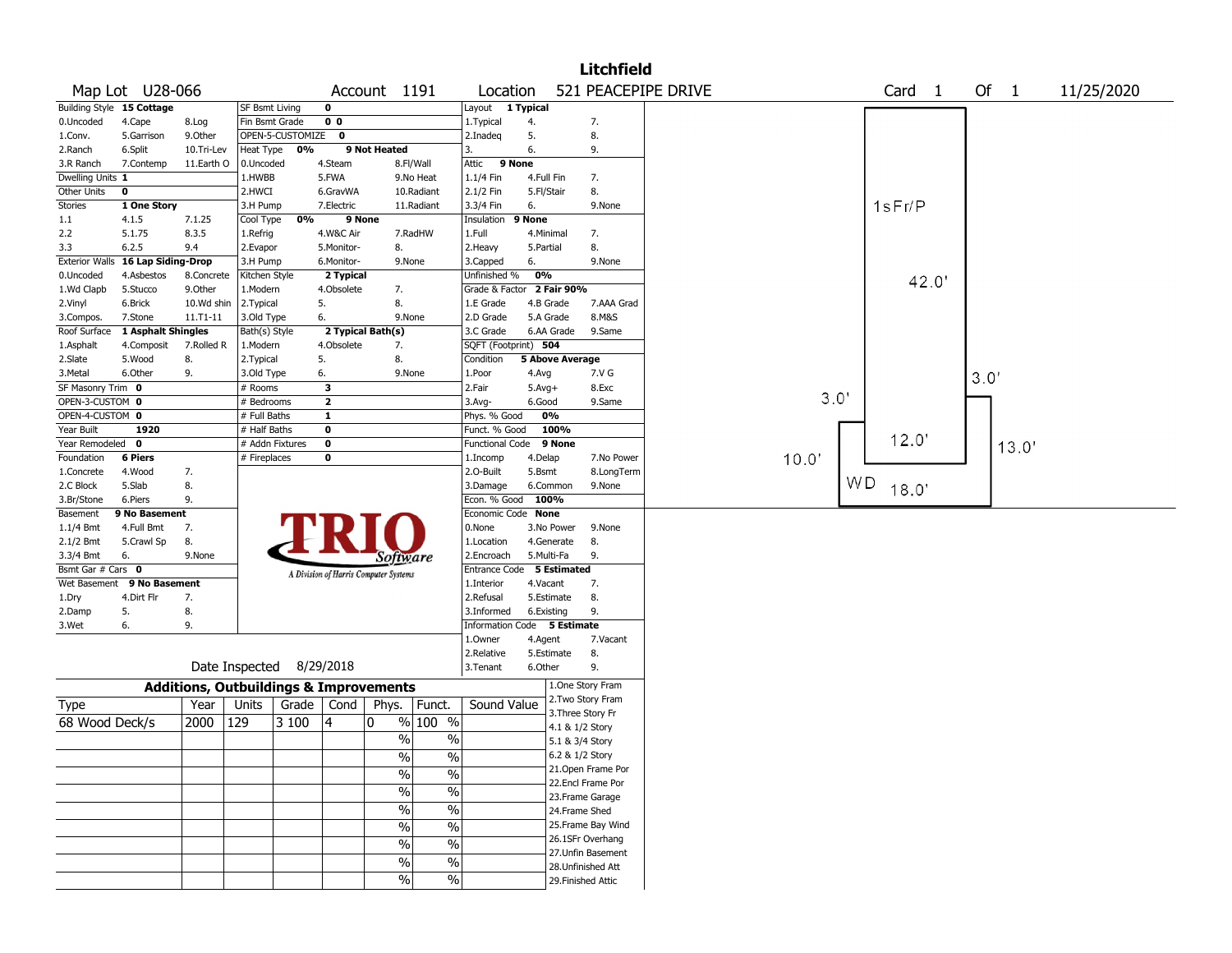|                   | Map Lot U28-067                                    | Account 1889 | Location                         |                        | 523 PEACEPIPE DRIVE    |                                     |      |                          | Card <sub>1</sub>    | Of $1$        |                                           | 11/25/2020                       |
|-------------------|----------------------------------------------------|--------------|----------------------------------|------------------------|------------------------|-------------------------------------|------|--------------------------|----------------------|---------------|-------------------------------------------|----------------------------------|
|                   | HOWELL, MICHAEL G                                  |              |                                  | <b>Property Data</b>   |                        |                                     |      | <b>Assessment Record</b> |                      |               |                                           |                                  |
|                   | <b>41 BARTLETT STREET</b>                          |              | Neighborhood 158 Peacepipe Drive |                        |                        | Year                                | Land |                          | <b>Buildings</b>     |               | Exempt                                    | <b>Total</b>                     |
|                   | CHARLESTOWN MA 02129                               |              |                                  |                        |                        | 2007                                |      | 13,720                   |                      | 15,430        | 0                                         | 29,150                           |
|                   |                                                    |              | Tree Growth Year                 | $\mathbf 0$            |                        | 2008                                |      | 13,720                   |                      | 15,430        | ŋ                                         | 29,150                           |
|                   |                                                    |              | X Coordinate<br>Y Coordinate     |                        | 0<br>0                 | 2009                                |      | 13,720                   |                      | 20,888        | 0                                         | 34,608                           |
| Previous Owner    | B2655P195 B11584P219                               |              | Zone/Land Use                    | 12 Cobbosscontee Lake  |                        |                                     |      |                          |                      |               |                                           |                                  |
| WILLIAMS, JAMES   |                                                    |              |                                  |                        |                        | 2010                                |      | 13,720                   |                      | 15,128        | 0                                         | 28,848                           |
|                   | 8 GLENWOOD ROAD                                    |              | Secondary Zone                   |                        |                        | 2011                                |      | 97,720                   |                      | 5,055         | 0                                         | 102,775                          |
|                   |                                                    |              |                                  |                        |                        | 2012                                |      | 59,920                   |                      | 5,055         | 0                                         | 64,975                           |
|                   | BILLERICA MA 01821 2306<br>Sale Date: 3/26/2013    |              | Topography 2 Rolling             |                        |                        | 2013                                |      | 59,920                   |                      | 5,055         | 0                                         | 64,975                           |
|                   |                                                    |              | 1.Level                          | 4.Below St             | 7.Res Protec           | 2014                                |      | 59,920                   |                      | 5,055         | 0                                         | 64,975                           |
|                   |                                                    |              | 2.Rolling<br>3.Above St          | 5.Low<br>6.Swampy      | 8.<br>9.               | 2015                                |      | 59,920                   |                      | 5,055         | 0                                         | 64,975                           |
|                   |                                                    |              | Utilities 8 Lake/Pond            |                        | <b>6 Septic System</b> | 2016                                |      | 59,920                   |                      | 5,055         | 0                                         | 64,975                           |
|                   |                                                    |              | 1.Public                         | 4.Dr Well              | 7.Cesspool             | 2017                                |      | 59,920                   |                      | 5,055         | 0                                         | 64,975                           |
|                   |                                                    |              | 2. Water                         | 5.Dug Well             | 8.Lake/Pond            | 2018                                |      | 59,920                   |                      | 5,055         | 0                                         | 64,975                           |
|                   |                                                    |              | 3.Sewer                          | 6.Septic               | 9.None                 | 2019                                |      | 140,500                  |                      | 85,100        | 0                                         | 225,600                          |
|                   |                                                    |              | 3 Gravel<br><b>Street</b>        |                        |                        | 2020                                |      | 140,500                  |                      | 85,100        | 0                                         | 225,600                          |
|                   |                                                    |              | 1.Paved                          | 4.Proposed             | 7.                     |                                     |      |                          | <b>Land Data</b>     |               |                                           |                                  |
|                   |                                                    |              | 2.Semi Imp<br>3.Gravel           | 5.R/O/W<br>6.          | 8.<br>9.None           | <b>Front Foot</b>                   | Type | <b>Effective</b>         |                      |               | <b>Influence</b>                          | <b>Influence</b>                 |
|                   |                                                    |              |                                  |                        | 0                      | 11.1-100                            |      | Frontage                 | <b>Depth</b>         | <b>Factor</b> | Code<br>%                                 | <b>Codes</b><br>1.Unimproved     |
|                   | Inspection Witnessed By:                           |              |                                  |                        | $\mathbf 0$            | 12.101-200                          |      |                          |                      |               | %                                         | 2. Excess Frtg                   |
|                   |                                                    |              |                                  | <b>Sale Data</b>       |                        | $13.201+$<br>14.                    |      |                          |                      |               | %<br>%                                    | 3. Topography<br>4.Size/Shape    |
| X                 |                                                    | Date         | Sale Date                        |                        | 3/26/2013              | 15.                                 |      |                          |                      |               | %                                         | 5.Access                         |
| No./Date          | Description                                        | Date Insp.   | Price<br>Sale Type               | 2 Land & Buildings     | 130,000                |                                     |      |                          |                      |               | %<br>%                                    | 6.Restriction<br>7. Right of Way |
|                   |                                                    |              | 1.Land                           | 4.MFG UNIT             | 7.                     | <b>Square Foot</b>                  |      | <b>Square Feet</b>       |                      |               |                                           | 8.View/Environ                   |
|                   |                                                    |              | 2.L & B                          | 5.Other                | 8.                     | 16.Regular Lot                      |      |                          |                      |               | %<br>%                                    | 9. Fract Share<br><b>Acres</b>   |
|                   |                                                    |              | 3.Building                       | 6.                     | 9.                     | 17.Secondary Lot<br>18. Excess Land |      |                          |                      |               | $\frac{9}{6}$                             | 30.Frontage 1                    |
|                   |                                                    |              | Financing                        | 9 Unknown              |                        | 19.Condominium                      |      |                          |                      |               | $\overline{\frac{9}{6}}$                  | 31. Frontage 2                   |
| Notes:            |                                                    |              | 1.Convent                        | 4.Seller               | 7.                     | 20.Miscellaneous                    |      |                          |                      |               | $\frac{9}{6}$                             | 32.Tillable<br>33.Tillable       |
|                   |                                                    |              | 2.FHA/VA                         | 5.Private              | 8.                     |                                     |      |                          |                      |               | $\overline{\frac{9}{6}}$<br>$\frac{9}{6}$ | 34.Softwood F&O                  |
|                   | 5/10/18 w/ workers camp replaced.                  |              | 3.Assumed                        | 6.Cash                 | 9.Unknown              | <b>Fract. Acre</b>                  |      | <b>Acreage/Sites</b>     |                      |               |                                           | 35. Mixed Wood F&O               |
|                   | 9/1/2011-Per Pat Dow-Lakeside door open at time of |              | Validity                         | 1 Arms Length Sale     |                        | 21. Houselot (Frac                  | 21   |                          | 0.20                 | 100           | %<br>$\mathbf 0$                          | 36.Hardwood F&O                  |
| insspection.      |                                                    |              | 1.Valid                          | 4.Split                | 7.Renovate             | 22.Baselot(Fract)                   | 44   |                          | 1.00                 | 70            | $\overline{0}$<br>%                       | 37.Softwood TG                   |
|                   |                                                    |              | 2.Related                        | 5.Partial              | 8.Other                | 23.                                 |      |                          |                      |               | %                                         | 38. Mixed Wood TG                |
|                   |                                                    |              | 3.Distress                       | 6.Exempt               | 9.                     | <b>Acres</b>                        |      |                          |                      |               | %                                         | 39.Hardwood TG<br>40. Wasteland  |
|                   |                                                    |              | Verified                         | <b>5 Public Record</b> |                        | 24. Houselot<br>25.Baselot          |      |                          |                      |               | %                                         | 41.Gravel Pit                    |
|                   |                                                    |              | 1.Buyer                          | 4.Agent                | 7.Family               | 26.Rear 1                           |      |                          |                      |               | $\overline{\frac{9}{6}}$                  | 42. Mobile Home Si               |
|                   |                                                    |              | 2.Seller                         | 5.Pub Rec              | 8.Other                | 27.Rear 2                           |      |                          |                      |               | %                                         | 43.Camp Site                     |
|                   |                                                    |              | 3.Lender                         | 6.MLS                  | 9.                     |                                     |      |                          |                      |               |                                           | 44.Lot Improvemen                |
| <b>Litchfield</b> |                                                    |              |                                  |                        |                        | 28. Rear 3<br>29. Rear 4            |      |                          | <b>Total Acreage</b> | 0.20          |                                           | 45.Access Right                  |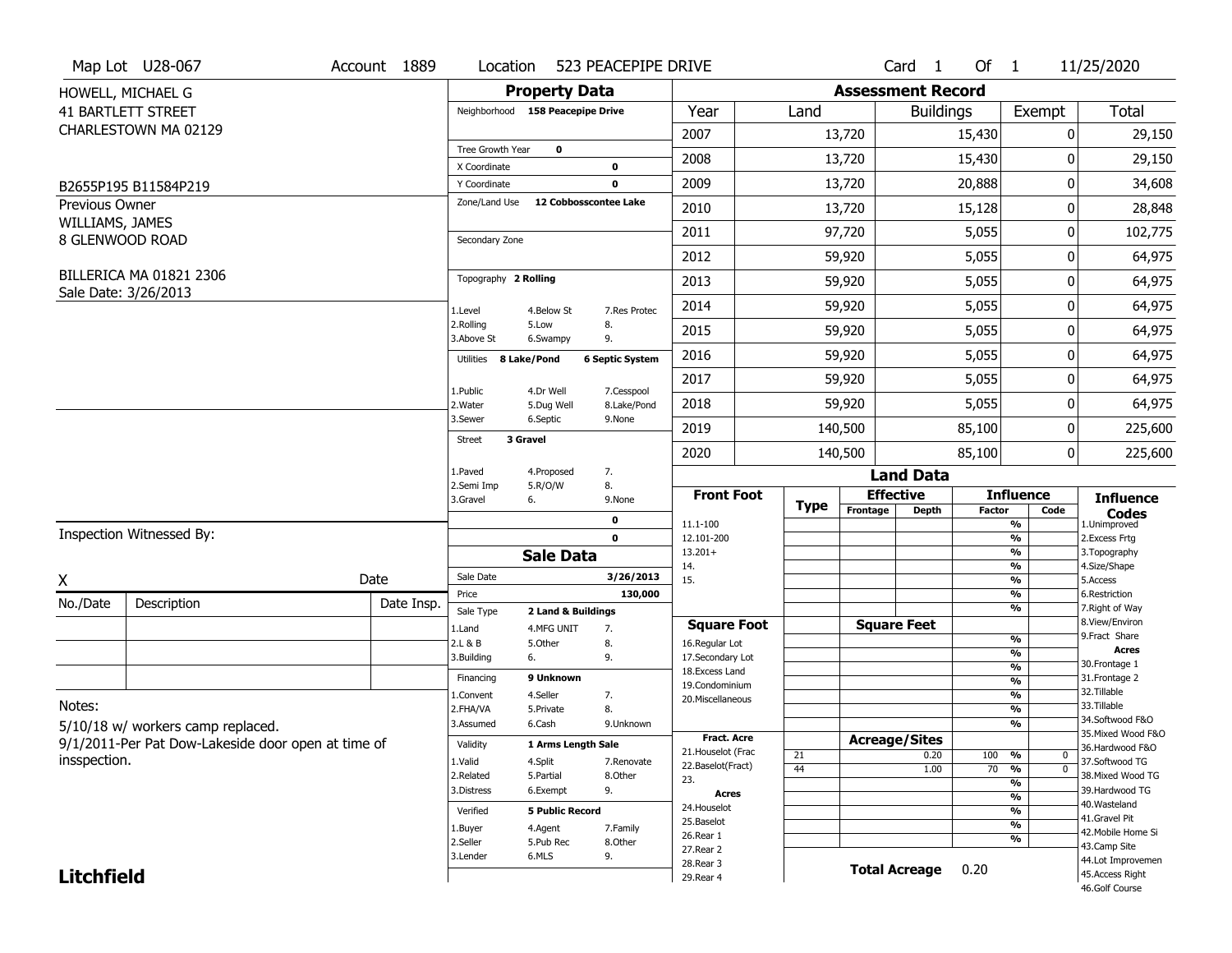| Map Lot U28-067<br>Account 1889<br>Location<br>Building Style 1 Conventional<br><b>SF Bsmt Living</b><br>0<br>Layout 1 Typical<br>0 <sub>0</sub><br>0.Uncoded<br>4.Cape<br>Fin Bsmt Grade<br>1. Typical<br>4.<br>7.<br>8.Log<br>9.0ther<br>OPEN-5-CUSTOMIZE<br>2.Inadeq<br>5.<br>8.<br>5.Garrison<br>$\mathbf 0$<br>1.Conv.<br>3 Heat Pump<br>6.<br>2.Ranch<br>6.Split<br>10.Tri-Lev<br>Heat Type<br>100%<br>3.<br>9.<br>11.Earth O<br>0.Uncoded<br>4.Steam<br>8.Fl/Wall<br>9 None<br>3.R Ranch<br>7.Contemp<br>Attic<br>5.FWA<br>7.<br>Dwelling Units 1<br>1.HWBB<br>9.No Heat<br>1.1/4 Fin<br>4.Full Fin<br>2.HWCI<br>2.1/2 Fin<br>8.<br>Other Units<br>0<br>6.GravWA<br>10.Radiant<br>5.Fl/Stair<br>Stories<br>4 One & 1/2 Story<br>3.3/4 Fin<br>9.None<br>3.H Pump<br>7.Electric<br>11.Radiant<br>6.<br>0%<br>9 None<br>Insulation<br>1 Full<br>1.1<br>4.1.5<br>7.1.25<br>Cool Type<br>5.1.75<br>4.W&C Air<br>1.Full<br>7.<br>2.2<br>8.3.5<br>1.Refrig<br>7.RadHW<br>4.Minimal<br>8.<br>5.Monitor-<br>8.<br>2.Heavy<br>3.3<br>6.2.5<br>9.4<br>2.Evapor<br>5.Partial<br>Exterior Walls 2 Vinyl<br>9.None<br>3.H Pump<br>6.Monitor-<br>9.None<br>3.Capped<br>6. | 523 PEACEPIPE DRIVE<br>Of 1<br>Card <sub>1</sub><br>11/25/2020<br>ALL DIMENSIONS ARE EST<br>12.0' |
|-------------------------------------------------------------------------------------------------------------------------------------------------------------------------------------------------------------------------------------------------------------------------------------------------------------------------------------------------------------------------------------------------------------------------------------------------------------------------------------------------------------------------------------------------------------------------------------------------------------------------------------------------------------------------------------------------------------------------------------------------------------------------------------------------------------------------------------------------------------------------------------------------------------------------------------------------------------------------------------------------------------------------------------------------------------------------------------------------------------------------------------------------------------------|---------------------------------------------------------------------------------------------------|
|                                                                                                                                                                                                                                                                                                                                                                                                                                                                                                                                                                                                                                                                                                                                                                                                                                                                                                                                                                                                                                                                                                                                                                   |                                                                                                   |
|                                                                                                                                                                                                                                                                                                                                                                                                                                                                                                                                                                                                                                                                                                                                                                                                                                                                                                                                                                                                                                                                                                                                                                   |                                                                                                   |
|                                                                                                                                                                                                                                                                                                                                                                                                                                                                                                                                                                                                                                                                                                                                                                                                                                                                                                                                                                                                                                                                                                                                                                   |                                                                                                   |
|                                                                                                                                                                                                                                                                                                                                                                                                                                                                                                                                                                                                                                                                                                                                                                                                                                                                                                                                                                                                                                                                                                                                                                   |                                                                                                   |
|                                                                                                                                                                                                                                                                                                                                                                                                                                                                                                                                                                                                                                                                                                                                                                                                                                                                                                                                                                                                                                                                                                                                                                   |                                                                                                   |
|                                                                                                                                                                                                                                                                                                                                                                                                                                                                                                                                                                                                                                                                                                                                                                                                                                                                                                                                                                                                                                                                                                                                                                   |                                                                                                   |
|                                                                                                                                                                                                                                                                                                                                                                                                                                                                                                                                                                                                                                                                                                                                                                                                                                                                                                                                                                                                                                                                                                                                                                   | 7.0'                                                                                              |
|                                                                                                                                                                                                                                                                                                                                                                                                                                                                                                                                                                                                                                                                                                                                                                                                                                                                                                                                                                                                                                                                                                                                                                   | OP                                                                                                |
|                                                                                                                                                                                                                                                                                                                                                                                                                                                                                                                                                                                                                                                                                                                                                                                                                                                                                                                                                                                                                                                                                                                                                                   |                                                                                                   |
|                                                                                                                                                                                                                                                                                                                                                                                                                                                                                                                                                                                                                                                                                                                                                                                                                                                                                                                                                                                                                                                                                                                                                                   |                                                                                                   |
|                                                                                                                                                                                                                                                                                                                                                                                                                                                                                                                                                                                                                                                                                                                                                                                                                                                                                                                                                                                                                                                                                                                                                                   |                                                                                                   |
|                                                                                                                                                                                                                                                                                                                                                                                                                                                                                                                                                                                                                                                                                                                                                                                                                                                                                                                                                                                                                                                                                                                                                                   | $11/2$ s $Fr/C$                                                                                   |
|                                                                                                                                                                                                                                                                                                                                                                                                                                                                                                                                                                                                                                                                                                                                                                                                                                                                                                                                                                                                                                                                                                                                                                   |                                                                                                   |
| 0%<br>Kitchen Style<br>2 Typical<br>Unfinished %<br>0.Uncoded<br>4.Asbestos<br>8.Concrete                                                                                                                                                                                                                                                                                                                                                                                                                                                                                                                                                                                                                                                                                                                                                                                                                                                                                                                                                                                                                                                                         |                                                                                                   |
| Grade & Factor 3 Average 100%<br>1.Wd Clapb<br>5.Stucco<br>9.Other<br>1.Modern<br>4.Obsolete<br>7.                                                                                                                                                                                                                                                                                                                                                                                                                                                                                                                                                                                                                                                                                                                                                                                                                                                                                                                                                                                                                                                                |                                                                                                   |
| 8.<br>7.AAA Grad<br>6.Brick<br>10.Wd shin<br>2.Typical<br>5.<br>1.E Grade<br>4.B Grade<br>2.Vinyl                                                                                                                                                                                                                                                                                                                                                                                                                                                                                                                                                                                                                                                                                                                                                                                                                                                                                                                                                                                                                                                                 |                                                                                                   |
| 8.M&S<br>7.Stone<br>11.T1-11<br>3.Old Type<br>6.<br>9.None<br>2.D Grade<br>5.A Grade<br>3.Compos.                                                                                                                                                                                                                                                                                                                                                                                                                                                                                                                                                                                                                                                                                                                                                                                                                                                                                                                                                                                                                                                                 | 24.0'                                                                                             |
| 1 Asphalt Shingles<br>2 Typical Bath(s)<br>3.C Grade<br>6.AA Grade<br>Roof Surface<br>Bath(s) Style<br>9.Same                                                                                                                                                                                                                                                                                                                                                                                                                                                                                                                                                                                                                                                                                                                                                                                                                                                                                                                                                                                                                                                     |                                                                                                   |
| 4.Obsolete<br>SQFT (Footprint) 528<br>4.Composit<br>7.Rolled R<br>1.Modern<br>7.<br>1.Asphalt                                                                                                                                                                                                                                                                                                                                                                                                                                                                                                                                                                                                                                                                                                                                                                                                                                                                                                                                                                                                                                                                     |                                                                                                   |
| 5.<br>8.<br>2.Slate<br>5.Wood<br>8.<br>2.Typical<br>Condition<br>4 Average                                                                                                                                                                                                                                                                                                                                                                                                                                                                                                                                                                                                                                                                                                                                                                                                                                                                                                                                                                                                                                                                                        |                                                                                                   |
| 7.V G<br>3. Metal<br>6.Other<br>9.<br>3.Old Type<br>6.<br>9.None<br>1.Poor<br>4.Avg                                                                                                                                                                                                                                                                                                                                                                                                                                                                                                                                                                                                                                                                                                                                                                                                                                                                                                                                                                                                                                                                               |                                                                                                   |
| SF Masonry Trim 0<br>$#$ Rooms<br>$\mathbf{2}$<br>2.Fair<br>8.Exc<br>$5.$ Avg+                                                                                                                                                                                                                                                                                                                                                                                                                                                                                                                                                                                                                                                                                                                                                                                                                                                                                                                                                                                                                                                                                    |                                                                                                   |
| OPEN-3-CUSTOM 0<br>$\mathbf{1}$<br># Bedrooms<br>$3.$ Avg-<br>6.Good<br>9.Same                                                                                                                                                                                                                                                                                                                                                                                                                                                                                                                                                                                                                                                                                                                                                                                                                                                                                                                                                                                                                                                                                    | 22.0'                                                                                             |
| OPEN-4-CUSTOM 0<br># Full Baths<br>$\mathbf{1}$<br>0%<br>Phys. % Good                                                                                                                                                                                                                                                                                                                                                                                                                                                                                                                                                                                                                                                                                                                                                                                                                                                                                                                                                                                                                                                                                             |                                                                                                   |
| Year Built<br>2017<br># Half Baths<br>0<br>100%<br>Funct. % Good                                                                                                                                                                                                                                                                                                                                                                                                                                                                                                                                                                                                                                                                                                                                                                                                                                                                                                                                                                                                                                                                                                  |                                                                                                   |
| $\overline{\mathbf{0}}$<br>Year Remodeled<br>$\mathbf 0$<br># Addn Fixtures<br><b>Functional Code</b><br>9 None                                                                                                                                                                                                                                                                                                                                                                                                                                                                                                                                                                                                                                                                                                                                                                                                                                                                                                                                                                                                                                                   |                                                                                                   |
| # Fireplaces<br>0<br>Foundation<br>1 Concrete<br>1.Incomp<br>4.Delap<br>7.No Power                                                                                                                                                                                                                                                                                                                                                                                                                                                                                                                                                                                                                                                                                                                                                                                                                                                                                                                                                                                                                                                                                | 6.0'<br>OP                                                                                        |
| 7.<br>2.0-Built<br>8.LongTerm<br>4.Wood<br>5.Bsmt<br>1.Concrete                                                                                                                                                                                                                                                                                                                                                                                                                                                                                                                                                                                                                                                                                                                                                                                                                                                                                                                                                                                                                                                                                                   |                                                                                                   |
| 5.Slab<br>8.<br>2.C Block<br>3.Damage<br>6.Common<br>9.None                                                                                                                                                                                                                                                                                                                                                                                                                                                                                                                                                                                                                                                                                                                                                                                                                                                                                                                                                                                                                                                                                                       |                                                                                                   |
| 9.<br>Econ. % Good 100%<br>3.Br/Stone<br>6.Piers                                                                                                                                                                                                                                                                                                                                                                                                                                                                                                                                                                                                                                                                                                                                                                                                                                                                                                                                                                                                                                                                                                                  | 6.0'                                                                                              |
| <b>5 Crawl Space</b><br>Economic Code None<br>Basement                                                                                                                                                                                                                                                                                                                                                                                                                                                                                                                                                                                                                                                                                                                                                                                                                                                                                                                                                                                                                                                                                                            |                                                                                                   |
| 0.None<br>1.1/4 Bmt<br>4.Full Bmt<br>7.<br>3.No Power<br>9.None                                                                                                                                                                                                                                                                                                                                                                                                                                                                                                                                                                                                                                                                                                                                                                                                                                                                                                                                                                                                                                                                                                   |                                                                                                   |
| 2.1/2 Bmt<br>5.Crawl Sp<br>8.<br>1.Location<br>4.Generate<br>8.                                                                                                                                                                                                                                                                                                                                                                                                                                                                                                                                                                                                                                                                                                                                                                                                                                                                                                                                                                                                                                                                                                   |                                                                                                   |
| 5.Multi-Fa<br>3.3/4 Bmt<br>6.<br>9.None<br>2.Encroach<br>9.<br>Software                                                                                                                                                                                                                                                                                                                                                                                                                                                                                                                                                                                                                                                                                                                                                                                                                                                                                                                                                                                                                                                                                           |                                                                                                   |
| Bsmt Gar # Cars 0<br>Entrance Code 1 Interior Inspect<br>A Division of Harris Computer Systems                                                                                                                                                                                                                                                                                                                                                                                                                                                                                                                                                                                                                                                                                                                                                                                                                                                                                                                                                                                                                                                                    |                                                                                                   |
| 9 No Basement<br>7.<br>Wet Basement<br>1.Interior<br>4.Vacant                                                                                                                                                                                                                                                                                                                                                                                                                                                                                                                                                                                                                                                                                                                                                                                                                                                                                                                                                                                                                                                                                                     |                                                                                                   |
| 8.<br>4.Dirt Flr<br>7.<br>2.Refusal<br>5.Estimate<br>1.Dry                                                                                                                                                                                                                                                                                                                                                                                                                                                                                                                                                                                                                                                                                                                                                                                                                                                                                                                                                                                                                                                                                                        |                                                                                                   |
| 8.<br>9.<br>5.<br>3.Informed<br>6.Existing<br>2.Damp                                                                                                                                                                                                                                                                                                                                                                                                                                                                                                                                                                                                                                                                                                                                                                                                                                                                                                                                                                                                                                                                                                              |                                                                                                   |
| Information Code 1 Owner<br>6.<br>9.<br>3.Wet                                                                                                                                                                                                                                                                                                                                                                                                                                                                                                                                                                                                                                                                                                                                                                                                                                                                                                                                                                                                                                                                                                                     |                                                                                                   |
| 1.Owner<br>4.Agent<br>7.Vacant                                                                                                                                                                                                                                                                                                                                                                                                                                                                                                                                                                                                                                                                                                                                                                                                                                                                                                                                                                                                                                                                                                                                    |                                                                                                   |
| 2.Relative<br>5.Estimate<br>8.                                                                                                                                                                                                                                                                                                                                                                                                                                                                                                                                                                                                                                                                                                                                                                                                                                                                                                                                                                                                                                                                                                                                    |                                                                                                   |
| Date Inspected<br>9/01/2011<br>6.Other<br>9.<br>3. Tenant                                                                                                                                                                                                                                                                                                                                                                                                                                                                                                                                                                                                                                                                                                                                                                                                                                                                                                                                                                                                                                                                                                         |                                                                                                   |
| 1.One Story Fram<br><b>Additions, Outbuildings &amp; Improvements</b>                                                                                                                                                                                                                                                                                                                                                                                                                                                                                                                                                                                                                                                                                                                                                                                                                                                                                                                                                                                                                                                                                             |                                                                                                   |
| 2. Two Story Fram<br>Sound Value<br>Year<br>Units<br>Grade<br>Cond<br>Phys.<br>Funct.<br>Type                                                                                                                                                                                                                                                                                                                                                                                                                                                                                                                                                                                                                                                                                                                                                                                                                                                                                                                                                                                                                                                                     |                                                                                                   |
| 3. Three Story Fr<br>36<br>$\frac{9}{0}$ 0<br>0<br>00<br>0<br>0<br>$\%$<br>21 Open Frame                                                                                                                                                                                                                                                                                                                                                                                                                                                                                                                                                                                                                                                                                                                                                                                                                                                                                                                                                                                                                                                                          |                                                                                                   |
| 4.1 & 1/2 Story                                                                                                                                                                                                                                                                                                                                                                                                                                                                                                                                                                                                                                                                                                                                                                                                                                                                                                                                                                                                                                                                                                                                                   |                                                                                                   |
| 0<br>0<br>84<br>l 0 0<br>0<br>% 0<br>%<br>21 Open Frame<br>5.1 & 3/4 Story                                                                                                                                                                                                                                                                                                                                                                                                                                                                                                                                                                                                                                                                                                                                                                                                                                                                                                                                                                                                                                                                                        |                                                                                                   |
| $\sqrt{96}$<br>6.2 & 1/2 Story<br>%                                                                                                                                                                                                                                                                                                                                                                                                                                                                                                                                                                                                                                                                                                                                                                                                                                                                                                                                                                                                                                                                                                                               |                                                                                                   |
| 21.Open Frame Por<br>$\overline{\frac{0}{0}}$<br>$\%$                                                                                                                                                                                                                                                                                                                                                                                                                                                                                                                                                                                                                                                                                                                                                                                                                                                                                                                                                                                                                                                                                                             |                                                                                                   |
| 22.Encl Frame Por<br>$\frac{1}{2}$<br>$\overline{\frac{0}{0}}$                                                                                                                                                                                                                                                                                                                                                                                                                                                                                                                                                                                                                                                                                                                                                                                                                                                                                                                                                                                                                                                                                                    |                                                                                                   |
| 23. Frame Garage                                                                                                                                                                                                                                                                                                                                                                                                                                                                                                                                                                                                                                                                                                                                                                                                                                                                                                                                                                                                                                                                                                                                                  |                                                                                                   |
| $\overline{\frac{0}{0}}$<br>$\sqrt{2}$<br>24.Frame Shed                                                                                                                                                                                                                                                                                                                                                                                                                                                                                                                                                                                                                                                                                                                                                                                                                                                                                                                                                                                                                                                                                                           |                                                                                                   |
| $\overline{\frac{0}{0}}$<br>25. Frame Bay Wind<br>$\frac{9}{6}$                                                                                                                                                                                                                                                                                                                                                                                                                                                                                                                                                                                                                                                                                                                                                                                                                                                                                                                                                                                                                                                                                                   |                                                                                                   |
| 26.1SFr Overhang<br>$\sqrt{20}$<br>$\overline{\frac{0}{0}}$                                                                                                                                                                                                                                                                                                                                                                                                                                                                                                                                                                                                                                                                                                                                                                                                                                                                                                                                                                                                                                                                                                       |                                                                                                   |
| 27.Unfin Basement<br>$\%$<br>$\%$                                                                                                                                                                                                                                                                                                                                                                                                                                                                                                                                                                                                                                                                                                                                                                                                                                                                                                                                                                                                                                                                                                                                 |                                                                                                   |
|                                                                                                                                                                                                                                                                                                                                                                                                                                                                                                                                                                                                                                                                                                                                                                                                                                                                                                                                                                                                                                                                                                                                                                   |                                                                                                   |
| 28.Unfinished Att<br>$\%$<br>%<br>29. Finished Attic                                                                                                                                                                                                                                                                                                                                                                                                                                                                                                                                                                                                                                                                                                                                                                                                                                                                                                                                                                                                                                                                                                              |                                                                                                   |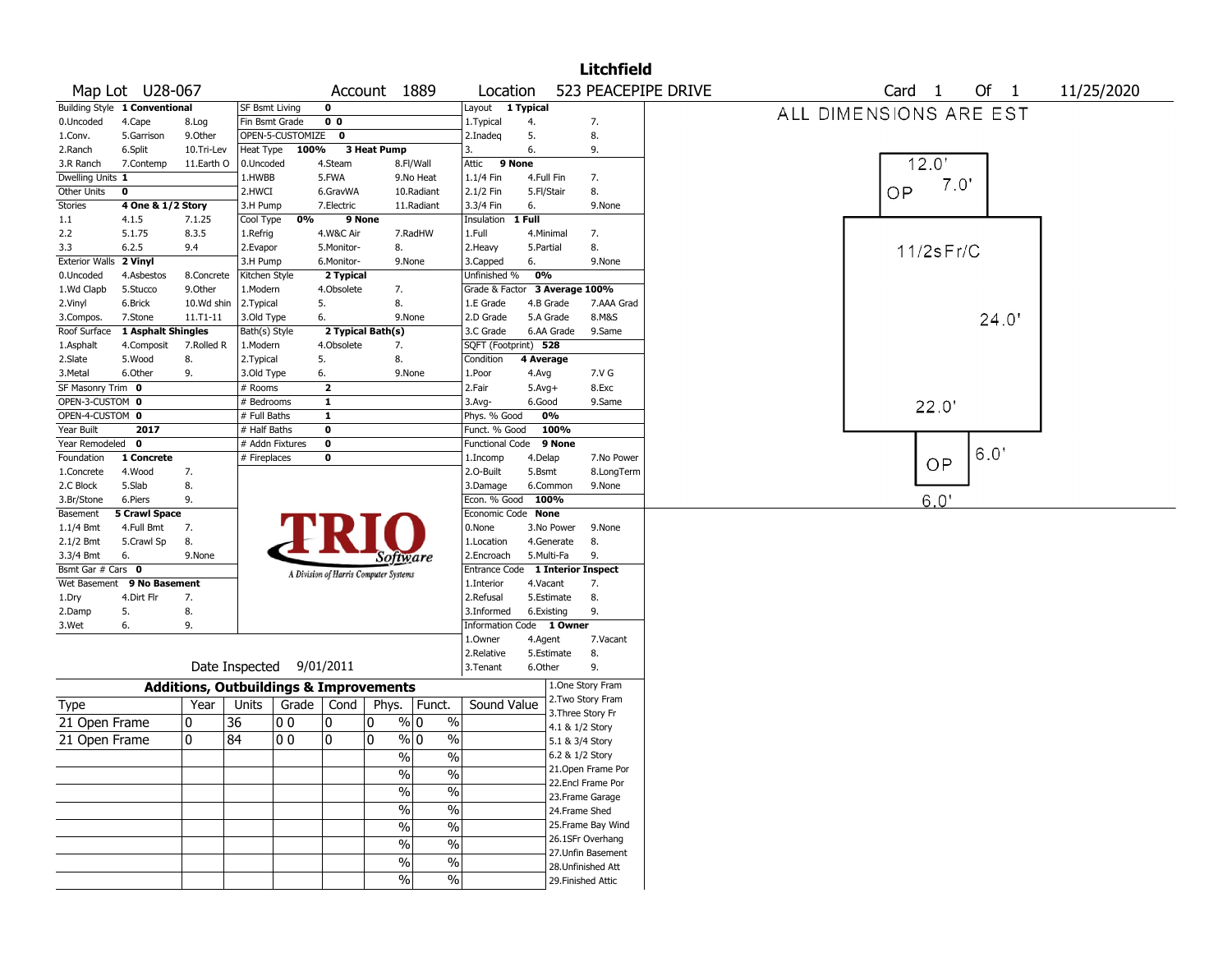|                   | Map Lot U28-068                              | Account 1804 |            | Location                |                                  | 525 PEACEPIPE DRIVE    |                                    |             |                          | $Card \t1$       | Of $1$        |                                   | 11/25/2020                            |
|-------------------|----------------------------------------------|--------------|------------|-------------------------|----------------------------------|------------------------|------------------------------------|-------------|--------------------------|------------------|---------------|-----------------------------------|---------------------------------------|
|                   | NOBILINI, HEIDI A & RICHARD E.WALAT          |              |            |                         | <b>Property Data</b>             |                        |                                    |             | <b>Assessment Record</b> |                  |               |                                   |                                       |
|                   | WALAT, ERWIN & GLADYS A LIFE ESTATE          |              |            |                         | Neighborhood 158 Peacepipe Drive |                        | Year                               | Land        |                          | <b>Buildings</b> |               | Exempt                            | <b>Total</b>                          |
|                   | 525 PEACEPIPE DRIVE                          |              |            |                         |                                  |                        | 2007                               |             | 50,654                   |                  | 41,812        | 13,000                            | 79,466                                |
|                   | LITCHFIELD ME 04350                          |              |            | Tree Growth Year        | $\mathbf 0$                      |                        |                                    |             |                          |                  |               |                                   |                                       |
|                   |                                              |              |            | X Coordinate            |                                  | 0                      | 2008                               |             | 50,654                   |                  | 41,790        | 12,350                            | 80,094                                |
|                   | B2583P155 B10268P81                          |              |            | Y Coordinate            |                                  | $\mathbf 0$            | 2009                               |             | 67,454                   |                  | 45,444        | 9,500                             | 103,398                               |
| Previous Owner    |                                              |              |            | Zone/Land Use           | 12 Cobbosscontee Lake            |                        | 2010                               |             | 67,454                   |                  | 40,599        | 10,000                            | 98,053                                |
| WALAT, ERWIN      | 525 PEACEPIPE DRIVE                          |              |            | Secondary Zone          |                                  |                        | 2011                               |             | 67,454                   |                  | 29,054        | 10,000                            | 86,508                                |
|                   |                                              |              |            |                         |                                  |                        | 2012                               |             | 67,454                   |                  | 29,054        | 10,000                            | 86,508                                |
|                   | LITCHFIELD ME 04350<br>Sale Date: 11/18/2009 |              |            | Topography 2 Rolling    |                                  |                        | 2013                               |             | 67,454                   |                  | 29,054        | 10,000                            | 86,508                                |
|                   |                                              |              |            | 1.Level                 | 4.Below St                       | 7.Res Protec           | 2014                               |             | 67,454                   |                  | 29,054        | 10,000                            | 86,508                                |
|                   |                                              |              |            | 2.Rolling<br>3.Above St | 5.Low<br>6.Swampy                | 8.<br>9.               | 2015                               |             | 67,454                   |                  | 29,054        | 10,000                            | 86,508                                |
|                   |                                              |              |            | Utilities               | 4 Drilled Well                   | <b>6 Septic System</b> | 2016                               |             | 67,454                   |                  | 29,054        | 15,000                            | 81,508                                |
|                   |                                              |              |            | 1.Public                | 4.Dr Well                        | 7.Cesspool             | 2017                               |             | 67,454                   |                  | 29,054        | 20,000                            | 76,508                                |
|                   |                                              |              |            | 2.Water                 | 5.Dug Well                       | 8.Lake/Pond            | 2018                               |             | 67,454                   |                  | 29,054        | 19,200                            | 77,308                                |
|                   |                                              |              |            | 3.Sewer                 | 6.Septic                         | 9.None                 | 2019                               |             | 139,300                  |                  | 36,300        | 20,000                            | 155,600                               |
|                   |                                              |              |            | <b>Street</b>           | 3 Gravel                         |                        | 2020                               |             | 139,300                  |                  | 36,300        | 25,000                            | 150,600                               |
|                   |                                              |              |            | 1.Paved                 | 4.Proposed                       | 7.                     |                                    |             |                          | <b>Land Data</b> |               |                                   |                                       |
|                   |                                              |              |            | 2.Semi Imp<br>3.Gravel  | 5.R/O/W<br>6.                    | 8.<br>9.None           | <b>Front Foot</b>                  |             | <b>Effective</b>         |                  |               | <b>Influence</b>                  | <b>Influence</b>                      |
|                   |                                              |              |            |                         |                                  | 0                      | 11.1-100                           | <b>Type</b> | Frontage                 | <b>Depth</b>     | <b>Factor</b> | Code<br>%                         | <b>Codes</b><br>1.Unimproved          |
|                   | Inspection Witnessed By:                     |              |            |                         |                                  | $\mathbf 0$            | 12.101-200                         |             |                          |                  |               | $\overline{\frac{9}{6}}$          | 2. Excess Frtg                        |
|                   |                                              |              |            |                         | <b>Sale Data</b>                 |                        | $13.201+$                          |             |                          |                  |               | %                                 | 3. Topography                         |
| X                 |                                              | Date         |            | Sale Date               |                                  | 11/18/2009             | 14.<br>15.                         |             |                          |                  |               | %<br>$\frac{9}{6}$                | 4.Size/Shape<br>5.Access              |
|                   |                                              |              |            | Price                   |                                  |                        |                                    |             |                          |                  |               | %                                 | 6.Restriction                         |
| No./Date          | Description                                  |              | Date Insp. | Sale Type               | 2 Land & Buildings               |                        |                                    |             |                          |                  |               | %                                 | 7. Right of Way<br>8.View/Environ     |
|                   |                                              |              |            | 1.Land                  | 4.MFG UNIT                       | 7.                     | <b>Square Foot</b>                 |             | <b>Square Feet</b>       |                  |               | $\frac{9}{6}$                     | 9. Fract Share                        |
|                   |                                              |              |            | 2.L & B<br>3.Building   | 5.Other<br>6.                    | 8.<br>9.               | 16.Regular Lot<br>17.Secondary Lot |             |                          |                  |               | $\overline{\frac{9}{6}}$          | <b>Acres</b>                          |
|                   |                                              |              |            |                         |                                  |                        | 18.Excess Land                     |             |                          |                  |               | $\frac{9}{6}$                     | 30.Frontage 1                         |
|                   |                                              |              |            | Financing               |                                  |                        | 19.Condominium                     |             |                          |                  |               | $\frac{9}{6}$                     | 31. Frontage 2                        |
| Notes:            |                                              |              |            | 1.Convent               | 4.Seller                         | 7.                     | 20.Miscellaneous                   |             |                          |                  |               | $\frac{9}{6}$                     | 32.Tillable<br>33.Tillable            |
|                   |                                              |              |            | 2.FHA/VA                | 5.Private                        | 8.                     |                                    |             |                          |                  |               | $\frac{9}{6}$                     | 34.Softwood F&O                       |
|                   |                                              |              |            | 3.Assumed               | 6.Cash                           | 9.Unknown              | <b>Fract. Acre</b>                 |             |                          |                  |               | %                                 | 35. Mixed Wood F&O                    |
|                   |                                              |              |            | Validity                | <b>2 Related Parties</b>         |                        | 21. Houselot (Frac                 |             | <b>Acreage/Sites</b>     |                  |               |                                   | 36.Hardwood F&O                       |
|                   |                                              |              |            | 1.Valid                 | 4.Split                          | 7.Renovate             | 22.Baselot(Fract)                  | 21          |                          | 0.19             | 100           | %<br>0                            | 37.Softwood TG                        |
|                   |                                              |              |            | 2.Related               | 5.Partial                        | 8.Other                | 23.                                | 44          |                          | 1.00             | 80            | $\frac{9}{6}$<br>$\mathbf 0$<br>% | 38. Mixed Wood TG                     |
|                   |                                              |              |            | 3.Distress              | 6.Exempt                         | 9.                     | <b>Acres</b>                       |             |                          |                  |               | $\frac{9}{6}$                     | 39.Hardwood TG                        |
|                   |                                              |              |            | Verified                | <b>5 Public Record</b>           |                        | 24. Houselot                       |             |                          |                  |               | %                                 | 40. Wasteland                         |
|                   |                                              |              |            |                         |                                  |                        | 25.Baselot                         |             |                          |                  |               | $\frac{9}{6}$                     | 41.Gravel Pit                         |
|                   |                                              |              |            | 1.Buyer<br>2.Seller     | 4.Agent<br>5.Pub Rec             | 7.Family<br>8.Other    | 26.Rear 1                          |             |                          |                  |               | %                                 | 42. Mobile Home Si                    |
|                   |                                              |              |            |                         |                                  |                        |                                    |             |                          |                  |               |                                   | 43.Camp Site                          |
|                   |                                              |              |            |                         |                                  |                        | 27.Rear 2                          |             |                          |                  |               |                                   |                                       |
| <b>Litchfield</b> |                                              |              |            | 3.Lender                | 6.MLS                            | 9.                     | 28. Rear 3<br>29. Rear 4           |             | <b>Total Acreage</b>     |                  | 0.19          |                                   | 44.Lot Improvemen<br>45. Access Right |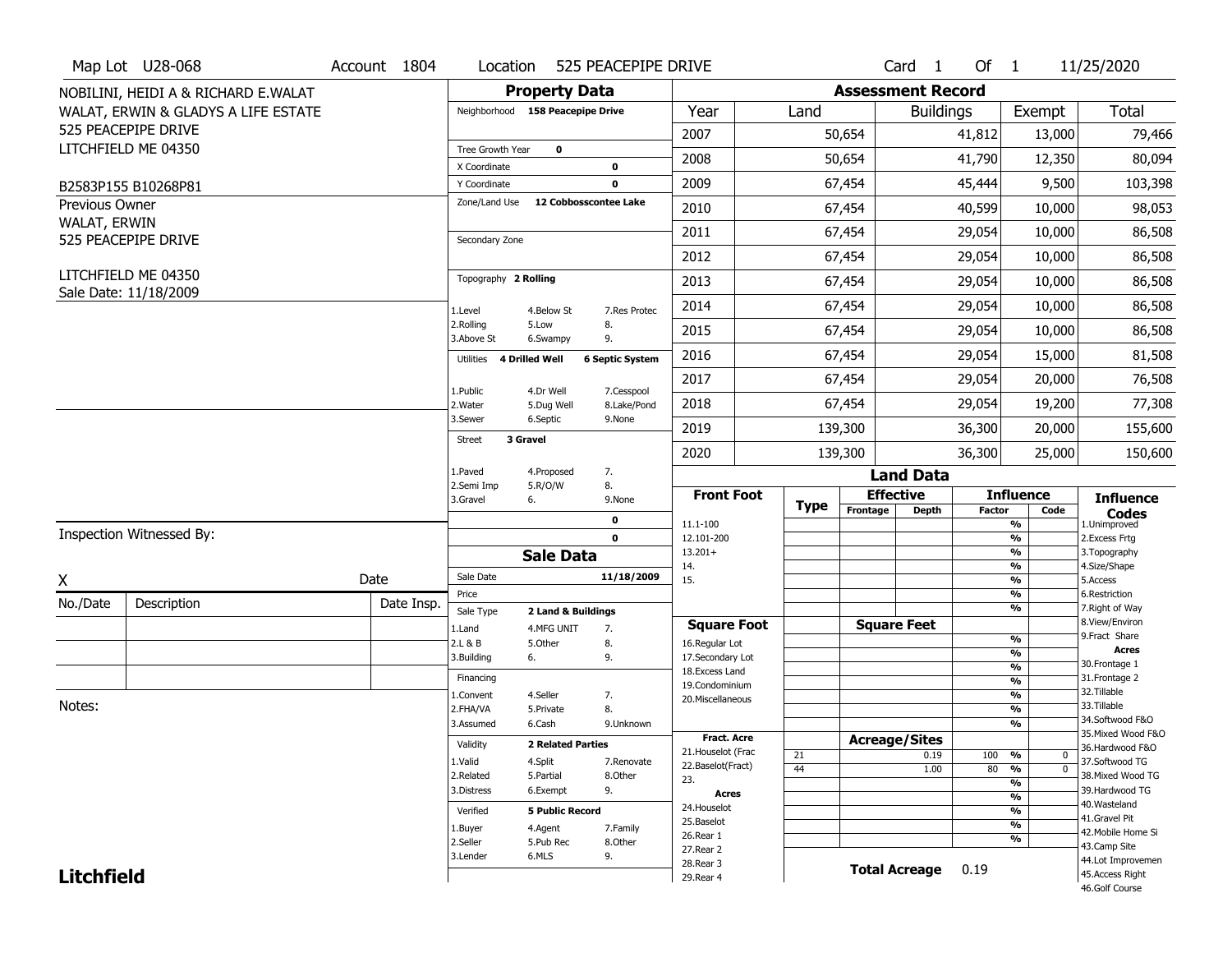|                           |                                         |             |                                                   |       |                                       |                   |               |                           |              |                           | <b>Litchfield</b>  |                     |        |       |                |           |            |
|---------------------------|-----------------------------------------|-------------|---------------------------------------------------|-------|---------------------------------------|-------------------|---------------|---------------------------|--------------|---------------------------|--------------------|---------------------|--------|-------|----------------|-----------|------------|
|                           | Map Lot U28-068                         |             |                                                   |       |                                       | Account 1804      |               | Location                  |              |                           |                    | 525 PEACEPIPE DRIVE |        | Card  | $\overline{1}$ | Of 1      | 11/25/2020 |
|                           | Building Style 15 Cottage               |             | <b>SF Bsmt Living</b>                             |       | $\mathbf 0$                           |                   |               | Layout 1 Typical          |              |                           |                    |                     |        |       |                |           |            |
| 0.Uncoded                 | 4.Cape                                  | 8.Log       | Fin Bsmt Grade                                    |       | 0 <sub>0</sub>                        |                   |               | 1. Typical                | 4.           |                           | 7.                 |                     |        | 6.0'  | 20.0'          | <b>WD</b> |            |
| 1.Conv.                   | 5.Garrison                              | 9.0ther     | OPEN-5-CUSTOMIZE                                  |       | 0                                     |                   |               | 2.Inadeg                  | 5.           |                           | 8.                 |                     |        |       |                |           |            |
| 2.Ranch                   | 6.Split                                 | 10.Tri-Lev  | Heat Type                                         | 100%  |                                       | 8 Floor/Wall Unit |               | 3.                        | 6.           |                           | 9.                 |                     |        |       |                |           |            |
| 3.R Ranch                 | 7.Contemp                               | 11.Earth O  | 0.Uncoded                                         |       | 4.Steam                               |                   | 8.Fl/Wall     | 9 None<br>Attic           |              |                           |                    |                     |        |       | 22.0'          |           |            |
| Dwelling Units 1          |                                         |             | 1.HWBB                                            |       | 5.FWA                                 |                   | 9.No Heat     | 1.1/4 Fin                 | 4.Full Fin   |                           | 7.                 |                     |        |       |                |           |            |
| Other Units               | 0                                       |             | 2.HWCI                                            |       | 6.GravWA                              |                   | 10.Radiant    | 2.1/2 Fin                 | 5.Fl/Stair   |                           | 8.                 |                     |        |       |                | 1sFr/P    |            |
| <b>Stories</b>            | 1 One Story                             |             | 3.H Pump                                          |       | 7.Electric                            |                   | 11.Radiant    | 3.3/4 Fin                 | 6.           |                           | 9.None             |                     |        |       |                |           |            |
| 1.1                       | 4.1.5                                   | 7.1.25      | Cool Type                                         | 0%    | 9 None                                |                   |               | Insulation                | 9 None       |                           |                    |                     |        |       |                |           |            |
| 2.2                       | 5.1.75                                  | 8.3.5       | 1.Refrig                                          |       | 4.W&C Air                             |                   | 7.RadHW       | 1.Full                    | 4.Minimal    |                           | 7.                 |                     |        | 24.0  |                |           |            |
| 3.3                       | 6.2.5<br>Exterior Walls 10 Wood Shingle | 9.4         | 2.Evapor                                          |       | 5.Monitor-                            | 8.                |               | 2. Heavy                  | 5.Partial    |                           | 8.<br>9.None       |                     |        |       |                |           |            |
| 0.Uncoded                 | 4.Asbestos                              | 8.Concrete  | 3.H Pump                                          |       | 6.Monitor-<br>2 Typical               |                   | 9.None        | 3.Capped<br>Unfinished %  | 6.<br>0%     |                           |                    |                     |        |       |                | 34.0      |            |
| 1.Wd Clapb                | 5.Stucco                                | 9.0ther     | Kitchen Style<br>1.Modern                         |       | 4.Obsolete                            | 7.                |               | Grade & Factor 2 Fair 90% |              |                           |                    |                     |        |       |                |           |            |
| 2.Vinyl                   | 6.Brick                                 | 10.Wd shin  | 2.Typical                                         |       | 5.                                    | 8.                |               | 1.E Grade                 | 4.B Grade    |                           | 7.AAA Grad         |                     |        |       |                |           |            |
|                           | 7.Stone                                 | 11.T1-11    | 3.Old Type                                        |       | 6.                                    |                   | 9.None        | 2.D Grade                 | 5.A Grade    |                           | 8.M&S              |                     |        | 4.0'  |                |           |            |
| 3.Compos.<br>Roof Surface | 1 Asphalt Shingles                      |             | Bath(s) Style                                     |       |                                       | 2 Typical Bath(s) |               | 3.C Grade                 |              | 6.AA Grade                | 9.Same             |                     |        |       |                |           |            |
| 1.Asphalt                 | 4.Composit                              | 7.Rolled R  | 1.Modern                                          |       | 4.Obsolete                            | 7.                |               | SQFT (Footprint) 708      |              |                           |                    |                     |        |       |                |           |            |
| 2.Slate                   | 5.Wood                                  | 8.          | 2.Typical                                         |       | 5.                                    | 8.                |               | Condition                 |              | <b>5 Above Average</b>    |                    |                     |        | 10.0' |                |           |            |
| 3.Metal                   | 6.Other                                 | 9.          | 3.Old Type                                        |       | 6.                                    |                   | 9.None        | 1.Poor                    | 4.Avg        |                           | 7.V G              |                     |        |       |                |           |            |
| SF Masonry Trim 0         |                                         |             | $#$ Rooms                                         |       | 4                                     |                   |               | 2.Fair                    | $5.$ Avg $+$ |                           | 8.Exc              |                     |        |       | 18.0'          |           |            |
| OPEN-3-CUSTOM 0           |                                         |             | # Bedrooms                                        |       | $\overline{\mathbf{2}}$               |                   |               | $3.$ Avg-                 | 6.Good       |                           | 9.Same             |                     |        |       |                |           |            |
| OPEN-4-CUSTOM 0           |                                         |             | # Full Baths                                      |       | 1                                     |                   |               | Phys. % Good              | 0%           |                           |                    |                     |        |       |                |           |            |
| Year Built                | 1930                                    |             | # Half Baths                                      |       | $\bf{0}$                              |                   |               | Funct. % Good             |              | 100%                      |                    |                     |        |       |                | $5.0'$ WD |            |
| Year Remodeled            | 1990                                    |             | # Addn Fixtures                                   |       | $\bf{0}$                              |                   |               | <b>Functional Code</b>    |              | 9 None                    |                    |                     |        |       | 10.0'          |           |            |
| Foundation                | <b>6 Piers</b>                          |             | # Fireplaces                                      |       | 0                                     |                   |               | 1.Incomp                  | 4.Delap      |                           | 7.No Power         |                     | 11.0'  |       |                |           |            |
| 1.Concrete                | 4.Wood                                  | 7.          |                                                   |       |                                       |                   |               | 2.0-Built                 | 5.Bsmt       |                           | 8.LongTerm         |                     | $8.0"$ |       |                |           |            |
| 2.C Block                 | 5.Slab                                  | 8.          |                                                   |       |                                       |                   |               | 3.Damage                  | 6.Common     |                           | 9.None             |                     | Shed   |       |                |           |            |
| 3.Br/Stone                | 6.Piers                                 | 9.          |                                                   |       |                                       |                   |               | Econ. % Good 100%         |              |                           |                    |                     |        |       |                |           |            |
| Basement                  | 9 No Basement                           |             |                                                   |       |                                       |                   |               | Economic Code None        |              |                           |                    |                     |        |       |                |           |            |
| 1.1/4 Bmt                 | 4.Full Bmt                              | 7.          |                                                   |       |                                       |                   |               | 0.None                    |              | 3.No Power                | 9.None             |                     |        |       |                |           |            |
| 2.1/2 Bmt                 | 5.Crawl Sp                              | 8.          |                                                   |       |                                       |                   |               | 1.Location                |              | 4.Generate                | 8.                 |                     |        |       |                |           |            |
| 3.3/4 Bmt                 | 6.                                      | 9.None      |                                                   |       |                                       | Software          |               | 2.Encroach                | 5.Multi-Fa   |                           | 9.                 |                     |        |       |                |           |            |
| Bsmt Gar # Cars 0         |                                         |             |                                                   |       | A Division of Harris Computer Systems |                   |               | <b>Entrance Code</b>      |              | <b>3 Information Only</b> |                    |                     |        |       |                |           |            |
| Wet Basement              | 9 No Basement                           |             |                                                   |       |                                       |                   |               | 1.Interior                | 4.Vacant     |                           | 7.                 |                     |        |       |                |           |            |
| 1.Dry                     | 4.Dirt Flr                              | 7.          |                                                   |       |                                       |                   |               | 2.Refusal                 |              | 5.Estimate                | 8.                 |                     |        |       |                |           |            |
| 2.Damp                    | 5.                                      | 8.          |                                                   |       |                                       |                   |               | 3.Informed                | 6.Existing   |                           | 9.                 |                     |        |       |                |           |            |
| 3.Wet                     | 6.                                      | 9.          |                                                   |       |                                       |                   |               | Information Code 1 Owner  |              |                           |                    |                     |        |       |                |           |            |
|                           |                                         |             |                                                   |       |                                       |                   |               | 1.0wner                   | 4.Agent      |                           | 7.Vacant           |                     |        |       |                |           |            |
|                           |                                         |             |                                                   |       |                                       |                   |               | 2.Relative                |              | 5.Estimate                | 8.                 |                     |        |       |                |           |            |
|                           |                                         |             | Date Inspected 8/30/2018                          |       |                                       |                   |               | 3.Tenant                  | 6.Other      |                           | 9.                 |                     |        |       |                |           |            |
|                           |                                         |             | <b>Additions, Outbuildings &amp; Improvements</b> |       |                                       |                   |               |                           |              | 1.One Story Fram          |                    |                     |        |       |                |           |            |
| Type                      |                                         | Year        | Units                                             |       | Grade   Cond                          | Phys.             | Funct.        | Sound Value               |              | 2. Two Story Fram         |                    |                     |        |       |                |           |            |
| 68 Wood Deck/s            |                                         | 10          | 50                                                | 2 100 | 13                                    | 0                 | % 100 %       |                           |              | 3. Three Story Fr         |                    |                     |        |       |                |           |            |
| 68 Wood Deck/s            |                                         | $\mathbf 0$ | 120                                               | 2 100 | 4                                     | 0                 | $%100$ %      |                           |              | 4.1 & 1/2 Story           |                    |                     |        |       |                |           |            |
|                           |                                         |             |                                                   |       |                                       |                   |               |                           |              | 5.1 & 3/4 Story           |                    |                     |        |       |                |           |            |
| 24 Frame Shed             |                                         | 0           |                                                   |       |                                       | $\frac{9}{6}$     |               | $%$ 500                   |              | 6.2 & 1/2 Story           | 21. Open Frame Por |                     |        |       |                |           |            |
|                           |                                         |             |                                                   |       |                                       | $\%$              | %             |                           |              | 22.Encl Frame Por         |                    |                     |        |       |                |           |            |
|                           |                                         |             |                                                   |       |                                       | $\frac{0}{6}$     | $\frac{1}{2}$ |                           |              | 23. Frame Garage          |                    |                     |        |       |                |           |            |
|                           |                                         |             |                                                   |       |                                       | $\frac{1}{2}$     | $\frac{1}{2}$ |                           |              | 24.Frame Shed             |                    |                     |        |       |                |           |            |
|                           |                                         |             |                                                   |       |                                       |                   | $\frac{0}{6}$ |                           |              |                           | 25. Frame Bay Wind |                     |        |       |                |           |            |
|                           |                                         |             |                                                   |       |                                       | $\frac{1}{2}$     |               |                           |              | 26.1SFr Overhang          |                    |                     |        |       |                |           |            |
|                           |                                         |             |                                                   |       |                                       | $\%$              | $\frac{1}{2}$ |                           |              |                           | 27. Unfin Basement |                     |        |       |                |           |            |
|                           |                                         |             |                                                   |       |                                       | $\%$              | $\%$          |                           |              | 28.Unfinished Att         |                    |                     |        |       |                |           |            |
|                           |                                         |             |                                                   |       |                                       | $\frac{0}{0}$     | $\%$          |                           |              | 29. Finished Attic        |                    |                     |        |       |                |           |            |
|                           |                                         |             |                                                   |       |                                       |                   |               |                           |              |                           |                    |                     |        |       |                |           |            |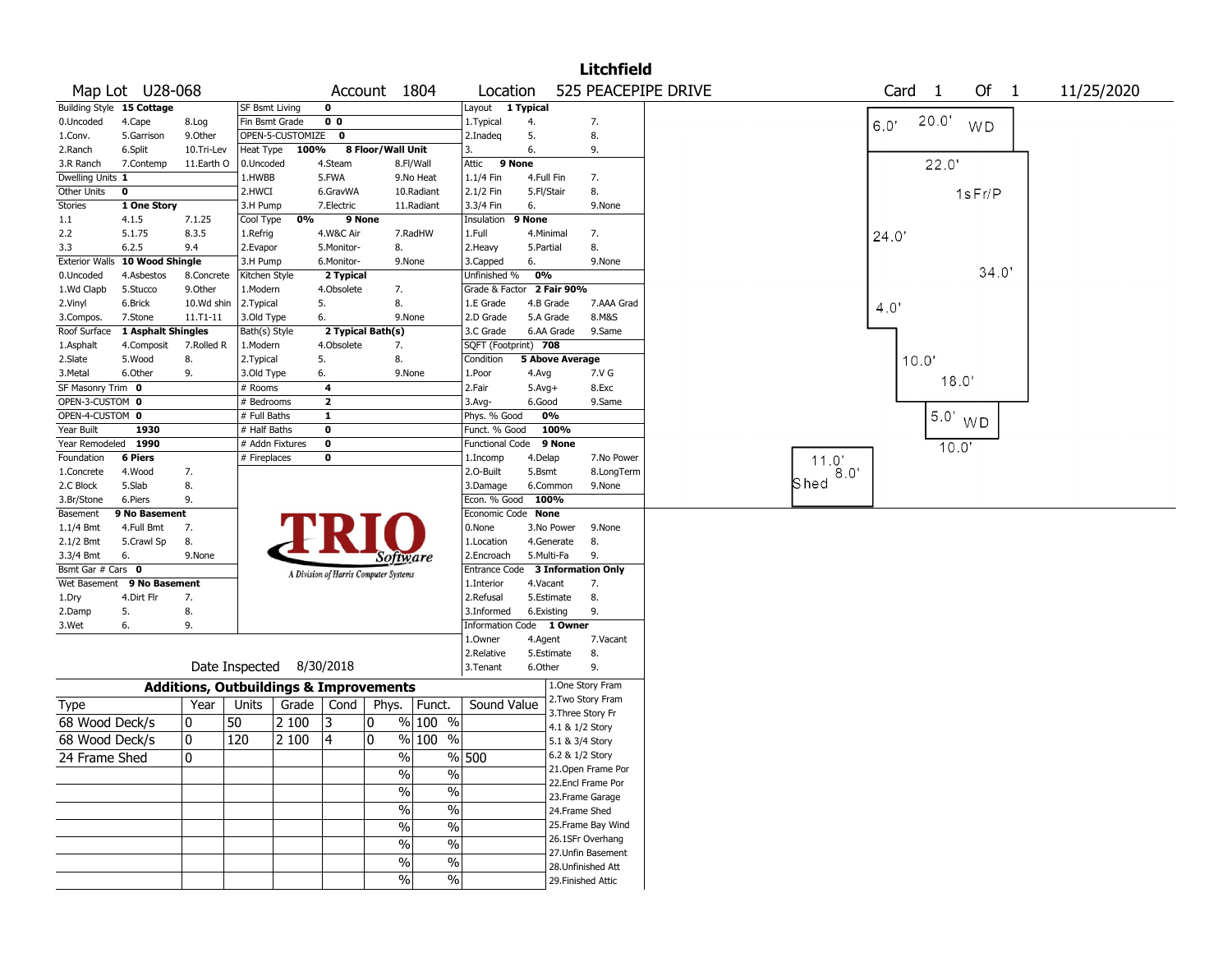|                                          | Map Lot U28-069                            | Account 1946 | Location                           |                         | 527 PEACEPIPE DRIVE       |                                     |             |                          | Card <sub>1</sub>    | Of $1$        |                                          | 11/25/2020                          |
|------------------------------------------|--------------------------------------------|--------------|------------------------------------|-------------------------|---------------------------|-------------------------------------|-------------|--------------------------|----------------------|---------------|------------------------------------------|-------------------------------------|
|                                          | GEORGE A. NEALE, JR. REVOCABLE TRUST       |              |                                    | <b>Property Data</b>    |                           |                                     |             | <b>Assessment Record</b> |                      |               |                                          |                                     |
|                                          | NEALE, GEORGE A., JR & LINDA D. (TRUSTEES) |              | Neighborhood 158 Peacepipe Drive   |                         |                           | Year                                | Land        |                          | <b>Buildings</b>     |               | Exempt                                   | Total                               |
|                                          | 749 H LONGHILL ROAD                        |              |                                    |                         |                           | 2007                                |             | 43,654                   |                      | 38,545        | 0                                        | 82,199                              |
|                                          | MIDDLETOWN CT 06457                        |              | Tree Growth Year                   | $\mathbf 0$             |                           | 2008                                |             | 43,654                   |                      | 38,545        | 0                                        | 82,199                              |
|                                          |                                            |              | X Coordinate                       |                         | 0                         | 2009                                |             |                          |                      |               | 0                                        |                                     |
|                                          | B4058P1 B9179P59 B12444P67 B12444P69       |              | Y Coordinate<br>Zone/Land Use      | 12 Cobbosscontee Lake   | $\mathbf 0$               |                                     |             | 56,954                   |                      | 36,520        |                                          | 93,474                              |
| <b>Previous Owner</b><br>CORTESE, ROBERT |                                            |              |                                    |                         |                           | 2010                                |             | 56,954                   |                      | 34,384        | 0                                        | 91,338                              |
|                                          | <b>16 PARKVIEW TERRACE</b>                 |              | Secondary Zone                     |                         |                           | 2011                                |             | 56,954                   |                      | 82,099        | 0                                        | 139,053                             |
|                                          |                                            |              |                                    |                         |                           | 2012                                |             | 56,954                   |                      | 82,099        | 0                                        | 139,053                             |
|                                          | AUGUSTA ME 04330                           |              | Topography 2 Rolling               |                         |                           | 2013                                |             | 56,954                   |                      | 81,235        | 0                                        | 138,189                             |
|                                          | Sale Date: 12/08/2006                      |              | 1.Level                            | 4.Below St              | 7.Res Protec              | 2014                                |             | 56,954                   |                      | 81,235        | 0                                        | 138,189                             |
|                                          |                                            |              | 2.Rolling<br>3.Above St            | 5.Low<br>6.Swampy       | 8.<br>9.                  | 2015                                |             | 56,954                   |                      | 80,371        | 0                                        | 137,325                             |
|                                          |                                            |              | <b>4 Drilled Well</b><br>Utilities |                         | <b>6 Septic System</b>    | 2016                                |             | 56,954                   |                      | 80,371        | 0                                        | 137,325                             |
|                                          |                                            |              |                                    |                         |                           | 2017                                |             | 56,954                   |                      | 79,506        | 0                                        | 136,460                             |
|                                          |                                            |              | 1.Public<br>2. Water               | 4.Dr Well<br>5.Dug Well | 7.Cesspool<br>8.Lake/Pond | 2018                                |             | 56,954                   |                      | 79,506        | 0                                        | 136,460                             |
|                                          |                                            |              | 3.Sewer                            | 6.Septic                | 9.None                    | 2019                                |             | 139,300                  |                      | 104,000       | 0                                        | 243,300                             |
|                                          |                                            |              | 3 Gravel<br><b>Street</b>          |                         |                           | 2020                                |             | 139,300                  |                      | 104,000       | 0                                        | 243,300                             |
|                                          |                                            |              | 1.Paved                            | 4.Proposed              | 7.                        |                                     |             |                          | <b>Land Data</b>     |               |                                          |                                     |
|                                          |                                            |              | 2.Semi Imp<br>3.Gravel             | 5.R/O/W<br>6.           | 8.<br>9.None              | <b>Front Foot</b>                   | <b>Type</b> |                          | <b>Effective</b>     |               | <b>Influence</b>                         | <b>Influence</b>                    |
|                                          |                                            |              |                                    |                         | 0                         | 11.1-100                            |             | Frontage                 | <b>Depth</b>         | <b>Factor</b> | Code<br>%                                | <b>Codes</b><br>1.Unimproved        |
|                                          | Inspection Witnessed By:                   |              |                                    |                         | $\mathbf 0$               | 12.101-200                          |             |                          |                      |               | $\frac{9}{6}$                            | 2.Excess Frtg                       |
|                                          |                                            |              |                                    | <b>Sale Data</b>        |                           | $13.201+$<br>14.                    |             |                          |                      |               | $\frac{9}{6}$<br>$\frac{9}{6}$           | 3. Topography<br>4.Size/Shape       |
| X                                        |                                            | Date         | Sale Date                          |                         | 12/08/2006                | 15.                                 |             |                          |                      |               | $\frac{9}{6}$                            | 5.Access                            |
| No./Date                                 | Description                                | Date Insp.   | Price<br>Sale Type                 | 2 Land & Buildings      | 170,000                   |                                     |             |                          |                      |               | %<br>%                                   | 6.Restriction<br>7. Right of Way    |
|                                          |                                            |              | 1.Land                             | 4.MFG UNIT              | 7.                        | <b>Square Foot</b>                  |             |                          | <b>Square Feet</b>   |               |                                          | 8.View/Environ                      |
|                                          |                                            |              | 2.L & B                            | 5.0ther                 | 8.                        | 16.Regular Lot                      |             |                          |                      |               | $\frac{9}{6}$<br>%                       | 9. Fract Share<br><b>Acres</b>      |
|                                          |                                            |              | 3.Building                         | 6.                      | 9.                        | 17.Secondary Lot<br>18. Excess Land |             |                          |                      |               | %                                        | 30. Frontage 1                      |
|                                          |                                            |              | Financing                          | 1 Conventional          |                           | 19.Condominium                      |             |                          |                      |               | $\frac{9}{6}$                            | 31. Frontage 2                      |
| Notes:                                   |                                            |              | 1.Convent                          | 4.Seller                | 7.                        | 20. Miscellaneous                   |             |                          |                      |               | $\frac{9}{6}$                            | 32.Tillable<br>33.Tillable          |
|                                          |                                            |              | 2.FHA/VA                           | 5.Private               | 8.                        |                                     |             |                          |                      |               | %                                        | 34.Softwood F&O                     |
|                                          | 10/26/11-PERMIT #11-094-REMOVE EXISTING    |              | 3.Assumed                          | 6.Cash                  | 9.Unknown                 | <b>Fract. Acre</b>                  |             |                          |                      |               | %                                        | 35. Mixed Wood F&O                  |
|                                          | CAMP, REPLACE W/27X41 W/DECK               |              | Validity                           | 1 Arms Length Sale      |                           | 21. Houselot (Frac                  |             |                          | <b>Acreage/Sites</b> |               |                                          | 36.Hardwood F&O                     |
|                                          |                                            |              | 1.Valid                            | 4.Split                 | 7.Renovate                | 22.Baselot(Fract)                   | 21<br>44    |                          | 0.19<br>1.00         | 100<br>80     | %<br>0<br>$\overline{\mathfrak{o}}$<br>% | 37.Softwood TG                      |
|                                          |                                            |              | 2.Related                          | 5.Partial               | 8.Other                   | 23.                                 |             |                          |                      |               | $\overline{\frac{9}{6}}$                 | 38. Mixed Wood TG                   |
|                                          |                                            |              | 3.Distress                         | 6.Exempt                | 9.                        | Acres                               |             |                          |                      |               | $\frac{9}{6}$                            | 39.Hardwood TG                      |
|                                          |                                            |              | Verified                           | <b>5 Public Record</b>  |                           | 24. Houselot                        |             |                          |                      |               | $\frac{9}{6}$                            | 40. Wasteland                       |
|                                          |                                            |              | 1.Buyer                            | 4.Agent                 | 7.Family                  | 25.Baselot                          |             |                          |                      |               | $\frac{9}{6}$                            | 41.Gravel Pit<br>42. Mobile Home Si |
|                                          |                                            |              | 2.Seller                           | 5.Pub Rec               | 8.Other                   | 26.Rear 1<br>27. Rear 2             |             |                          |                      |               | %                                        | 43.Camp Site                        |
|                                          |                                            |              | 3.Lender                           | 6.MLS                   | 9.                        | 28.Rear 3                           |             |                          |                      |               |                                          | 44.Lot Improvemen                   |
| <b>Litchfield</b>                        |                                            |              |                                    |                         |                           | 29. Rear 4                          |             |                          | <b>Total Acreage</b> | 0.19          |                                          | 45.Access Right<br>46.Golf Course   |
|                                          |                                            |              |                                    |                         |                           |                                     |             |                          |                      |               |                                          |                                     |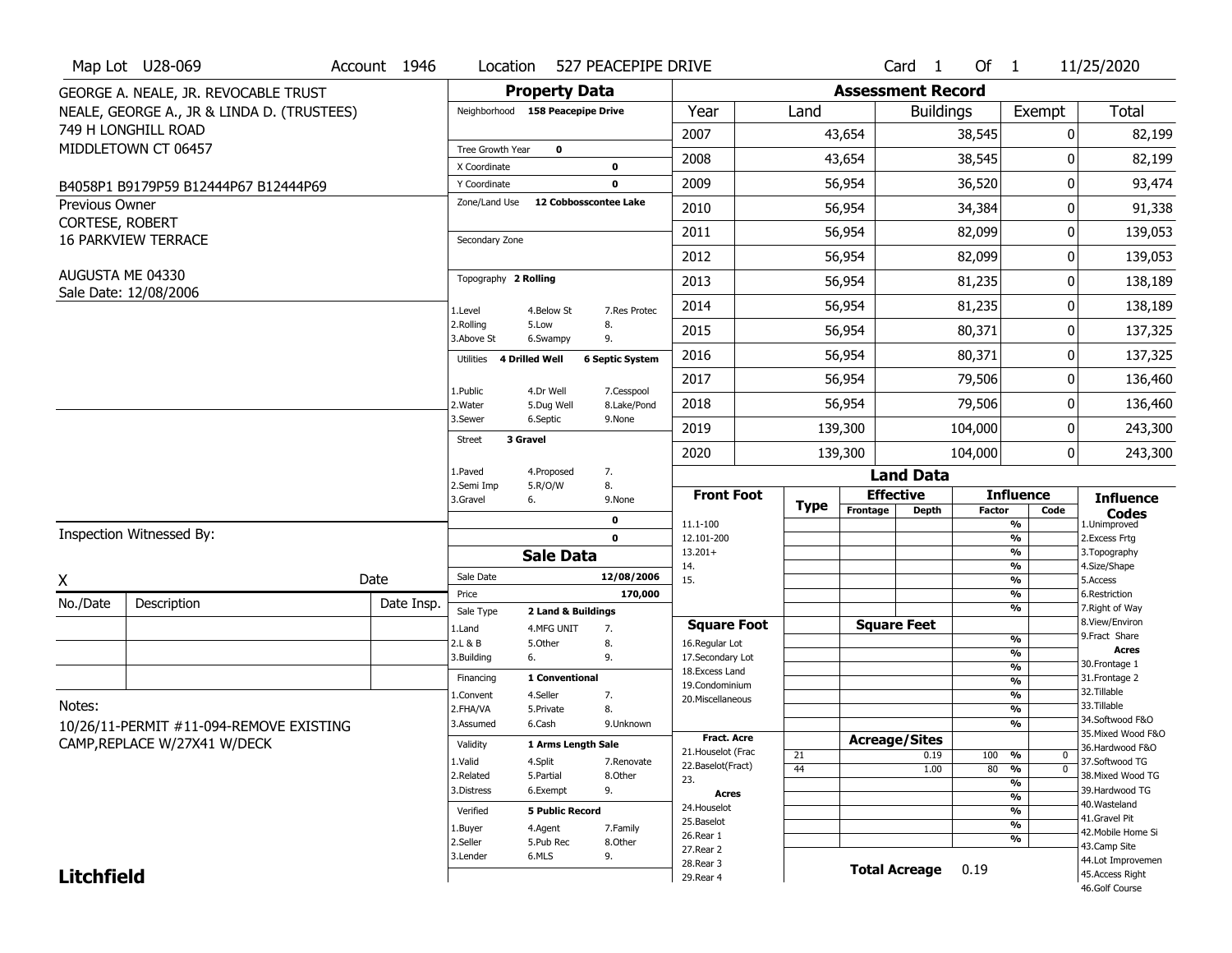|                       |                               |                                                   |                       |                  |                |                                       |                          |                                  |               |                 | <b>Litchfield</b>  |                     |      |       |                   |       |        |  |            |  |
|-----------------------|-------------------------------|---------------------------------------------------|-----------------------|------------------|----------------|---------------------------------------|--------------------------|----------------------------------|---------------|-----------------|--------------------|---------------------|------|-------|-------------------|-------|--------|--|------------|--|
|                       | Map Lot U28-069               |                                                   |                       |                  |                | Account 1946                          |                          | Location                         |               |                 |                    | 527 PEACEPIPE DRIVE |      |       | Card <sub>1</sub> |       | Of $1$ |  | 11/25/2020 |  |
|                       | Building Style 1 Conventional |                                                   | <b>SF Bsmt Living</b> |                  | $\mathbf 0$    |                                       |                          | Layout 1 Typical                 |               |                 |                    |                     |      |       |                   |       |        |  |            |  |
| 0.Uncoded             | 4.Cape                        | 8.Log                                             | Fin Bsmt Grade        |                  | 0 <sub>0</sub> |                                       |                          | 1. Typical                       | 4.            |                 | 7.                 |                     |      | 5.0'  | <b>WD</b>         |       |        |  |            |  |
| 1.Conv.               | 5.Garrison                    | 9.Other                                           |                       | OPEN-5-CUSTOMIZE | 0              |                                       |                          | 2.Inadeg                         | 5.            |                 | 8.                 |                     |      |       |                   |       |        |  |            |  |
| 2.Ranch               | 6.Split                       | 10.Tri-Lev                                        | Heat Type             | 100%             |                | 3 Heat Pump                           |                          | 3.                               | 6.            |                 | 9.                 |                     |      |       |                   |       |        |  |            |  |
| 3.R Ranch             | 7.Contemp                     | 11.Earth O                                        | 0.Uncoded             |                  | 4.Steam        |                                       | 8.Fl/Wall                | Attic                            | 21/2 Finished |                 |                    |                     |      |       | A(1/2f)/1sFr/S    |       |        |  |            |  |
| Dwelling Units 1      |                               |                                                   | 1.HWBB                |                  | 5.FWA          |                                       | 9.No Heat                | $1.1/4$ Fin                      | 4.Full Fin    |                 | 7.                 |                     |      |       |                   |       |        |  |            |  |
| Other Units           | 0                             |                                                   | 2.HWCI                |                  | 6.GravWA       |                                       | 10.Radiant               | 2.1/2 Fin                        | 5.Fl/Stair    |                 | 8.                 |                     |      |       |                   |       |        |  |            |  |
| <b>Stories</b>        | 1 One Story                   |                                                   | 3.H Pump              |                  | 7.Electric     |                                       | 11.Radiant               | 3.3/4 Fin                        | 6.            |                 | 9.None             |                     |      |       |                   |       |        |  |            |  |
| 1.1                   | 4.1.5                         | 7.1.25                                            | Cool Type             | 0%               | 9 None         |                                       |                          | Insulation                       | 1 Full        |                 |                    |                     |      |       |                   |       |        |  |            |  |
| 2.2                   | 5.1.75                        | 8.3.5                                             | 1.Refrig              |                  | 4.W&C Air      |                                       | 7.RadHW                  | 1.Full                           | 4.Minimal     |                 | 7.                 |                     |      |       |                   |       |        |  |            |  |
| 3.3                   | 6.2.5                         | 9.4                                               | 2.Evapor              |                  | 5.Monitor-     | 8.                                    |                          | 2. Heavy                         | 5.Partial     |                 | 8.                 |                     |      | 36.0' |                   |       |        |  |            |  |
| <b>Exterior Walls</b> | 10 Wood Shingle               |                                                   | 3.H Pump              |                  | 6.Monitor-     | 9.None                                |                          | 3.Capped                         | 6.            |                 | 9.None             |                     |      |       |                   |       |        |  |            |  |
| 0.Uncoded             | 4.Asbestos                    | 8.Concrete                                        | Kitchen Style         |                  | 2 Typical      |                                       |                          | Unfinished %                     | 0%            |                 |                    |                     |      |       |                   |       |        |  |            |  |
| 1.Wd Clapb            | 5.Stucco                      | 9.0ther                                           | 1.Modern              |                  | 4.Obsolete     | 7.                                    |                          | Grade & Factor 3 Average 105%    |               |                 |                    |                     |      |       |                   |       |        |  |            |  |
| 2.Vinyl               | 6.Brick                       | 10.Wd shin                                        | 2.Typical             |                  | 5.             | 8.                                    |                          | 1.E Grade                        |               | 4.B Grade       | 7.AAA Grad         |                     |      |       |                   |       |        |  |            |  |
| 3.Compos.             | 7.Stone                       | $11.71 - 11$                                      | 3.Old Type            |                  | 6.             | 9.None                                |                          | 2.D Grade                        |               | 5.A Grade       | 8.M&S              |                     |      |       |                   |       |        |  |            |  |
| Roof Surface          | 1 Asphalt Shingles            |                                                   | Bath(s) Style         |                  |                | 2 Typical Bath(s)                     |                          | 3.C Grade                        |               | 6.AA Grade      | 9.Same             |                     |      |       |                   |       |        |  |            |  |
| 1.Asphalt             | 4.Composit                    | 7.Rolled R                                        | 1.Modern              |                  | 4.Obsolete     | 7.                                    |                          | SQFT (Footprint) 936             |               |                 |                    |                     |      |       |                   |       |        |  |            |  |
| 2.Slate               | 5.Wood                        | 8.                                                | 2. Typical            |                  | 5.             | 8.                                    |                          | Condition                        | 4 Average     |                 |                    |                     |      |       |                   | 26.0' |        |  |            |  |
| 3. Metal              | 6.Other                       | 9.                                                | 3.Old Type            |                  | 6.             | 9.None                                |                          | 1.Poor                           | 4.Avg         |                 | 7.V G              |                     |      |       |                   |       |        |  |            |  |
| SF Masonry Trim 0     |                               |                                                   | $#$ Rooms             |                  | 4              |                                       |                          | 2.Fair                           | $5.Avg+$      |                 | 8.Exc              |                     |      |       |                   |       |        |  |            |  |
| OPEN-3-CUSTOM 0       |                               |                                                   | # Bedrooms            |                  | $\mathbf{2}$   |                                       |                          | $3.$ Avg-                        | 6.Good        |                 | 9.Same             |                     |      |       |                   |       |        |  |            |  |
| OPEN-4-CUSTOM 0       |                               |                                                   | # Full Baths          |                  | $\mathbf{1}$   |                                       |                          | Phys. % Good                     |               | 0%              |                    |                     |      |       |                   |       |        |  |            |  |
| Year Built            | 2011                          |                                                   | # Half Baths          |                  | $\bf o$        |                                       |                          | Funct. % Good                    |               | 100%            |                    |                     |      |       |                   |       |        |  |            |  |
| Year Remodeled 0      |                               |                                                   | # Addn Fixtures       |                  | $\mathbf 0$    |                                       |                          | <b>Functional Code</b>           |               | 9 None          |                    |                     | 8.0' |       |                   |       |        |  |            |  |
| Foundation            | 5 Concrete Slab               |                                                   | # Fireplaces          |                  | $\bf o$        |                                       |                          | 1.Incomp                         | 4.Delap       |                 | 7.No Power         |                     |      |       |                   |       |        |  |            |  |
| 1.Concrete            | 4.Wood                        | 7.                                                |                       |                  |                |                                       |                          | 2.0-Built                        | 5.Bsmt        |                 | 8.LongTerm         |                     |      |       |                   |       |        |  |            |  |
| 2.C Block             | 5.Slab                        | 8.                                                |                       |                  |                |                                       |                          | 3.Damage                         |               | 6.Common        | 9.None             |                     | Shed | 8.0'  |                   |       |        |  |            |  |
| 3.Br/Stone            | 6.Piers                       | 9.                                                |                       |                  |                |                                       |                          | Econ. % Good                     | 100%          |                 |                    |                     |      |       |                   |       |        |  |            |  |
| Basement              | 9 No Basement                 |                                                   |                       |                  |                |                                       |                          | Economic Code None               |               |                 |                    |                     |      |       |                   |       |        |  |            |  |
| $1.1/4$ Bmt           | 4.Full Bmt                    | 7.                                                |                       |                  |                |                                       |                          | 0.None                           |               | 3.No Power      | 9.None             |                     |      |       |                   |       |        |  |            |  |
| 2.1/2 Bmt             | 5.Crawl Sp                    | 8.                                                |                       |                  |                |                                       |                          | 1.Location                       |               | 4.Generate      | 8.                 |                     |      |       |                   |       |        |  |            |  |
| 3.3/4 Bmt             | 6.                            | 9.None                                            |                       |                  |                |                                       |                          | 2.Encroach                       |               | 5.Multi-Fa      | 9.                 |                     |      |       |                   |       |        |  |            |  |
| Bsmt Gar # Cars 0     |                               |                                                   |                       |                  |                | Software                              |                          | Entrance Code 1 Interior Inspect |               |                 |                    |                     |      |       |                   |       |        |  |            |  |
| Wet Basement          | 9 No Basement                 |                                                   |                       |                  |                | A Division of Harris Computer Systems |                          | 1.Interior                       | 4.Vacant      |                 | 7.                 |                     |      |       |                   |       |        |  |            |  |
| 1.Dry                 | 4.Dirt Flr                    | 7.                                                |                       |                  |                |                                       |                          | 2.Refusal                        |               | 5.Estimate      | 8.                 |                     |      |       |                   |       |        |  |            |  |
| 2.Damp                | 5.                            | 8.                                                |                       |                  |                |                                       |                          | 3.Informed                       | 6.Existing    |                 | 9.                 |                     |      |       |                   |       |        |  |            |  |
| 3.Wet                 | 6.                            | 9.                                                |                       |                  |                |                                       |                          | Information Code 1 Owner         |               |                 |                    |                     |      |       |                   |       |        |  |            |  |
|                       |                               |                                                   |                       |                  |                |                                       |                          | 1.0wner                          | 4.Agent       |                 | 7.Vacant           |                     |      |       |                   |       |        |  |            |  |
|                       |                               |                                                   |                       |                  |                |                                       |                          | 2.Relative                       |               | 5.Estimate      | 8.                 |                     |      |       |                   |       |        |  |            |  |
|                       |                               |                                                   | Date Inspected        |                  | 8/30/2018      |                                       |                          | 3. Tenant                        | 6.Other       |                 | 9.                 |                     |      |       |                   |       |        |  |            |  |
|                       |                               |                                                   |                       |                  |                |                                       |                          |                                  |               |                 |                    |                     |      |       |                   |       |        |  |            |  |
|                       |                               | <b>Additions, Outbuildings &amp; Improvements</b> |                       |                  |                |                                       |                          |                                  |               |                 | 1.One Story Fram   |                     |      |       |                   |       |        |  |            |  |
| Type                  |                               | Year                                              | Units                 | Grade            | Cond           | Phys.                                 | Funct.                   | Sound Value                      |               |                 | 2. Two Story Fram  |                     |      |       |                   |       |        |  |            |  |
| 68 Wood Deck/s        |                               | 0                                                 | 130                   | 3 100            | 14             | 0                                     | % 100 %                  |                                  |               |                 | 3. Three Story Fr  |                     |      |       |                   |       |        |  |            |  |
|                       |                               |                                                   |                       |                  |                |                                       |                          |                                  |               | 4.1 & 1/2 Story |                    |                     |      |       |                   |       |        |  |            |  |
| 24 Frame Shed         |                               | 0                                                 |                       |                  |                | %                                     |                          | % 700                            |               | 5.1 & 3/4 Story |                    |                     |      |       |                   |       |        |  |            |  |
|                       |                               |                                                   |                       |                  |                | $\sqrt{20}$                           | $\%$                     |                                  |               | 6.2 & 1/2 Story |                    |                     |      |       |                   |       |        |  |            |  |
|                       |                               |                                                   |                       |                  |                | $\frac{0}{0}$                         | $\%$                     |                                  |               |                 | 21. Open Frame Por |                     |      |       |                   |       |        |  |            |  |
|                       |                               |                                                   |                       |                  |                |                                       |                          |                                  |               |                 | 22.Encl Frame Por  |                     |      |       |                   |       |        |  |            |  |
|                       |                               |                                                   |                       |                  |                | $\frac{9}{6}$                         | $\overline{\frac{0}{6}}$ |                                  |               |                 | 23. Frame Garage   |                     |      |       |                   |       |        |  |            |  |
|                       |                               |                                                   |                       |                  |                | $\sqrt{20}$                           | $\%$                     |                                  |               |                 | 24.Frame Shed      |                     |      |       |                   |       |        |  |            |  |
|                       |                               |                                                   |                       |                  |                | $\sqrt{2}$                            | $\frac{9}{6}$            |                                  |               |                 | 25. Frame Bay Wind |                     |      |       |                   |       |        |  |            |  |
|                       |                               |                                                   |                       |                  |                | $\sqrt{2}$                            |                          |                                  |               |                 | 26.1SFr Overhang   |                     |      |       |                   |       |        |  |            |  |
|                       |                               |                                                   |                       |                  |                |                                       | $\%$                     |                                  |               |                 | 27. Unfin Basement |                     |      |       |                   |       |        |  |            |  |
|                       |                               |                                                   |                       |                  |                | $\%$                                  | $\%$                     |                                  |               |                 | 28. Unfinished Att |                     |      |       |                   |       |        |  |            |  |
|                       |                               |                                                   |                       |                  |                | $\%$                                  | %                        |                                  |               |                 | 29. Finished Attic |                     |      |       |                   |       |        |  |            |  |
|                       |                               |                                                   |                       |                  |                |                                       |                          |                                  |               |                 |                    |                     |      |       |                   |       |        |  |            |  |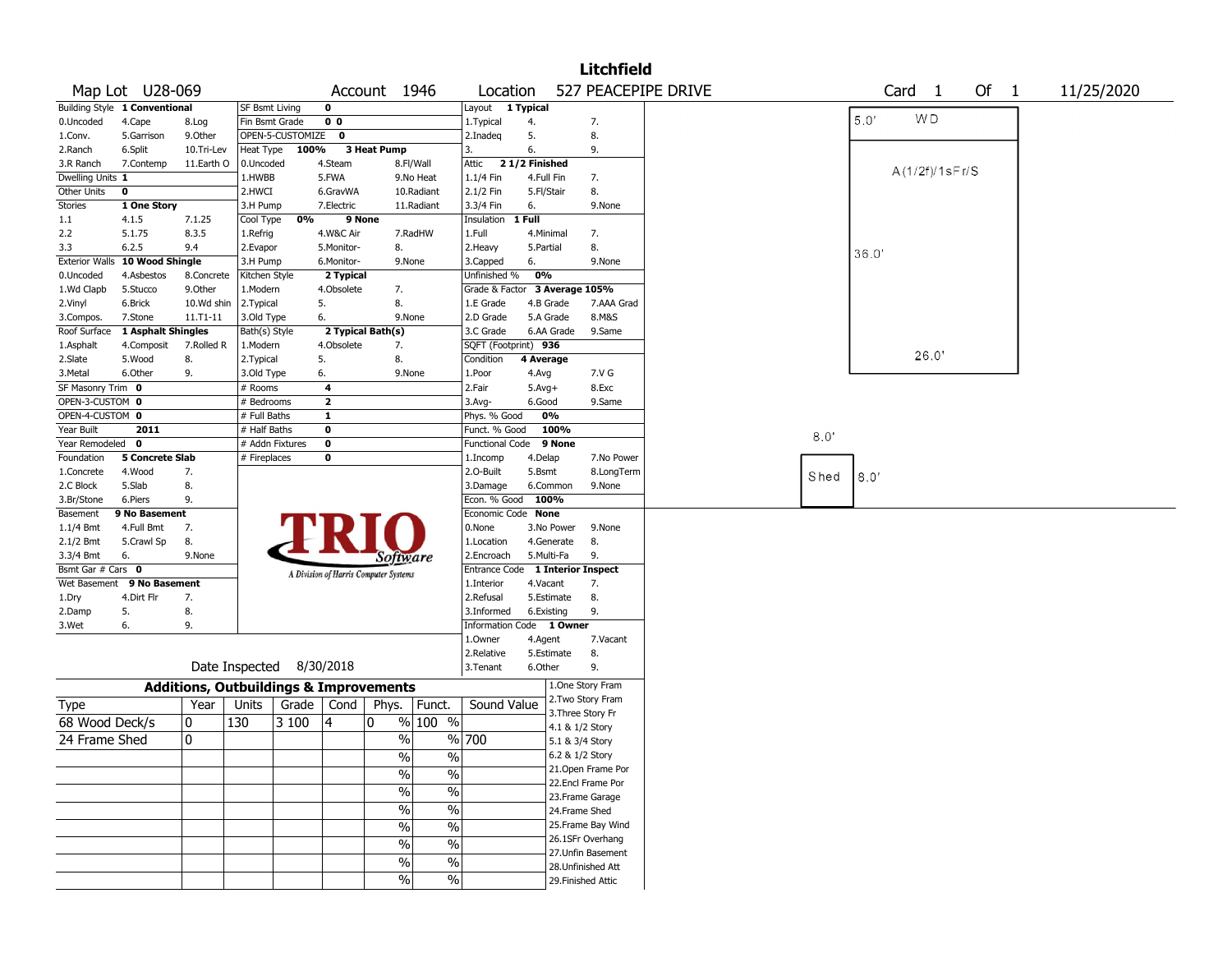|                   | Map Lot U28-070          | Account 1305 | Location                         |                         | 529 PEACEPIPE DRIVE       |                                     |             |                          | Card <sub>1</sub>  | Of 1          |                                           | 11/25/2020                                                  |
|-------------------|--------------------------|--------------|----------------------------------|-------------------------|---------------------------|-------------------------------------|-------------|--------------------------|--------------------|---------------|-------------------------------------------|-------------------------------------------------------------|
| LYKE, JAMES R     |                          |              |                                  | <b>Property Data</b>    |                           |                                     |             | <b>Assessment Record</b> |                    |               |                                           |                                                             |
| LYKE, BARBARA     |                          |              | Neighborhood 158 Peacepipe Drive |                         |                           | Year                                | Land        |                          | <b>Buildings</b>   |               | Exempt                                    | Total                                                       |
|                   | 8002 PALOMINO DRIVE      |              |                                  |                         |                           | 2007                                |             | 36,054                   |                    | 51,588        | 0                                         | 87,642                                                      |
| NAPLES FL 34113   |                          |              | Tree Growth Year                 | $\bf o$                 |                           | 2008                                |             | 36,054                   |                    | 51,588        | 0                                         | 87,642                                                      |
|                   |                          |              | X Coordinate<br>Y Coordinate     |                         | 0<br>$\mathbf 0$          | 2009                                |             | 50,054                   |                    | 55,305        | 0                                         | 105,359                                                     |
| B5964P72          |                          |              | Zone/Land Use                    |                         | 12 Cobbosscontee Lake     |                                     |             |                          |                    |               |                                           |                                                             |
|                   |                          |              |                                  |                         |                           | 2010                                |             | 50,054                   |                    | 48,013        | 0                                         | 98,067                                                      |
|                   |                          |              | Secondary Zone                   |                         |                           | 2011                                |             | 53,054                   |                    | 46,532        | 0                                         | 99,586                                                      |
|                   |                          |              |                                  |                         |                           | 2012                                |             | 53,054                   |                    | 46,532        | 0                                         | 99,586                                                      |
|                   |                          |              | Topography 2 Rolling             |                         |                           | 2013                                |             | 53,054                   |                    | 46,532        | 0                                         | 99,586                                                      |
|                   |                          |              | 1.Level                          | 4.Below St              | 7.Res Protec              | 2014                                |             | 53,054                   |                    | 46,532        | 0                                         | 99,586                                                      |
|                   |                          |              | 2.Rolling<br>3.Above St          | 5.Low<br>6.Swampy       | 8.<br>9.                  | 2015                                |             | 53,054                   |                    | 46,532        | 0                                         | 99,586                                                      |
|                   |                          |              | 8 Lake/Pond<br>Utilities         |                         | <b>6 Septic System</b>    | 2016                                |             | 53,054                   |                    | 46,532        | 0                                         | 99,586                                                      |
|                   |                          |              |                                  |                         |                           | 2017                                |             | 53,054                   |                    | 46,532        | 0                                         | 99,586                                                      |
|                   |                          |              | 1.Public<br>2. Water             | 4.Dr Well<br>5.Dug Well | 7.Cesspool<br>8.Lake/Pond | 2018                                |             | 53,054                   |                    | 46,532        | 0                                         | 99,586                                                      |
|                   |                          |              | 3.Sewer                          | 6.Septic                | 9.None                    | 2019                                |             | 137,300                  |                    | 72,500        | 0                                         | 209,800                                                     |
|                   |                          |              | 3 Gravel<br><b>Street</b>        |                         |                           | 2020                                |             | 137,300                  |                    | 72,500        | 0                                         | 209,800                                                     |
|                   |                          |              | 1.Paved                          | 4.Proposed              | 7.                        |                                     |             |                          | <b>Land Data</b>   |               |                                           |                                                             |
|                   |                          |              | 2.Semi Imp<br>3.Gravel<br>6.     | 5.R/O/W                 | 8.<br>9.None              | <b>Front Foot</b>                   |             | <b>Effective</b>         |                    |               | <b>Influence</b>                          | <b>Influence</b>                                            |
|                   |                          |              |                                  |                         | 0                         | 11.1-100                            | <b>Type</b> | Frontage                 | <b>Depth</b>       | <b>Factor</b> | Code<br>$\overline{\frac{9}{6}}$          | $\mathop{{\textbf{Codes}}}\limits_{\text{1.Uniformproved}}$ |
|                   | Inspection Witnessed By: |              |                                  |                         | $\mathbf 0$               | 12.101-200                          |             |                          |                    |               | $\frac{9}{6}$                             | 2.Excess Frtg                                               |
|                   |                          |              |                                  | <b>Sale Data</b>        |                           | $13.201+$<br>14.                    |             |                          |                    |               | $\frac{9}{6}$<br>$\frac{9}{6}$            | 3. Topography<br>4.Size/Shape                               |
| X                 |                          | Date         | Sale Date                        |                         |                           | 15.                                 |             |                          |                    |               | $\overline{\frac{9}{6}}$                  | 5.Access                                                    |
| No./Date          | Description              | Date Insp.   | Price                            |                         |                           |                                     |             |                          |                    |               | $\frac{9}{6}$<br>$\overline{\frac{9}{6}}$ | 6.Restriction<br>7. Right of Way                            |
|                   |                          |              | Sale Type<br>1.Land              | 4.MFG UNIT              | 7.                        | <b>Square Foot</b>                  |             |                          | <b>Square Feet</b> |               |                                           | 8.View/Environ                                              |
|                   |                          |              | 2.L & B                          | 5.Other                 | 8.                        | 16.Regular Lot                      |             |                          |                    |               | $\frac{9}{6}$                             | 9.Fract Share<br>Acres                                      |
|                   |                          |              | 3.Building<br>6.                 |                         | 9.                        | 17.Secondary Lot<br>18. Excess Land |             |                          |                    |               | $\frac{9}{6}$<br>$\frac{9}{6}$            | 30. Frontage 1                                              |
|                   |                          |              | Financing                        |                         |                           | 19.Condominium                      |             |                          |                    |               | $\frac{9}{6}$                             | 31. Frontage 2                                              |
|                   |                          |              | 1.Convent                        | 4.Seller                | 7.                        | 20.Miscellaneous                    |             |                          |                    |               | $\frac{9}{6}$                             | 32.Tillable<br>33.Tillable                                  |
| Notes:            |                          |              | 2.FHA/VA                         | 5.Private               | 8.                        |                                     |             |                          |                    |               | $\overline{\frac{9}{6}}$                  | 34.Softwood F&O                                             |
|                   |                          |              | 3.Assumed                        | 6.Cash                  | 9.Unknown                 | <b>Fract. Acre</b>                  |             |                          |                    |               | %                                         | 35. Mixed Wood F&O                                          |
|                   |                          |              | Validity                         |                         |                           | 21. Houselot (Frac                  | 21          | <b>Acreage/Sites</b>     | 0.19               | 100 %         | 0                                         | 36.Hardwood F&O                                             |
|                   |                          |              | 1.Valid                          | 4.Split                 | 7.Renovate                | 22.Baselot(Fract)                   | 44          |                          | 1.00               | $70 - 9/6$    | $\overline{\mathfrak{o}}$                 | 37.Softwood TG                                              |
|                   |                          |              | 2.Related                        | 5.Partial               | 8.Other                   | 23.                                 |             |                          |                    |               | $\overline{\frac{9}{6}}$                  | 38. Mixed Wood TG                                           |
|                   |                          |              | 3.Distress                       | 6.Exempt                | 9.                        | <b>Acres</b>                        |             |                          |                    |               | $\frac{9}{6}$                             | 39.Hardwood TG<br>40. Wasteland                             |
|                   |                          |              | Verified                         |                         |                           | 24. Houselot<br>25.Baselot          |             |                          |                    |               | %                                         | 41.Gravel Pit                                               |
|                   |                          |              | 1.Buyer                          | 4.Agent                 | 7.Family                  | 26.Rear 1                           |             |                          |                    |               | $\overline{\frac{9}{6}}$                  | 42. Mobile Home Si                                          |
|                   |                          |              | 2.Seller                         | 5.Pub Rec               | 8.Other                   | 27.Rear 2                           |             |                          |                    |               | %                                         | 43.Camp Site                                                |
| <b>Litchfield</b> |                          |              | 3.Lender                         | 6.MLS                   | 9.                        |                                     |             |                          |                    |               |                                           | 44.Lot Improvemen                                           |
|                   |                          |              |                                  |                         |                           | 28. Rear 3<br>29. Rear 4            |             | <b>Total Acreage</b>     |                    | 0.19          |                                           | 45.Access Right                                             |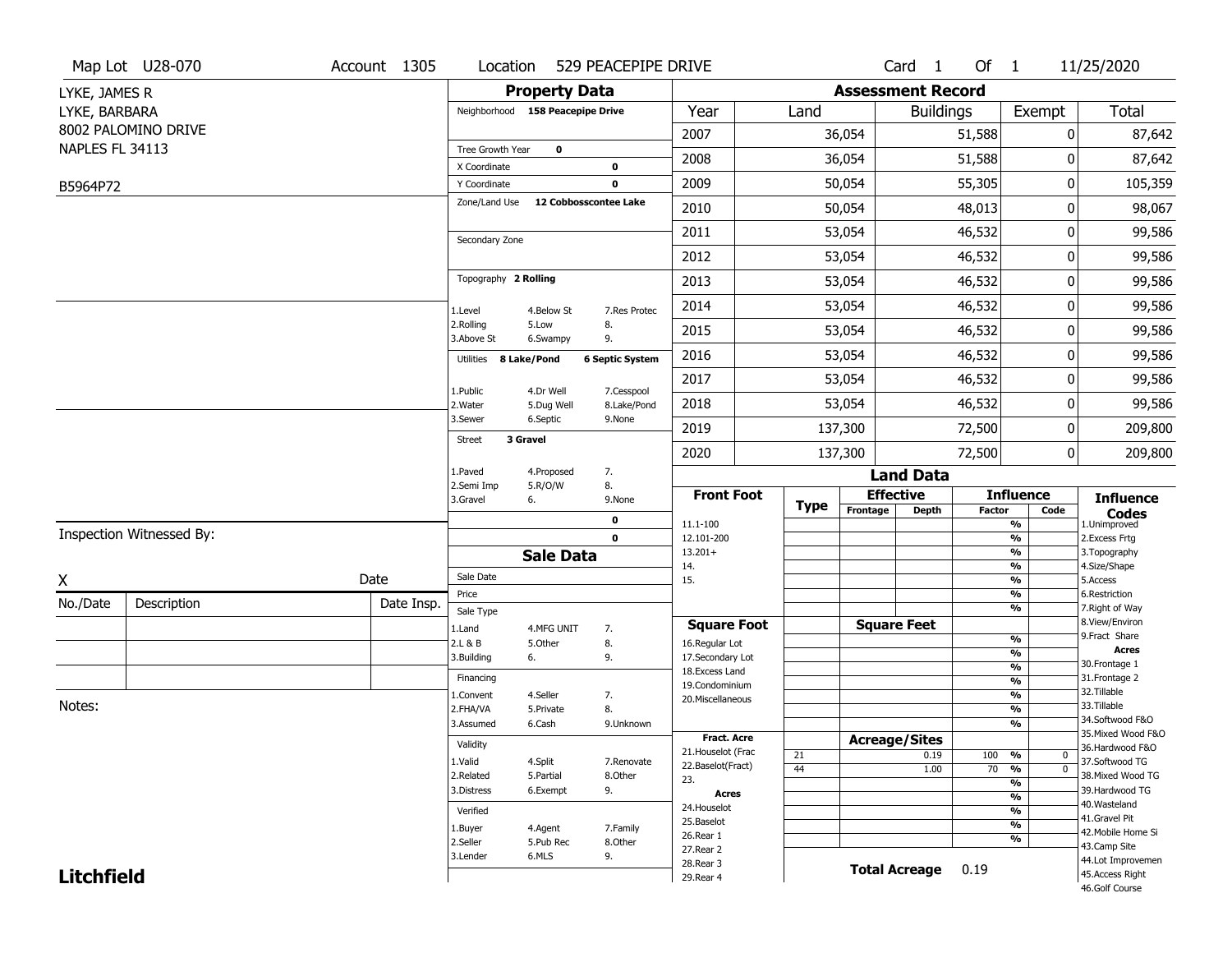|                       |                           |            |                                                   |                                       |                   |                               |                                  |            |                                    | <b>Litchfield</b>  |                     |       |                                         |
|-----------------------|---------------------------|------------|---------------------------------------------------|---------------------------------------|-------------------|-------------------------------|----------------------------------|------------|------------------------------------|--------------------|---------------------|-------|-----------------------------------------|
|                       | Map Lot U28-070           |            |                                                   |                                       |                   | Account 1305                  | Location                         |            |                                    |                    | 529 PEACEPIPE DRIVE |       | Of 1<br>Card <sub>1</sub><br>11/25/2020 |
|                       | Building Style 15 Cottage |            | SF Bsmt Living                                    | $\mathbf 0$                           |                   |                               | Layout 1 Typical                 |            |                                    |                    |                     |       |                                         |
| 0.Uncoded             | 4.Cape                    | 8.Log      | Fin Bsmt Grade                                    | 0 <sub>0</sub>                        |                   |                               | 1. Typical                       | 4.         |                                    | 7.                 |                     | Shed  |                                         |
| 1.Conv.               | 5.Garrison                | 9.Other    | OPEN-5-CUSTOMIZE                                  |                                       | $\mathbf{o}$      |                               | 2.Inadeg                         | 5.         |                                    | 8.                 |                     |       |                                         |
| 2.Ranch               | 6.Split                   | 10.Tri-Lev | Heat Type                                         | 100%                                  | 3 Heat Pump       |                               | 3.                               | 6.         |                                    | 9.                 |                     | 16.0  |                                         |
| 3.R Ranch             | 7.Contemp                 | 11.Earth O | 0.Uncoded                                         | 4.Steam                               |                   | 8.Fl/Wall                     | Attic                            | 9 None     |                                    |                    |                     |       |                                         |
| Dwelling Units 1      |                           |            | 1.HWBB                                            | 5.FWA                                 |                   | 9.No Heat                     | 1.1/4 Fin                        |            | 4.Full Fin                         | 7.                 |                     |       |                                         |
| Other Units           | $\mathbf 0$               |            | 2.HWCI                                            | 6.GravWA                              |                   | 10.Radiant                    | 2.1/2 Fin                        | 5.Fl/Stair |                                    | 8.                 |                     | 8.0'  |                                         |
| <b>Stories</b>        | 1 One Story               |            | 3.H Pump                                          | 7.Electric                            |                   | 11.Radiant                    | 3.3/4 Fin                        | 6.         |                                    | 9.None             |                     |       | 22.0'                                   |
| $1.1\,$               | 4.1.5                     | 7.1.25     | Cool Type                                         | 0%                                    | 9 None            |                               | Insulation                       | 9 None     |                                    |                    |                     |       | 4.5                                     |
| 2.2                   | 5.1.75                    | 8.3.5      | 1.Refrig                                          | 4.W&C Air                             |                   | 7.RadHW                       | 1.Full                           |            | 4.Minimal                          | 7.                 |                     |       | Shed                                    |
| 3.3                   | 6.2.5                     | 9.4        | 2.Evapor                                          | 5.Monitor-                            |                   | 8.                            | 2. Heavy                         | 5.Partial  |                                    | 8.                 |                     |       | 4.5'<br>15.0'<br>8.0                    |
| <b>Exterior Walls</b> | 10 Wood Shingle           |            | 3.H Pump                                          | 6.Monitor-                            |                   | 9.None                        | 3.Capped                         | 6.         |                                    | 9.None             |                     |       |                                         |
| 0.Uncoded             | 4.Asbestos                | 8.Concrete | Kitchen Style                                     |                                       | 2 Typical         |                               | Unfinished %                     | 10%        |                                    |                    |                     |       | 1sFr/P<br>4.0'                          |
| 1.Wd Clapb            | 5.Stucco                  | 9.0ther    | 1.Modern                                          | 4.Obsolete                            |                   | 7.                            | Grade & Factor 2 Fair 100%       |            |                                    |                    |                     | 10.0' |                                         |
| 2.Vinyl               | 6.Brick                   | 10.Wd shin | 2. Typical                                        | 5.                                    |                   | 8.                            | 1.E Grade                        |            | 4.B Grade                          | 7.AAA Grad         |                     |       | W D                                     |
| 3.Compos.             | 7.Stone                   | 11.T1-11   | 3.Old Type                                        | 6.                                    |                   | 9.None                        | 2.D Grade                        |            | 5.A Grade                          | 8.M&S              |                     |       |                                         |
| Roof Surface          | 1 Asphalt Shingles        |            | Bath(s) Style                                     |                                       | 2 Typical Bath(s) |                               | 3.C Grade                        |            | 6.AA Grade                         | 9.Same             |                     |       | 40.0'                                   |
| 1.Asphalt             | 4.Composit                | 7.Rolled R | 1.Modern                                          | 4.Obsolete                            |                   | 7.                            | SQFT (Footprint) 1092            |            |                                    |                    |                     |       | 15'                                     |
| 2.Slate               | 5.Wood                    | 8.         | 2. Typical                                        | 5.                                    |                   | 8.                            | Condition                        |            | 7 Very Good                        |                    |                     |       |                                         |
| 3.Metal               | 6.Other                   | 9.         | 3.Old Type                                        | 6.                                    |                   | 9.None                        | 1.Poor                           | 4.Avg      |                                    | 7.V G              |                     |       |                                         |
| SF Masonry Trim 0     |                           |            | # Rooms                                           | 4                                     |                   |                               | 2.Fair                           | $5.Avg+$   |                                    | 8.Exc              |                     |       | 8'                                      |
| OPEN-3-CUSTOM 0       |                           |            | # Bedrooms                                        | $\mathbf{2}$                          |                   |                               | 3.Avg-                           | 6.Good     |                                    | 9.Same             |                     |       |                                         |
| OPEN-4-CUSTOM 0       |                           |            | # Full Baths                                      | 1                                     |                   |                               | Phys. % Good                     |            | 0%                                 |                    |                     |       | 10.0'                                   |
| Year Built            | 1926                      |            | # Half Baths                                      | $\bf{0}$                              |                   |                               | Funct. % Good                    |            | 100%                               |                    |                     |       |                                         |
| Year Remodeled        | 1995                      |            | # Addn Fixtures                                   | $\bf o$                               |                   |                               | Functional Code                  |            | 9 None                             |                    |                     |       | 9.0'<br>9.0'                            |
| Foundation            | <b>6 Piers</b>            |            | # Fireplaces                                      | $\mathbf{1}$                          |                   |                               | 1.Incomp                         | 4.Delap    |                                    | 7.No Power         |                     |       | 3.0' WD                                 |
| 1.Concrete            | 4.Wood                    | 7.         |                                                   |                                       |                   |                               | 2.O-Built                        | 5.Bsmt     |                                    | 8.LongTerm         |                     |       | 6.0"                                    |
| 2.C Block             | 5.Slab                    | 8.         |                                                   |                                       |                   |                               | 3.Damage                         |            | 6.Common                           | 9.None             |                     | 3'    | 12.0'<br>6.0'                           |
| 3.Br/Stone            | 6.Piers                   | 9.         |                                                   |                                       |                   |                               | Econ. % Good                     |            | 100%                               |                    |                     |       | 3'                                      |
| Basement              | 9 No Basement             |            |                                                   |                                       |                   |                               | Economic Code None               |            |                                    |                    |                     |       |                                         |
| $1.1/4$ Bmt           | 4.Full Bmt                | 7.         |                                                   |                                       |                   |                               | 0.None                           |            | 3.No Power                         | 9.None             |                     |       |                                         |
| 2.1/2 Bmt             | 5.Crawl Sp                | 8.         |                                                   |                                       |                   |                               | 1.Location                       |            | 4.Generate                         | 8.                 |                     |       |                                         |
| 3.3/4 Bmt             | 6.                        | 9.None     |                                                   |                                       |                   | Software                      | 2.Encroach                       |            | 5.Multi-Fa                         | 9.                 |                     |       |                                         |
| Bsmt Gar # Cars 0     |                           |            |                                                   |                                       |                   |                               | Entrance Code 1 Interior Inspect |            |                                    |                    |                     |       |                                         |
| Wet Basement          | 9 No Basement             |            |                                                   | A Division of Harris Computer Systems |                   |                               | 1.Interior                       | 4.Vacant   |                                    | 7.                 |                     |       |                                         |
| 1.Dry                 | 4.Dirt Flr                | 7.         |                                                   |                                       |                   |                               | 2.Refusal                        |            | 5.Estimate                         | 8.                 |                     |       |                                         |
| 2.Damp                | 5.                        | 8.         |                                                   |                                       |                   |                               | 3.Informed                       |            | 6.Existing                         | 9.                 |                     |       |                                         |
| 3.Wet                 | 6.                        | 9.         |                                                   |                                       |                   |                               | Information Code 1 Owner         |            |                                    |                    |                     |       |                                         |
|                       |                           |            |                                                   |                                       |                   |                               | 1.0wner                          | 4.Agent    |                                    | 7.Vacant           |                     |       |                                         |
|                       |                           |            |                                                   |                                       |                   |                               | 2.Relative                       |            | 5.Estimate                         | 8.                 |                     |       |                                         |
|                       |                           |            | Date Inspected                                    | 8/30/2018                             |                   |                               | 3.Tenant                         | 6.Other    |                                    | 9.                 |                     |       |                                         |
|                       |                           |            | <b>Additions, Outbuildings &amp; Improvements</b> |                                       |                   |                               |                                  |            |                                    | 1.One Story Fram   |                     |       |                                         |
| Type                  |                           | Year       | Units                                             | Grade $\vert$ Cond $\vert$            |                   | Phys.   Funct.                | Sound Value                      |            |                                    | 2. Two Story Fram  |                     |       |                                         |
| 68 Wood Deck/s        |                           | 1995       | 50                                                | 3 100<br> 4                           | 0                 | $%100$ %                      |                                  |            |                                    | 3. Three Story Fr  |                     |       |                                         |
| 68 Wood Deck/s        |                           | 1995       | 77                                                | 3 100<br> 4                           | 0                 | % 100 %                       |                                  |            | 4.1 & 1/2 Story                    |                    |                     |       |                                         |
|                       |                           |            |                                                   |                                       |                   |                               |                                  |            | 5.1 & 3/4 Story<br>6.2 & 1/2 Story |                    |                     |       |                                         |
| 24 Frame Shed         |                           | 0          | 20                                                | 2 100<br>14                           | 0                 | $%100$ %                      |                                  |            |                                    | 21.Open Frame Por  |                     |       |                                         |
| 24 Frame Shed         |                           | 0          |                                                   |                                       |                   | %                             | $\frac{9}{6}$ 1,000              |            |                                    | 22.Encl Frame Por  |                     |       |                                         |
|                       |                           |            |                                                   |                                       |                   | %<br>$\%$                     |                                  |            |                                    | 23. Frame Garage   |                     |       |                                         |
|                       |                           |            |                                                   |                                       |                   | $\%$<br>$\%$                  |                                  |            |                                    |                    |                     |       |                                         |
|                       |                           |            |                                                   |                                       |                   |                               |                                  |            | 24.Frame Shed                      |                    |                     |       |                                         |
|                       |                           |            |                                                   |                                       |                   | $\frac{1}{2}$<br>$\%$         |                                  |            |                                    | 25. Frame Bay Wind |                     |       |                                         |
|                       |                           |            |                                                   |                                       |                   | $\overline{\frac{0}{6}}$<br>% |                                  |            |                                    | 26.1SFr Overhang   |                     |       |                                         |
|                       |                           |            |                                                   |                                       |                   | $\%$<br>$\%$                  |                                  |            |                                    | 27.Unfin Basement  |                     |       |                                         |
|                       |                           |            |                                                   |                                       |                   | $\sqrt{6}$<br>$\%$            |                                  |            |                                    | 28. Unfinished Att |                     |       |                                         |
|                       |                           |            |                                                   |                                       |                   |                               |                                  |            |                                    | 29. Finished Attic |                     |       |                                         |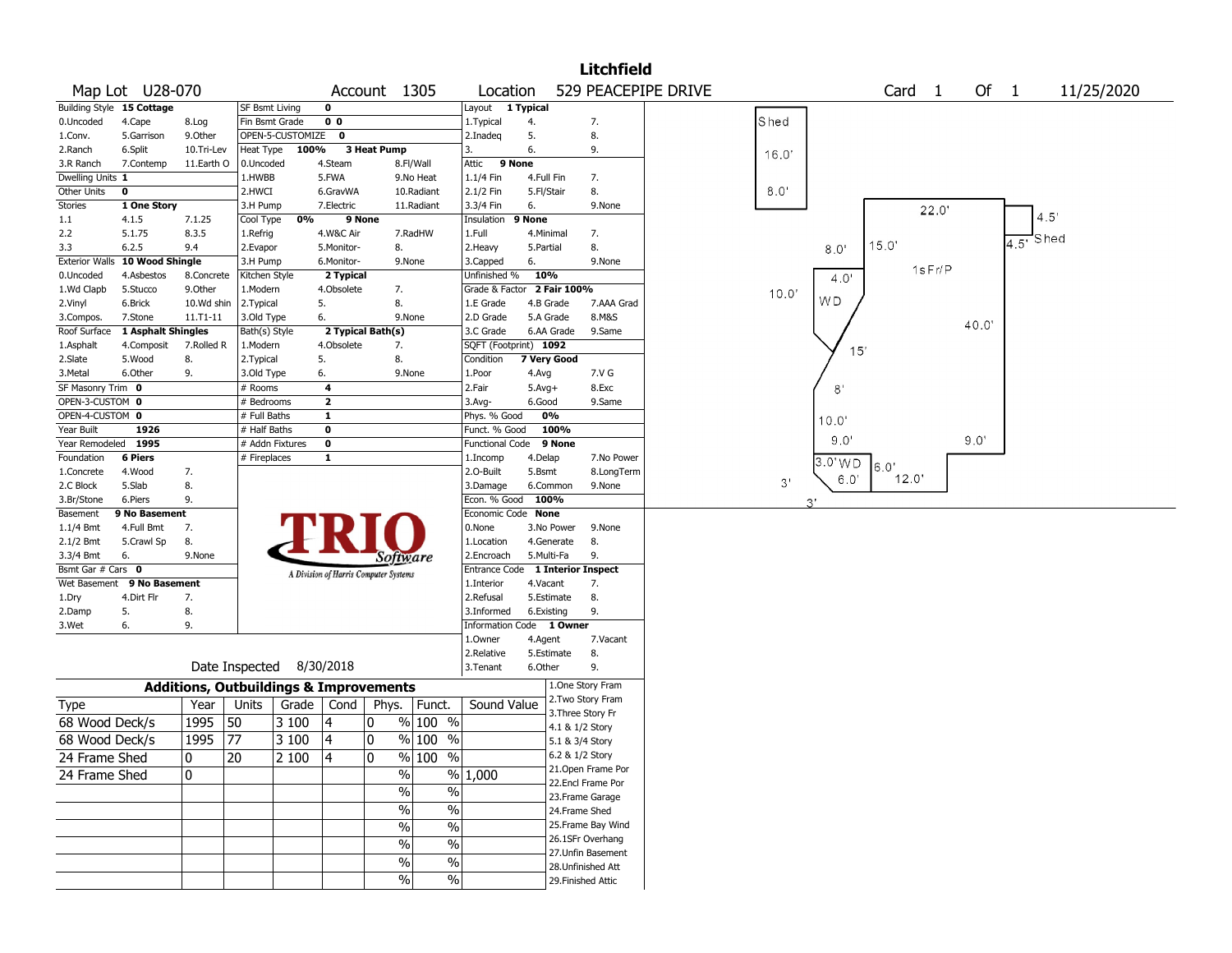|                     | Map Lot U28-071                                           | Account 1698 | Location                      |                                  | 531 PEACEPIPE DRIVE       |                                    |             |                          | Card <sub>1</sub>    | Of $1$        |                                        | 11/25/2020                           |
|---------------------|-----------------------------------------------------------|--------------|-------------------------------|----------------------------------|---------------------------|------------------------------------|-------------|--------------------------|----------------------|---------------|----------------------------------------|--------------------------------------|
|                     | SWANSON, SUSAN L                                          |              |                               | <b>Property Data</b>             |                           |                                    |             | <b>Assessment Record</b> |                      |               |                                        |                                      |
|                     | <b>GORMAN, KATHLEEN</b>                                   |              |                               | Neighborhood 158 Peacepipe Drive |                           | Year                               | Land        |                          | <b>Buildings</b>     |               | Exempt                                 | <b>Total</b>                         |
|                     | 79 ROGERSON CROSSING                                      |              |                               |                                  |                           | 2007                               |             | 18,660                   |                      | 38,840        | 0                                      | 57,500                               |
|                     | OXBRIDGE MA 01569                                         |              | Tree Growth Year              | 0                                |                           | 2008                               |             | 18,660                   |                      | 38,840        | 0                                      | 57,500                               |
|                     |                                                           |              | X Coordinate                  |                                  | 0<br>0                    | 2009                               |             | 18,660                   |                      | 35,114        | 0                                      | 53,774                               |
| Previous Owner      | B1537P342 B12120P231                                      |              | Y Coordinate<br>Zone/Land Use | <b>11 Residential</b>            |                           |                                    |             |                          |                      |               |                                        |                                      |
| SWANSON, ERIC K     |                                                           |              |                               |                                  |                           | 2010                               |             | 18,660                   |                      | 34,683        | 0                                      | 53,343                               |
| <b>64 NORTH AVE</b> |                                                           |              | Secondary Zone                |                                  |                           | 2011                               |             | 18,660                   |                      | 16,850        | 0                                      | 35,510                               |
|                     |                                                           |              |                               |                                  |                           | 2012                               |             | 18,660                   |                      | 16,850        | 0                                      | 35,510                               |
|                     | MENDON MA 01756<br>Sale Date: 9/17/2015                   |              | Topography 2 Rolling          |                                  |                           | 2013                               |             | 18,660                   |                      | 16,850        | 0                                      | 35,510                               |
|                     |                                                           |              | 1.Level                       | 4.Below St                       | 7.Res Protec              | 2014                               |             | 18,660                   |                      | 16,831        | 0                                      | 35,491                               |
|                     |                                                           |              | 2.Rolling<br>3.Above St       | 5.Low<br>6.Swampy                | 8.<br>9.                  | 2015                               |             | 18,660                   |                      | 16,831        | 0                                      | 35,491                               |
|                     |                                                           |              | Utilities                     | 8 Lake/Pond                      | <b>6 Septic System</b>    | 2016                               |             | 18,660                   |                      | 35,203        | 0                                      | 53,863                               |
|                     |                                                           |              |                               |                                  |                           | 2017                               |             | 18,660                   |                      | 35,064        | 0                                      | 53,724                               |
|                     |                                                           |              | 1.Public<br>2. Water          | 4.Dr Well<br>5.Dug Well          | 7.Cesspool<br>8.Lake/Pond | 2018                               |             | 18,660                   |                      | 35,064        | 0                                      | 53,724                               |
|                     |                                                           |              | 3.Sewer                       | 6.Septic                         | 9.None                    | 2019                               |             | 47,500                   |                      | 54,300        | 0                                      | 101,800                              |
|                     |                                                           |              | Street                        | 3 Gravel                         |                           | 2020                               |             | 47,500                   |                      | 54,300        | 0                                      | 101,800                              |
|                     |                                                           |              | 1.Paved                       | 4.Proposed                       | 7.                        |                                    |             |                          | <b>Land Data</b>     |               |                                        |                                      |
|                     |                                                           |              | 2.Semi Imp<br>3.Gravel        | 5.R/O/W<br>6.                    | 8.<br>9.None              | <b>Front Foot</b>                  | <b>Type</b> |                          | <b>Effective</b>     |               | <b>Influence</b>                       | <b>Influence</b>                     |
|                     |                                                           |              |                               |                                  | 0                         | 11.1-100                           |             | Frontage                 | <b>Depth</b>         | <b>Factor</b> | Code<br>%                              | <b>Codes</b><br>1.Unimproved         |
|                     | Inspection Witnessed By:                                  |              |                               |                                  | $\mathbf 0$               | 12.101-200                         |             |                          |                      |               | $\frac{9}{6}$                          | 2.Excess Frtg                        |
|                     |                                                           |              |                               | <b>Sale Data</b>                 |                           | $13.201+$<br>14.                   |             |                          |                      |               | %<br>%                                 | 3. Topography<br>4.Size/Shape        |
| X                   |                                                           | Date         | Sale Date                     |                                  | 9/17/2015                 | 15.                                |             |                          |                      |               | %                                      | 5.Access                             |
| No./Date            | Description                                               | Date Insp.   | Price<br>Sale Type            | 2 Land & Buildings               |                           |                                    |             |                          |                      |               | $\frac{9}{6}$<br>%                     | 6.Restriction<br>7. Right of Way     |
|                     |                                                           |              | 1.Land                        | 4.MFG UNIT                       | 7.                        | <b>Square Foot</b>                 |             |                          | <b>Square Feet</b>   |               |                                        | 8.View/Environ                       |
|                     |                                                           |              | 2.L & B                       | 5.Other                          | 8.                        | 16.Regular Lot                     |             |                          |                      |               | $\frac{9}{6}$<br>$\frac{9}{6}$         | 9. Fract Share<br><b>Acres</b>       |
|                     |                                                           |              | 3.Building                    | 6.                               | 9.                        | 17.Secondary Lot<br>18.Excess Land |             |                          |                      |               | $\frac{9}{6}$                          | 30. Frontage 1                       |
|                     |                                                           |              | Financing                     | 9 Unknown                        |                           | 19.Condominium                     |             |                          |                      |               | $\overline{\frac{9}{6}}$               | 31. Frontage 2                       |
| Notes:              |                                                           |              | 1.Convent                     | 4.Seller                         | 7.                        | 20.Miscellaneous                   |             |                          |                      |               | $\frac{9}{6}$                          | 32. Tillable<br>33.Tillable          |
|                     |                                                           |              | 2.FHA/VA                      | 5.Private<br>6.Cash              | 8.<br>9.Unknown           |                                    |             |                          |                      |               | $\frac{9}{6}$<br>%                     | 34.Softwood F&O                      |
|                     |                                                           |              |                               |                                  |                           |                                    |             |                          |                      |               |                                        |                                      |
|                     | '16 vacant camp remodeled adjust list add new 1sBFr & Wd. |              | 3.Assumed                     |                                  |                           | <b>Fract. Acre</b>                 |             |                          |                      |               |                                        | 35. Mixed Wood F&O                   |
|                     |                                                           |              | Validity                      | <b>2 Related Parties</b>         |                           | 21. Houselot (Frac                 |             | <b>Acreage/Sites</b>     |                      |               |                                        | 36.Hardwood F&O                      |
|                     |                                                           |              | 1.Valid                       | 4.Split                          | 7.Renovate                | 22.Baselot(Fract)                  | 21<br>44    |                          | 0.10<br>1.00         | 100<br>70     | %<br>0<br>$\overline{0}$<br>%          | 37.Softwood TG                       |
|                     |                                                           |              | 2.Related                     | 5.Partial                        | 8.Other                   | 23.                                | 45          |                          | 1.00                 | 100           | $\frac{1}{\sqrt{6}}$<br>$\overline{0}$ | 38. Mixed Wood TG                    |
|                     |                                                           |              | 3.Distress                    | 6.Exempt                         | 9.                        | <b>Acres</b>                       |             |                          |                      |               | $\frac{9}{6}$                          | 39.Hardwood TG<br>40. Wasteland      |
|                     |                                                           |              | Verified                      | <b>5 Public Record</b>           |                           | 24. Houselot                       |             |                          |                      |               | %                                      | 41.Gravel Pit                        |
|                     |                                                           |              | 1.Buyer                       | 4.Agent                          | 7.Family                  | 25.Baselot<br>26.Rear 1            |             |                          |                      |               | %                                      | 42. Mobile Home Si                   |
|                     |                                                           |              | 2.Seller                      | 5.Pub Rec                        | 8.0ther                   | 27.Rear 2                          |             |                          |                      |               | %                                      | 43.Camp Site                         |
| <b>Litchfield</b>   |                                                           |              | 3.Lender                      | 6.MLS                            | 9.                        | 28. Rear 3<br>29. Rear 4           |             |                          | <b>Total Acreage</b> | 0.10          |                                        | 44.Lot Improvemen<br>45.Access Right |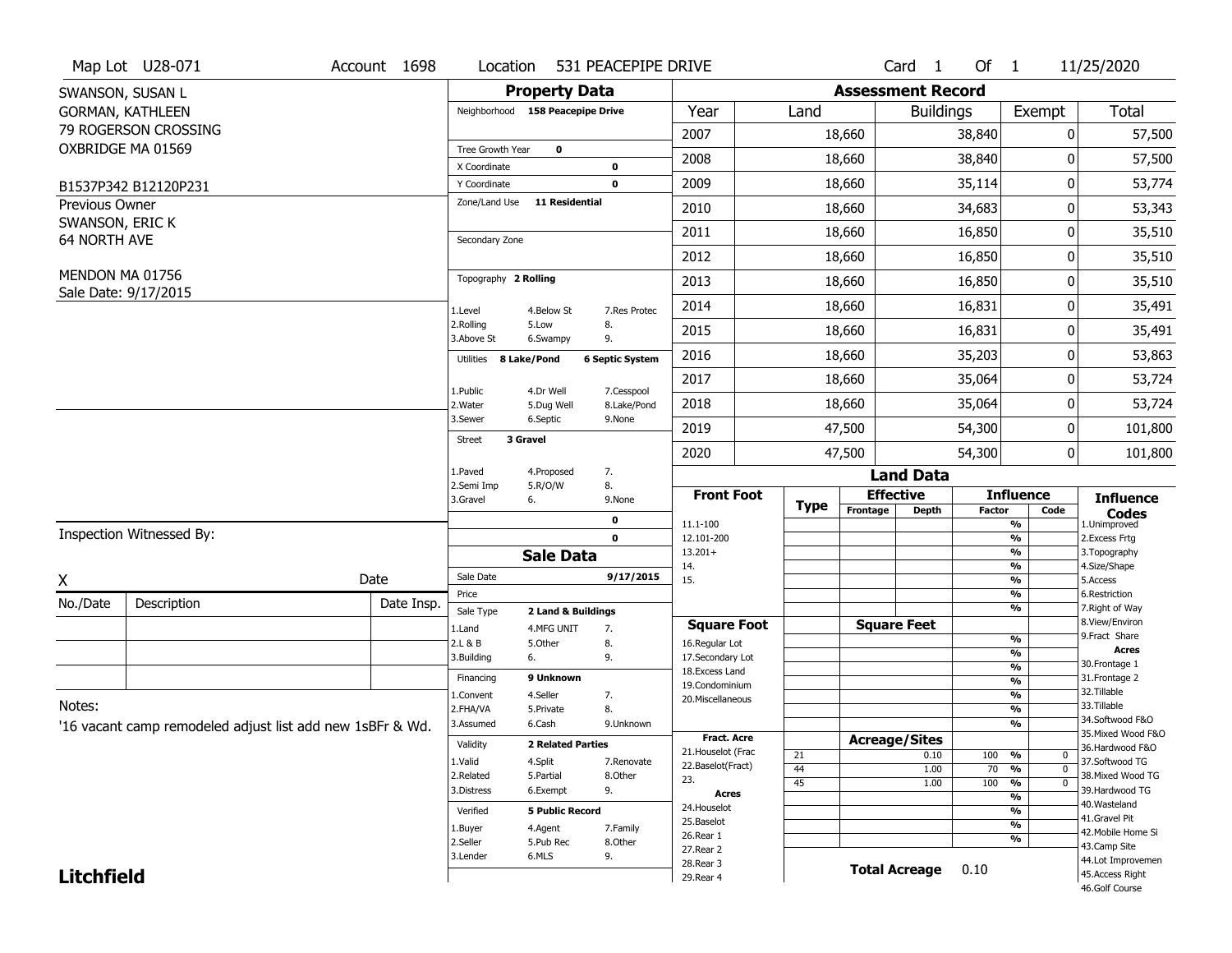|                       |                               |                                                   |                           |                  |                         |                                       |               |                                            |            |                 | <b>Litchfield</b>  |                     |     |     |      |                   |    |        |     |            |
|-----------------------|-------------------------------|---------------------------------------------------|---------------------------|------------------|-------------------------|---------------------------------------|---------------|--------------------------------------------|------------|-----------------|--------------------|---------------------|-----|-----|------|-------------------|----|--------|-----|------------|
|                       | Map Lot U28-071               |                                                   |                           |                  |                         | Account 1698                          |               | Location                                   |            |                 |                    | 531 PEACEPIPE DRIVE |     |     |      | Card <sub>1</sub> |    | Of $1$ |     | 11/25/2020 |
|                       | Building Style 1 Conventional |                                                   | <b>SF Bsmt Living</b>     |                  | $\mathbf 0$             |                                       |               | Layout 1 Typical                           |            |                 |                    |                     |     |     |      |                   |    |        |     |            |
| 0.Uncoded             | 4.Cape                        | 8.Log                                             | Fin Bsmt Grade            |                  | 0 <sub>0</sub>          |                                       |               | 1. Typical                                 | 4.         |                 | 7.                 |                     | 5'  |     |      | 25"               | WD |        |     |            |
| 1.Conv.               | 5.Garrison                    | 9.Other                                           |                           | OPEN-5-CUSTOMIZE | $\mathbf 0$             |                                       |               | 2.Inadeq                                   | 5.         |                 | 8.                 |                     |     |     |      |                   |    |        |     |            |
| 2.Ranch               | 6.Split                       | 10.Tri-Lev                                        | Heat Type                 | 100%             |                         | 8 Floor/Wall Unit                     |               | 3.                                         | 6.         |                 | 9.                 |                     |     |     |      |                   |    |        | 12' |            |
| 3.R Ranch             | 7.Contemp                     | 11.Earth O                                        | 0.Uncoded                 |                  | 4.Steam                 |                                       | 8.Fl/Wall     | 9 None<br>Attic                            |            |                 |                    |                     |     |     |      |                   |    |        |     |            |
| Dwelling Units 1      |                               |                                                   | 1.HWBB                    |                  | 5.FWA                   |                                       | 9.No Heat     | 1.1/4 Fin                                  |            | 4.Full Fin      | 7.                 |                     |     |     |      | $1$ sFr/P         |    | 7'     |     |            |
| Other Units           | $\mathbf 0$                   |                                                   | 2.HWCI                    |                  | 6.GravWA                |                                       | 10.Radiant    | 2.1/2 Fin                                  | 5.Fl/Stair |                 | 8.                 |                     |     |     |      |                   |    |        |     |            |
| Stories               | 1 One Story                   |                                                   | 3.H Pump                  |                  | 7.Electric              |                                       | 11.Radiant    | 3.3/4 Fin                                  | 6.         |                 | 9.None             |                     |     |     |      |                   |    |        |     |            |
| 1.1                   | 4.1.5                         | 7.1.25                                            | Cool Type                 | 0%               | 9 None                  |                                       |               | Insulation                                 | 1 Full     |                 |                    |                     |     |     |      |                   |    | 3'     |     |            |
| 2.2                   | 5.1.75                        | 8.3.5                                             | 1.Refrig                  |                  | 4.W&C Air               |                                       | 7.RadHW       | 1.Full                                     |            | 4.Minimal       | 7.                 |                     |     |     |      |                   |    |        |     |            |
| 3.3                   | 6.2.5                         | 9.4                                               | 2.Evapor                  |                  | 5.Monitor-              | 8.                                    |               | 2. Heavy                                   | 5.Partial  |                 | 8.                 |                     | 24' |     |      |                   |    |        |     |            |
| <b>Exterior Walls</b> | 1 Clapboard                   |                                                   | 3.H Pump                  |                  | 6.Monitor-              |                                       | 9.None        | 3.Capped                                   | 6.<br>0%   |                 | 9.None             |                     |     |     |      |                   |    |        |     |            |
| 0.Uncoded             | 4.Asbestos<br>5.Stucco        | 8.Concrete<br>9.0ther                             | Kitchen Style<br>1.Modern |                  | 2 Typical<br>4.Obsolete | 7.                                    |               | Unfinished %<br>Grade & Factor 2 Fair 100% |            |                 |                    |                     |     |     |      |                   |    |        |     |            |
| 1.Wd Clapb<br>2.Vinyl | 6.Brick                       | 10.Wd shin                                        | 2. Typical                |                  | 5.                      | 8.                                    |               | 1.E Grade                                  |            | 4.B Grade       | 7.AAA Grad         |                     |     |     |      |                   |    |        |     |            |
| 3.Compos.             | 7.Stone                       | 11.T1-11                                          | 3.Old Type                |                  | 6.                      |                                       | 9.None        | 2.D Grade                                  |            | 5.A Grade       | 8.M&S              |                     |     |     |      |                   |    |        |     |            |
| Roof Surface          | 3 Sheet Metal                 |                                                   | Bath(s) Style             |                  |                         | 2 Typical Bath(s)                     |               | 3.C Grade                                  |            | 6.AA Grade      | 9.Same             |                     |     |     |      |                   |    |        |     |            |
| 1.Asphalt             | 4.Composit                    | 7.Rolled R                                        | 1.Modern                  |                  | 4.Obsolete              | 7.                                    |               | SQFT (Footprint) 528                       |            |                 |                    |                     |     |     | 22'  |                   |    |        |     |            |
| 2.Slate               | 5.Wood                        | 8.                                                | 2. Typical                |                  | 5.                      | 8.                                    |               | Condition                                  |            | 7 Very Good     |                    |                     |     |     |      |                   |    |        |     |            |
| 3.Metal               | 6.Other                       | 9.                                                | 3.Old Type                |                  | 6.                      |                                       | 9.None        | 1.Poor                                     | 4.Avg      |                 | 7.V G              |                     |     |     |      |                   |    |        |     |            |
| SF Masonry Trim 0     |                               |                                                   | # Rooms                   |                  | $\mathbf 0$             |                                       |               | 2.Fair                                     | $5.Avg+$   |                 | 8.Exc              |                     |     |     |      |                   |    |        |     |            |
| OPEN-3-CUSTOM 0       |                               |                                                   | # Bedrooms                |                  | $\mathbf 0$             |                                       |               | 3.Avg-                                     | 6.Good     |                 | 9.Same             |                     |     |     |      |                   |    |        |     |            |
| OPEN-4-CUSTOM 0       |                               |                                                   | # Full Baths              |                  | $\mathbf{1}$            |                                       |               | Phys. % Good                               |            | 0%              |                    |                     |     |     | 1sFr |                   |    |        |     |            |
| Year Built            | 1930                          |                                                   | # Half Baths              |                  | $\mathbf 0$             |                                       |               | Funct. % Good                              |            | 100%            |                    |                     |     | 16' |      |                   |    |        |     |            |
| Year Remodeled        | 2015                          |                                                   | # Addn Fixtures           |                  | $\mathbf 0$             |                                       |               | <b>Functional Code</b>                     |            | 9 None          |                    |                     |     |     |      |                   |    |        |     |            |
| Foundation            | <b>6 Piers</b>                |                                                   | # Fireplaces              |                  | 0                       |                                       |               | 1.Incomp                                   | 4.Delap    |                 | 7.No Power         |                     |     |     |      |                   |    |        |     |            |
| 1.Concrete            | 4.Wood                        | 7.                                                |                           |                  |                         |                                       |               | 2.0-Built                                  | 5.Bsmt     |                 | 8.LongTerm         |                     |     |     |      |                   |    |        |     |            |
| 2.C Block             | 5.Slab                        | 8.                                                |                           |                  |                         |                                       |               | 3.Damage                                   |            | 6.Common        | 9.None             |                     |     |     | 16'  |                   |    |        |     |            |
| 3.Br/Stone            | 6.Piers                       | 9.                                                |                           |                  |                         |                                       |               | Econ. % Good                               |            | 100%            |                    |                     |     |     |      |                   |    |        |     |            |
| Basement              | 9 No Basement                 |                                                   |                           |                  |                         |                                       |               | Economic Code None                         |            |                 |                    |                     |     |     |      |                   |    |        |     |            |
| 1.1/4 Bmt             | 4.Full Bmt                    | 7.                                                |                           |                  |                         |                                       |               | 0.None                                     |            | 3.No Power      | 9.None             |                     |     |     |      |                   |    |        |     |            |
| 2.1/2 Bmt             | 5.Crawl Sp                    | 8.                                                |                           |                  |                         |                                       |               | 1.Location                                 |            | 4.Generate      | 8.                 |                     |     |     |      |                   |    |        |     |            |
| 3.3/4 Bmt             | 6.                            | 9.None                                            |                           |                  |                         | Software                              |               | 2.Encroach                                 |            | 5.Multi-Fa      | 9.                 |                     |     |     |      |                   |    |        |     |            |
| Bsmt Gar # Cars 0     |                               |                                                   |                           |                  |                         | A Division of Harris Computer Systems |               | <b>Entrance Code</b>                       |            | 5 Estimated     |                    |                     |     |     |      |                   |    |        |     |            |
|                       | Wet Basement 9 No Basement    |                                                   |                           |                  |                         |                                       |               | 1.Interior                                 | 4.Vacant   |                 | 7.                 |                     |     |     |      |                   |    |        |     |            |
| 1.Dry                 | 4.Dirt Flr                    | 7.                                                |                           |                  |                         |                                       |               | 2.Refusal                                  |            | 5.Estimate      | 8.                 |                     |     |     |      |                   |    |        |     |            |
| 2.Damp                | 5.                            | 8.                                                |                           |                  |                         |                                       |               | 3.Informed                                 |            | 6.Existing      | 9.                 |                     |     |     |      |                   |    |        |     |            |
| 3.Wet                 | 6.                            | 9.                                                |                           |                  |                         |                                       |               | Information Code 5 Estimate                |            |                 |                    |                     |     |     |      |                   |    |        |     |            |
|                       |                               |                                                   |                           |                  |                         |                                       |               | 1.Owner                                    | 4.Agent    |                 | 7.Vacant           |                     |     |     |      |                   |    |        |     |            |
|                       |                               |                                                   | Date Inspected 8/30/2018  |                  |                         |                                       |               | 2.Relative<br>3.Tenant                     | 6.Other    | 5.Estimate      | 8.<br>9.           |                     |     |     |      |                   |    |        |     |            |
|                       |                               |                                                   |                           |                  |                         |                                       |               |                                            |            |                 | 1.One Story Fram   |                     |     |     |      |                   |    |        |     |            |
|                       |                               | <b>Additions, Outbuildings &amp; Improvements</b> |                           |                  |                         |                                       |               |                                            |            |                 | 2. Two Story Fram  |                     |     |     |      |                   |    |        |     |            |
| <b>Type</b>           |                               | Year                                              | Units                     | Grade            | Cond                    | Phys.                                 | Funct.        | Sound Value                                |            |                 | 3. Three Story Fr  |                     |     |     |      |                   |    |        |     |            |
| 1 One Story Frame     |                               | 2015                                              | 256                       | 2 100            | 4                       | 0                                     | % 100 %       |                                            |            | 4.1 & 1/2 Story |                    |                     |     |     |      |                   |    |        |     |            |
| 68 Wood Deck/s        |                               | 2015                                              | 146                       | 3 100            | 4                       | 0                                     | % 100 %       |                                            |            | 5.1 & 3/4 Story |                    |                     |     |     |      |                   |    |        |     |            |
|                       |                               |                                                   |                           |                  |                         | %                                     | %             |                                            |            |                 | 6.2 & 1/2 Story    |                     |     |     |      |                   |    |        |     |            |
|                       |                               |                                                   |                           |                  |                         | $\frac{0}{6}$                         | $\frac{9}{6}$ |                                            |            |                 | 21. Open Frame Por |                     |     |     |      |                   |    |        |     |            |
|                       |                               |                                                   |                           |                  |                         |                                       | $\frac{9}{6}$ |                                            |            |                 | 22.Encl Frame Por  |                     |     |     |      |                   |    |        |     |            |
|                       |                               |                                                   |                           |                  |                         | $\frac{1}{2}$                         |               |                                            |            |                 | 23. Frame Garage   |                     |     |     |      |                   |    |        |     |            |
|                       |                               |                                                   |                           |                  |                         | $\frac{1}{2}$                         | $\frac{9}{6}$ |                                            |            | 24.Frame Shed   |                    |                     |     |     |      |                   |    |        |     |            |
|                       |                               |                                                   |                           |                  |                         | $\%$                                  | $\frac{1}{2}$ |                                            |            |                 | 25. Frame Bay Wind |                     |     |     |      |                   |    |        |     |            |
|                       |                               |                                                   |                           |                  |                         | $\%$                                  | $\frac{1}{2}$ |                                            |            |                 | 26.1SFr Overhang   |                     |     |     |      |                   |    |        |     |            |
|                       |                               |                                                   |                           |                  |                         | $\%$                                  | $\%$          |                                            |            |                 | 27.Unfin Basement  |                     |     |     |      |                   |    |        |     |            |
|                       |                               |                                                   |                           |                  |                         |                                       | $\sqrt{20}$   |                                            |            |                 | 28. Unfinished Att |                     |     |     |      |                   |    |        |     |            |
|                       |                               |                                                   |                           |                  |                         | $\frac{0}{0}$                         |               |                                            |            |                 | 29. Finished Attic |                     |     |     |      |                   |    |        |     |            |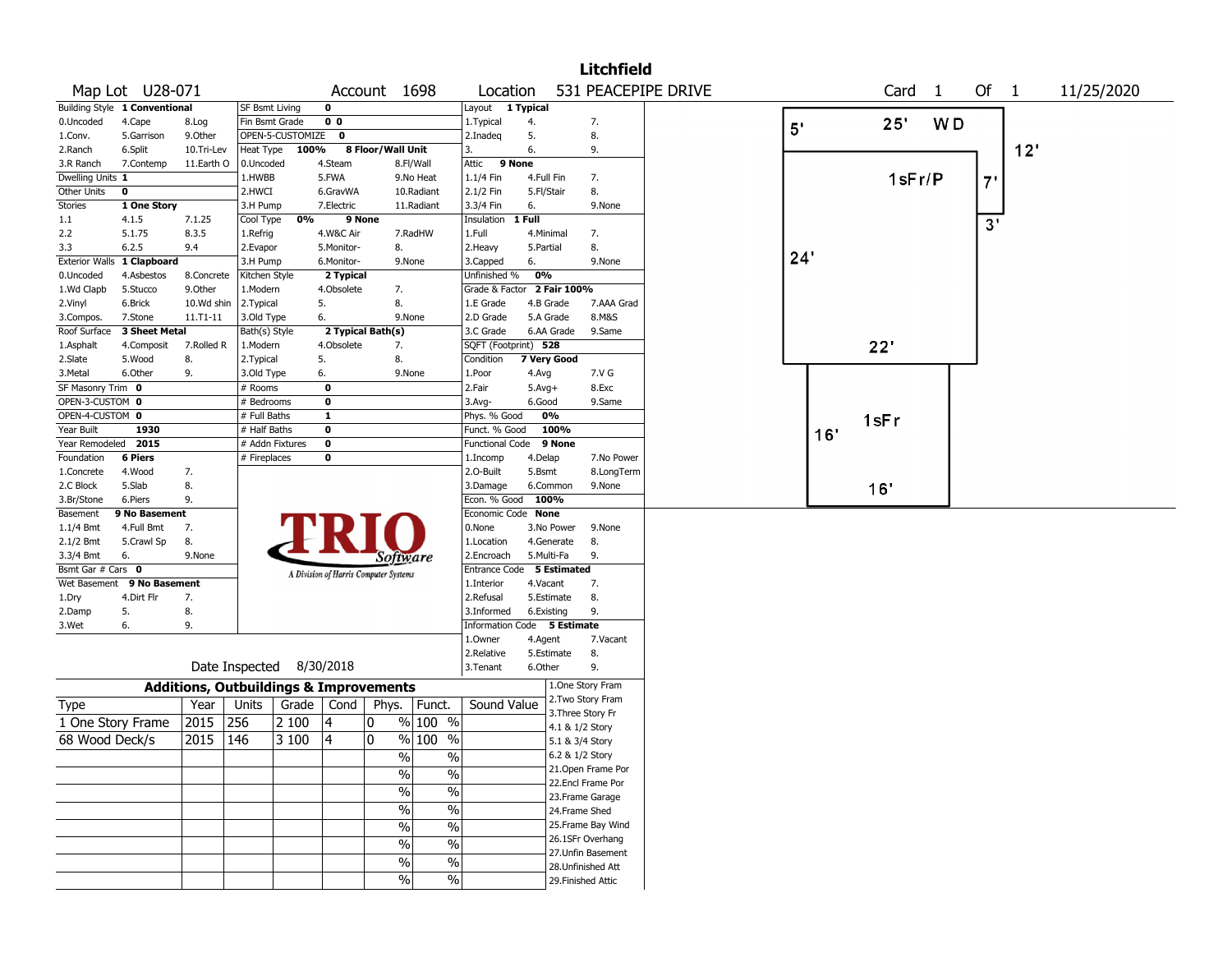|                                  | Map Lot U28-072          | Account 21 | Location                  | 533 PEACEPIPE DRIVE                                  |                                    |             |                              | Card 1           | Of $1$        |                                | 11/25/2020                            |
|----------------------------------|--------------------------|------------|---------------------------|------------------------------------------------------|------------------------------------|-------------|------------------------------|------------------|---------------|--------------------------------|---------------------------------------|
| BROWN, DAVID                     |                          |            |                           | <b>Property Data</b>                                 |                                    |             | <b>Assessment Record</b>     |                  |               |                                |                                       |
| BROWN, TERESA                    |                          |            |                           | Neighborhood 158 Peacepipe Drive                     | Year                               | Land        |                              | <b>Buildings</b> |               | Exempt                         | <b>Total</b>                          |
| 302 RIVER ROAD                   |                          |            |                           |                                                      | 2007                               |             | 18,660                       |                  | 19,438        | 0                              | 38,098                                |
| TOPSHAM ME 04086                 |                          |            | Tree Growth Year          | $\mathbf 0$                                          | 2008                               |             |                              |                  |               | 0                              | 38,073                                |
|                                  |                          |            | X Coordinate              | $\mathbf 0$                                          |                                    |             | 18,660                       |                  | 19,413        |                                |                                       |
|                                  | B3003P33 B12639P45       |            | Y Coordinate              | $\mathbf 0$                                          | 2009                               |             | 18,660                       |                  | 23,429        | 0                              | 42,089                                |
| Previous Owner                   |                          |            | Zone/Land Use             | <b>11 Residential</b>                                | 2010                               |             | 18,660                       |                  | 19,027        | 0                              | 37,687                                |
| ALLEN, CHARLES<br>422 COLLEGE ST |                          |            | Secondary Zone            |                                                      | 2011                               |             | 18,660                       |                  | 15,317        | 0                              | 33,977                                |
|                                  |                          |            |                           |                                                      | 2012                               |             | 18,660                       |                  | 15,317        | 0                              | 33,977                                |
|                                  | LEWISTON ME 04240        |            | Topography 2 Rolling      |                                                      | 2013                               |             | 18,660                       |                  | 15,317        | 0                              | 33,977                                |
|                                  | Sale Date: 6/22/2017     |            |                           |                                                      |                                    |             |                              |                  |               |                                |                                       |
|                                  |                          |            | 1.Level<br>2.Rolling      | 4.Below St<br>7.Res Protec<br>5.Low<br>8.            | 2014                               |             | 18,660                       |                  | 15,317        | 0                              | 33,977                                |
|                                  |                          |            | 3.Above St                | 9.<br>6.Swampy                                       | 2015                               |             | 18,660                       |                  | 15,317        | 0                              | 33,977                                |
|                                  |                          |            | Utilities                 | 8 Lake/Pond<br><b>6 Septic System</b>                | 2016                               |             | 18,660                       |                  | 15,317        | 0                              | 33,977                                |
|                                  |                          |            |                           |                                                      | 2017                               |             | 18,660                       |                  | 15,317        | 0                              | 33,977                                |
|                                  |                          |            | 1.Public<br>2. Water      | 7.Cesspool<br>4.Dr Well<br>5.Dug Well<br>8.Lake/Pond | 2018                               |             | 18,660                       |                  | 15,317        | 0                              | 33,977                                |
|                                  |                          |            | 3.Sewer                   | 6.Septic<br>9.None                                   | 2019                               |             | 47,500                       |                  | 27,100        | 0                              | 74,600                                |
|                                  |                          |            | 3 Gravel<br><b>Street</b> |                                                      | 2020                               |             | 47,500                       |                  | 27,100        | 0                              | 74,600                                |
|                                  |                          |            | 1.Paved                   | 7.<br>4.Proposed                                     |                                    |             |                              | <b>Land Data</b> |               |                                |                                       |
|                                  |                          |            | 2.Semi Imp                |                                                      |                                    |             |                              |                  |               |                                |                                       |
|                                  |                          |            |                           | 8.<br>5.R/O/W                                        |                                    |             |                              |                  |               |                                |                                       |
|                                  |                          |            | 3.Gravel                  | 6.<br>9.None                                         | <b>Front Foot</b>                  | <b>Type</b> | <b>Effective</b><br>Frontage | <b>Depth</b>     | <b>Factor</b> | <b>Influence</b><br>Code       | <b>Influence</b>                      |
|                                  |                          |            |                           | $\mathbf 0$                                          | 11.1-100                           |             |                              |                  |               | %                              | <b>Codes</b><br>1.Unimproved          |
|                                  | Inspection Witnessed By: |            |                           | $\mathbf 0$                                          | 12.101-200<br>$13.201+$            |             |                              |                  |               | $\frac{9}{6}$<br>$\frac{9}{6}$ | 2. Excess Frtg<br>3. Topography       |
|                                  |                          |            |                           | <b>Sale Data</b>                                     | 14.                                |             |                              |                  |               | $\frac{9}{6}$                  | 4.Size/Shape                          |
| X                                |                          | Date       | Sale Date<br>Price        | 6/22/2017                                            | 15.<br>60,000                      |             |                              |                  |               | $\frac{9}{6}$<br>%             | 5.Access<br>6.Restriction             |
| No./Date                         | Description              | Date Insp. | Sale Type                 | 2 Land & Buildings                                   |                                    |             |                              |                  |               | %                              | 7. Right of Way                       |
|                                  |                          |            | 1.Land                    | 4.MFG UNIT<br>7.                                     | <b>Square Foot</b>                 |             | <b>Square Feet</b>           |                  |               |                                | 8.View/Environ<br>9. Fract Share      |
|                                  |                          |            | 2.L & B                   | 5.Other<br>8.                                        | 16.Regular Lot                     |             |                              |                  |               | $\frac{9}{6}$<br>$\frac{9}{6}$ | <b>Acres</b>                          |
|                                  |                          |            | 3.Building                | 9.<br>6.                                             | 17.Secondary Lot<br>18.Excess Land |             |                              |                  |               | $\frac{9}{6}$                  | 30. Frontage 1                        |
|                                  |                          |            | Financing                 | 9 Unknown                                            | 19.Condominium                     |             |                              |                  |               | $\frac{9}{6}$                  | 31. Frontage 2                        |
| Notes:                           |                          |            | 1.Convent                 | 4.Seller<br>7.                                       | 20.Miscellaneous                   |             |                              |                  |               | $\frac{9}{6}$                  | 32.Tillable<br>33.Tillable            |
|                                  |                          |            | 2.FHA/VA<br>3.Assumed     | 8.<br>5.Private<br>6.Cash<br>9.Unknown               |                                    |             |                              |                  |               | $\frac{9}{6}$<br>$\frac{9}{6}$ | 34.Softwood F&O                       |
|                                  |                          |            |                           |                                                      | <b>Fract. Acre</b>                 |             |                              |                  |               |                                | 35. Mixed Wood F&O                    |
|                                  |                          |            | Validity                  | 4 Split/Assemblage                                   | 21. Houselot (Frac                 | 21          | <b>Acreage/Sites</b>         | 0.10             | 100           | %<br>0                         | 36.Hardwood F&O                       |
|                                  |                          |            | 1.Valid                   | 4.Split<br>7.Renovate                                | 22.Baselot(Fract)                  | 44          |                              | 1.00             | 70            | $\frac{9}{6}$<br>$\mathbf 0$   | 37.Softwood TG                        |
|                                  |                          |            | 2.Related<br>3.Distress   | 5.Partial<br>8.Other<br>6.Exempt                     | 23.                                | 45          |                              | 1.00             | 100           | $\frac{9}{6}$<br>0             | 38. Mixed Wood TG<br>39.Hardwood TG   |
|                                  |                          |            |                           | 9.                                                   | <b>Acres</b>                       |             |                              |                  |               | $\frac{9}{6}$                  | 40. Wasteland                         |
|                                  |                          |            | Verified                  | <b>5 Public Record</b>                               | 24. Houselot<br>25.Baselot         |             |                              |                  |               | $\frac{9}{6}$                  | 41.Gravel Pit                         |
|                                  |                          |            | 1.Buyer                   | 4.Agent<br>7.Family                                  | 26.Rear 1                          |             |                              |                  |               | $\frac{9}{6}$<br>%             | 42. Mobile Home Si                    |
|                                  |                          |            | 2.Seller                  | 5.Pub Rec<br>8.Other                                 | 27.Rear 2                          |             |                              |                  |               |                                | 43.Camp Site                          |
| <b>Litchfield</b>                |                          |            | 3.Lender                  | 6.MLS<br>9.                                          | 28. Rear 3<br>29. Rear 4           |             | <b>Total Acreage</b>         |                  | 0.10          |                                | 44.Lot Improvemen<br>45. Access Right |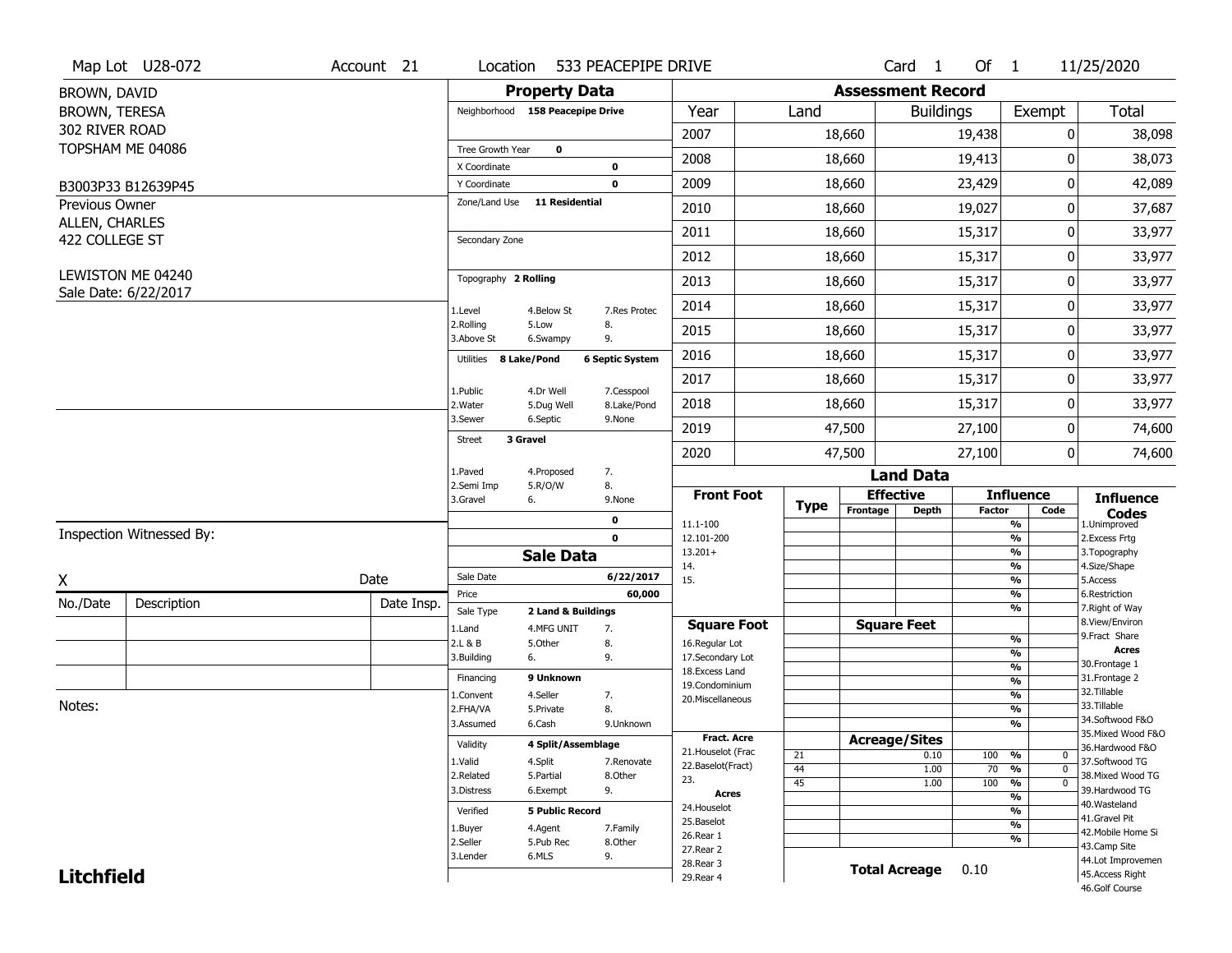|                              |                            |            |                          |                  |                   |                                                            |                         |                             |            |             | <b>Litchfield</b>                       |                     |             |      |              |             |             |            |
|------------------------------|----------------------------|------------|--------------------------|------------------|-------------------|------------------------------------------------------------|-------------------------|-----------------------------|------------|-------------|-----------------------------------------|---------------------|-------------|------|--------------|-------------|-------------|------------|
|                              | Map Lot U28-072            |            |                          |                  |                   | Account 21                                                 |                         | Location                    |            |             |                                         | 533 PEACEPIPE DRIVE |             | Card | $\mathbf{1}$ | Of 1        |             | 11/25/2020 |
|                              | Building Style 15 Cottage  |            | SF Bsmt Living           |                  | $\mathbf 0$       |                                                            |                         | Layout 1 Typical            |            |             |                                         |                     |             |      |              |             |             |            |
| 0.Uncoded                    | 4.Cape                     | 8.Log      | Fin Bsmt Grade           |                  | $\overline{0}$ 0  |                                                            |                         | 1. Typical                  | 4.         |             | 7.                                      |                     |             |      | $6.0^\circ$  |             | EP          |            |
| 1.Conv.                      | 5.Garrison                 | 9.Other    |                          | OPEN-5-CUSTOMIZE | 0                 |                                                            |                         | 2.Inadeg                    | 5.         |             | 8.                                      |                     |             |      |              | $120^\circ$ |             |            |
| 2.Ranch                      | 6.Split                    | 10.Tri-Lev | Heat Type                | 0%               |                   | 9 Not Heated                                               |                         | 3.                          | 6.         |             | 9.                                      |                     |             |      |              |             |             |            |
| 3.R Ranch                    | 7.Contemp                  | 11.Earth O | 0.Uncoded                |                  | 4.Steam           | 8.Fl/Wall                                                  |                         | Attic                       | 9 None     |             |                                         |                     |             |      |              | 16.0        |             |            |
| Dwelling Units 1             |                            |            | 1.HWBB                   |                  | 5.FWA             | 9.No Heat                                                  |                         | 1.1/4 Fin                   |            | 4.Full Fin  | 7.                                      |                     |             |      |              |             |             |            |
| Other Units                  | $\mathbf 0$                |            | 2.HWCI                   |                  | 6.GravWA          | 10.Radiant                                                 |                         | 2.1/2 Fin                   | 5.Fl/Stair |             | 8.                                      |                     |             |      |              |             |             |            |
| Stories                      | 1 One Story                |            | 3.H Pump                 |                  | 7.Electric        | 11.Radiant                                                 |                         | 3.3/4 Fin                   | 6.         |             | 9.None                                  |                     |             |      |              |             |             |            |
| $1.1\,$                      | 4.1.5                      | 7.1.25     | Cool Type                | 0%               | 9 None            |                                                            |                         | Insulation                  | 9 None     |             |                                         |                     |             |      |              | 1sFr/P      |             |            |
| 2.2                          | 5.1.75                     | 8.3.5      | 1.Refrig                 |                  | 4.W&C Air         | 7.RadHW                                                    |                         | 1.Full                      |            | 4.Minimal   | 7.                                      |                     |             |      |              |             | 24.0        |            |
| 3.3                          | 6.2.5                      | 9.4        | 2.Evapor                 |                  | 5.Monitor-        | 8.                                                         |                         | 2. Heavy                    | 5.Partial  |             | 8.                                      |                     |             |      |              |             |             |            |
|                              | Exterior Walls 1 Clapboard |            | 3.H Pump                 |                  | 6.Monitor-        | 9.None                                                     |                         | 3.Capped                    | 6.         |             | 9.None                                  |                     |             |      |              |             |             |            |
| 0.Uncoded                    | 4.Asbestos                 | 8.Concrete | Kitchen Style            |                  | 2 Typical         |                                                            |                         | Unfinished %                | 0%         |             |                                         |                     |             |      |              |             |             |            |
| 1.Wd Clapb                   | 5.Stucco                   | 9.Other    | 1.Modern                 |                  | 4.Obsolete        | 7.                                                         |                         | Grade & Factor 2 Fair 80%   |            |             |                                         |                     |             |      |              |             |             |            |
| 2.Vinyl                      | 6.Brick                    | 10.Wd shin | 2. Typical               |                  | 5.                | 8.                                                         |                         | 1.E Grade                   |            | 4.B Grade   | 7.AAA Grad                              |                     |             |      | 40.0         |             |             |            |
| 3.Compos.                    | 7.Stone                    | 11.T1-11   | 3.Old Type               |                  | 6.                | 9.None                                                     |                         | 2.D Grade                   |            | 5.A Grade   | 8.M&S                                   |                     |             |      |              |             | $4.0^\circ$ |            |
| Roof Surface                 | 1 Asphalt Shingles         |            | Bath(s) Style            |                  | 2 Typical Bath(s) |                                                            |                         | 3.C Grade                   |            | 6.AA Grade  | 9.Same                                  |                     |             |      |              |             |             |            |
| 1.Asphalt                    | 4.Composit                 | 7.Rolled R | 1.Modern                 |                  | 4.Obsolete        | 7.                                                         |                         | SQFT (Footprint) 576        |            |             |                                         |                     |             |      |              |             |             |            |
| 2.Slate                      | 5.Wood                     | 8.         | 2. Typical               |                  | 5.                | 8.                                                         |                         | Condition                   | 4 Average  |             |                                         |                     |             |      |              |             |             |            |
| 3. Metal                     | 6.Other                    | 9.         | 3.Old Type               |                  | 6.                | 9.None                                                     |                         | 1.Poor                      | 4.Avg      |             | 7.V G                                   |                     |             |      |              |             |             |            |
| SF Masonry Trim 0            |                            |            | # Rooms                  |                  | $\mathbf 0$       |                                                            |                         | 2.Fair                      | $5.Avg+$   |             | 8.Exc                                   |                     |             |      |              | 16.0        |             |            |
| OPEN-3-CUSTOM 0              |                            |            | # Bedrooms               |                  | $\mathbf 0$       |                                                            |                         | 3.Avg-                      | 6.Good     |             | 9.Same                                  |                     |             |      |              |             |             |            |
| OPEN-4-CUSTOM 0              |                            |            | # Full Baths             |                  | $\mathbf{1}$      |                                                            |                         | Phys. % Good                |            | 0%          |                                         |                     |             |      |              |             |             |            |
| Year Built                   | 1950                       |            | # Half Baths             |                  | $\mathbf 0$       |                                                            |                         | Funct. % Good               |            | 100%        |                                         |                     |             |      |              | 12.0        |             |            |
| Year Remodeled               | 0                          |            | # Addn Fixtures          |                  | $\mathbf 0$       |                                                            |                         | Functional Code             |            | 9 None      |                                         |                     |             |      |              |             |             |            |
| Foundation                   | <b>6 Piers</b>             |            | # Fireplaces             |                  | $\mathbf 0$       |                                                            |                         | 1.Incomp                    | 4.Delap    |             | 7.No Power                              |                     | Shed        |      |              |             |             |            |
| 1.Concrete                   | 4.Wood                     | 7.         |                          |                  |                   |                                                            |                         | 2.O-Built                   | 5.Bsmt     |             | 8.LongTerm                              |                     |             |      |              |             |             |            |
| 2.C Block                    | 5.Slab                     | 8.         |                          |                  |                   |                                                            |                         | 3.Damage                    |            | 6.Common    | 9.None                                  |                     | $8.0^\circ$ |      |              |             |             |            |
| 3.Br/Stone                   | 6.Piers                    | 9.         |                          |                  |                   |                                                            |                         | Econ. % Good                | 100%       |             |                                         |                     | 8.0         |      |              |             |             |            |
| Basement                     | 9 No Basement              |            |                          |                  |                   |                                                            |                         | Economic Code None          |            |             |                                         |                     |             |      |              |             |             |            |
| 1.1/4 Bmt                    | 4.Full Bmt                 | 7.         |                          |                  |                   |                                                            |                         | 0.None                      |            | 3.No Power  | 9.None                                  |                     |             |      |              |             |             |            |
| 2.1/2 Bmt                    | 5.Crawl Sp                 | 8.         |                          |                  |                   |                                                            |                         | 1.Location                  |            | 4.Generate  | 8.                                      |                     |             |      |              |             |             |            |
| 3.3/4 Bmt                    | 6.                         | 9.None     |                          |                  |                   |                                                            |                         | 2.Encroach                  |            | 5.Multi-Fa  | 9.                                      |                     |             |      |              |             |             |            |
| Bsmt Gar # Cars 0            |                            |            |                          |                  |                   | Software                                                   |                         | Entrance Code               |            | 5 Estimated |                                         |                     |             |      |              |             |             |            |
|                              | Wet Basement 9 No Basement |            |                          |                  |                   | A Division of Harris Computer Systems                      |                         | 1.Interior                  | 4.Vacant   |             | 7.                                      |                     |             |      |              |             |             |            |
| 1.Dry                        | 4.Dirt Flr                 | 7.         |                          |                  |                   |                                                            |                         | 2.Refusal                   |            | 5.Estimate  | 8.                                      |                     |             |      |              |             |             |            |
| 2.Damp                       | 5.                         | 8.         |                          |                  |                   |                                                            |                         | 3.Informed                  |            | 6.Existing  | 9.                                      |                     |             |      |              |             |             |            |
| 3.Wet                        | 6.                         | 9.         |                          |                  |                   |                                                            |                         | Information Code 5 Estimate |            |             |                                         |                     |             |      |              |             |             |            |
|                              |                            |            |                          |                  |                   |                                                            |                         | 1.0wner                     | 4.Agent    |             | 7.Vacant                                |                     |             |      |              |             |             |            |
|                              |                            |            |                          |                  |                   |                                                            |                         | 2.Relative                  |            | 5.Estimate  | 8.                                      |                     |             |      |              |             |             |            |
|                              |                            |            | Date Inspected 8/30/2018 |                  |                   |                                                            |                         | 3.Tenant                    | 6.Other    |             | 9.                                      |                     |             |      |              |             |             |            |
|                              |                            |            |                          |                  |                   |                                                            |                         |                             |            |             | 1.One Story Fram                        |                     |             |      |              |             |             |            |
|                              |                            | Year       | Units                    | Grade            | Cond              | <b>Additions, Outbuildings &amp; Improvements</b><br>Phys. |                         | Sound Value                 |            |             | 2. Two Story Fram                       |                     |             |      |              |             |             |            |
| <b>Type</b><br>22 Encl Frame |                            | 0          | 72                       | 00               | 0                 | $\frac{9}{0}$ 0<br>10                                      | Funct.<br>$\frac{0}{0}$ |                             |            |             | 3. Three Story Fr                       |                     |             |      |              |             |             |            |
|                              |                            |            |                          |                  |                   |                                                            |                         |                             |            |             | 4.1 & 1/2 Story                         |                     |             |      |              |             |             |            |
| 24 Frame Shed                |                            | 0          |                          |                  |                   | $\%$                                                       |                         | % 600                       |            |             | 5.1 & 3/4 Story                         |                     |             |      |              |             |             |            |
|                              |                            |            |                          |                  |                   | $\%$                                                       | $\sqrt{2}$              |                             |            |             | 6.2 & 1/2 Story                         |                     |             |      |              |             |             |            |
|                              |                            |            |                          |                  |                   | $\%$                                                       | $\%$                    |                             |            |             | 21. Open Frame Por<br>22.Encl Frame Por |                     |             |      |              |             |             |            |
|                              |                            |            |                          |                  |                   | $\%$                                                       | $\frac{9}{6}$           |                             |            |             | 23. Frame Garage                        |                     |             |      |              |             |             |            |
|                              |                            |            |                          |                  |                   | $\%$                                                       | $\frac{9}{6}$           |                             |            |             | 24.Frame Shed                           |                     |             |      |              |             |             |            |
|                              |                            |            |                          |                  |                   | $\%$                                                       | $\frac{0}{6}$           |                             |            |             | 25. Frame Bay Wind                      |                     |             |      |              |             |             |            |
|                              |                            |            |                          |                  |                   | $\%$                                                       | $\sqrt{6}$              |                             |            |             | 26.1SFr Overhang                        |                     |             |      |              |             |             |            |
|                              |                            |            |                          |                  |                   | $\%$                                                       | $\sqrt{6}$              |                             |            |             | 27. Unfin Basement                      |                     |             |      |              |             |             |            |
|                              |                            |            |                          |                  |                   |                                                            |                         |                             |            |             | 28. Unfinished Att                      |                     |             |      |              |             |             |            |
|                              |                            |            |                          |                  |                   | $\%$                                                       | %                       |                             |            |             | 29. Finished Attic                      |                     |             |      |              |             |             |            |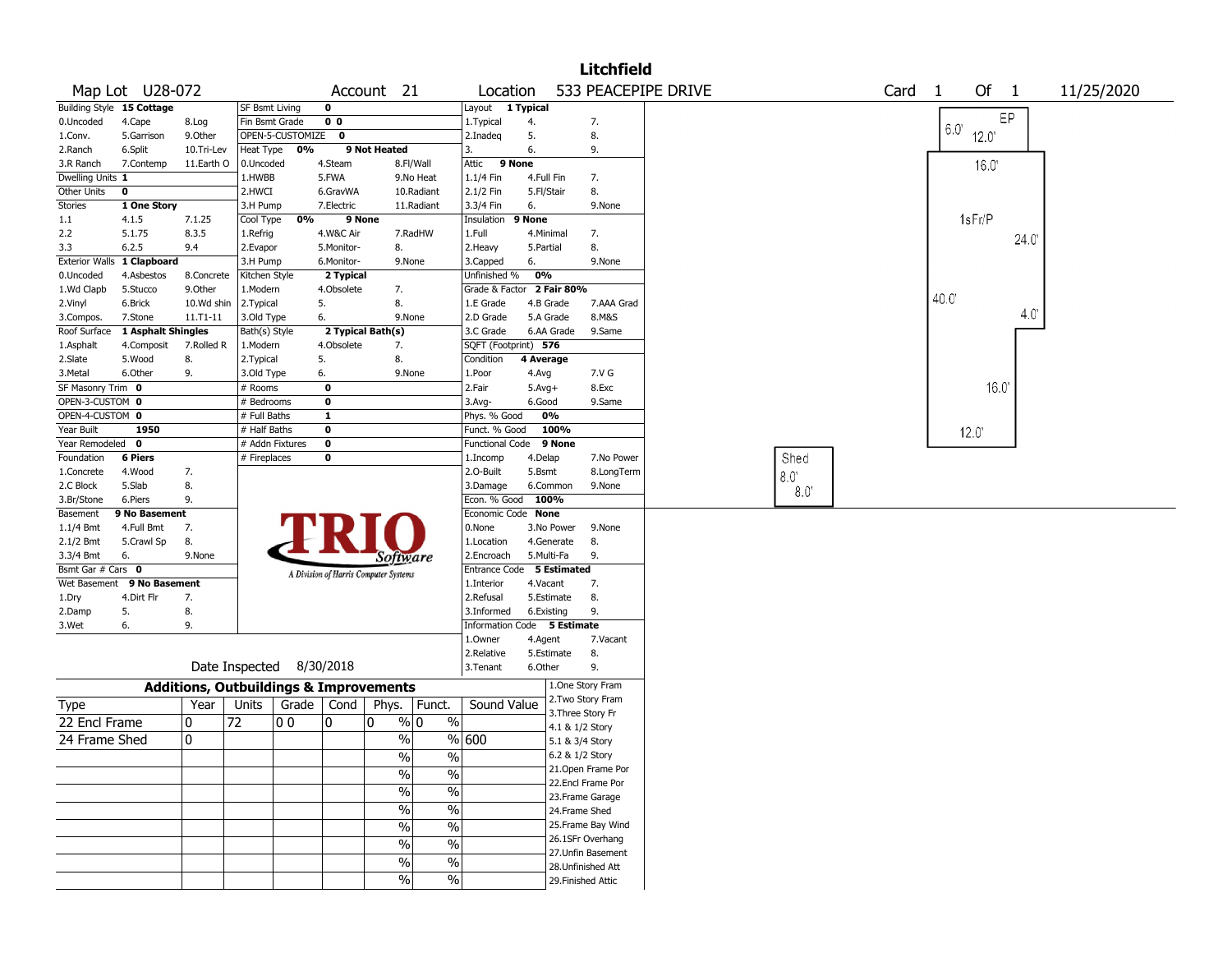|                    | Map Lot U28-073           | Account 41 | Location                         |                          | 535 PEACEPIPE DRIVE    |                                         |             |                          | Card <sub>1</sub>    | Of $1$        |                                               | 11/25/2020                            |
|--------------------|---------------------------|------------|----------------------------------|--------------------------|------------------------|-----------------------------------------|-------------|--------------------------|----------------------|---------------|-----------------------------------------------|---------------------------------------|
| ARTHUR, AERIEL     |                           |            |                                  | <b>Property Data</b>     |                        |                                         |             | <b>Assessment Record</b> |                      |               |                                               |                                       |
| <b>ALLARD MARY</b> |                           |            | Neighborhood 158 Peacepipe Drive |                          |                        | Year                                    | Land        |                          | <b>Buildings</b>     |               | Exempt                                        | <b>Total</b>                          |
|                    | <b>115 TRANSIT STREET</b> |            |                                  |                          |                        | 2007                                    |             | 17,862                   |                      | 19,379        | 0                                             | 37,241                                |
|                    | WARWICK RI 02889          |            | Tree Growth Year                 | $\mathbf 0$              |                        |                                         |             |                          |                      |               | 0                                             |                                       |
|                    |                           |            | X Coordinate                     |                          | $\mathbf 0$            | 2008                                    |             | 17,862                   |                      | 19,379        |                                               | 37,241                                |
| B7388P179          |                           |            | Y Coordinate                     |                          | $\mathbf 0$            | 2009                                    |             | 17,862                   |                      | 19,221        | 0                                             | 37,083                                |
|                    |                           |            | Zone/Land Use                    | <b>11 Residential</b>    |                        | 2010                                    |             | 17,862                   |                      | 19,081        | 0                                             | 36,943                                |
|                    |                           |            | Secondary Zone                   |                          |                        | 2011                                    |             | 17,862                   |                      | 12,245        | 0                                             | 30,107                                |
|                    |                           |            |                                  |                          |                        | 2012                                    |             | 17,862                   |                      | 12,245        | 0                                             | 30,107                                |
|                    |                           |            | Topography 2 Rolling             |                          |                        | 2013                                    |             | 17,862                   |                      | 12,245        | 0                                             | 30,107                                |
|                    |                           |            | 1.Level                          | 4.Below St               | 7.Res Protec           | 2014                                    |             | 17,862                   |                      | 12,245        | 0                                             | 30,107                                |
|                    |                           |            | 2.Rolling<br>3.Above St          | 5.Low<br>6.Swampy        | 8.<br>9.               | 2015                                    |             | 17,862                   |                      | 12,245        | 0                                             | 30,107                                |
|                    |                           |            | Utilities 8 Lake/Pond            |                          | <b>6 Septic System</b> | 2016                                    |             | 17,862                   |                      | 12,245        | 0                                             | 30,107                                |
|                    |                           |            | 1.Public                         | 4.Dr Well                | 7.Cesspool             | 2017                                    |             | 17,862                   |                      | 12,245        | 0                                             | 30,107                                |
|                    |                           |            | 2. Water                         | 5.Dug Well               | 8.Lake/Pond            | 2018                                    |             | 17,862                   |                      | 12,245        | 0                                             | 30,107                                |
|                    |                           |            | 3.Sewer<br>3 Gravel              | 6.Septic                 | 9.None                 | 2019                                    |             | 42,100                   |                      | 21,900        | 0                                             | 64,000                                |
|                    |                           |            | <b>Street</b>                    |                          |                        | 2020                                    |             | 42,100                   |                      | 21,900        | 0                                             | 64,000                                |
|                    |                           |            | 1.Paved                          | 4.Proposed               | 7.                     |                                         |             |                          | <b>Land Data</b>     |               |                                               |                                       |
|                    |                           |            | 2.Semi Imp<br>3.Gravel           | 5.R/O/W<br>6.            | 8.<br>9.None           | <b>Front Foot</b>                       | <b>Type</b> |                          | <b>Effective</b>     |               | <b>Influence</b>                              | <b>Influence</b>                      |
|                    |                           |            |                                  |                          | $\mathbf 0$            | 11.1-100                                |             | Frontage                 | <b>Depth</b>         | <b>Factor</b> | Code<br>%                                     | <b>Codes</b><br>1.Unimproved          |
|                    | Inspection Witnessed By:  |            |                                  |                          | $\mathbf 0$            | 12.101-200                              |             |                          |                      |               | $\frac{9}{6}$                                 | 2.Excess Frtg                         |
|                    |                           |            |                                  | <b>Sale Data</b>         |                        | $13.201+$<br>14.                        |             |                          |                      |               | $\frac{9}{6}$<br>%                            | 3. Topography<br>4.Size/Shape         |
| X                  |                           | Date       | Sale Date                        |                          | 4/12/2003              | 15.                                     |             |                          |                      |               | $\frac{9}{6}$                                 | 5.Access                              |
| No./Date           | Description               | Date Insp. | Price                            |                          |                        |                                         |             |                          |                      |               | $\frac{9}{6}$<br>%                            | 6.Restriction<br>7. Right of Way      |
|                    |                           |            | Sale Type                        | 2 Land & Buildings       |                        | <b>Square Foot</b>                      |             |                          | <b>Square Feet</b>   |               |                                               | 8.View/Environ                        |
|                    |                           |            | 1.Land<br>2.L & B                | 4.MFG UNIT<br>5.Other    | 7.<br>8.               | 16.Regular Lot                          |             |                          |                      |               | $\frac{9}{6}$                                 | 9.Fract Share                         |
|                    |                           |            | 3.Building                       | 6.                       | 9.                     | 17.Secondary Lot                        |             |                          |                      |               | $\frac{9}{6}$                                 | <b>Acres</b><br>30. Frontage 1        |
|                    |                           |            | Financing                        | 9 Unknown                |                        | 18.Excess Land                          |             |                          |                      |               | $\frac{9}{6}$<br>$\frac{9}{6}$                | 31. Frontage 2                        |
|                    |                           |            | 1.Convent                        | 4.Seller                 | 7.                     | 19.Condominium<br>20.Miscellaneous      |             |                          |                      |               | $\frac{9}{6}$                                 | 32. Tillable                          |
| Notes:             |                           |            | 2.FHA/VA                         | 5.Private                | 8.                     |                                         |             |                          |                      |               | $\frac{9}{6}$                                 | 33.Tillable                           |
|                    |                           |            | 3.Assumed                        | 6.Cash                   | 9.Unknown              |                                         |             |                          |                      |               | $\frac{9}{6}$                                 | 34.Softwood F&O                       |
|                    |                           |            | Validity                         | <b>2 Related Parties</b> |                        | <b>Fract. Acre</b>                      |             |                          | <b>Acreage/Sites</b> |               |                                               | 35. Mixed Wood F&O<br>36.Hardwood F&O |
|                    |                           |            | 1.Valid                          | 4.Split                  | 7.Renovate             | 21. Houselot (Frac<br>22.Baselot(Fract) | 21          |                          | 0.07                 | 100           | %<br>0                                        | 37.Softwood TG                        |
|                    |                           |            | 2.Related                        | 5.Partial                | 8.Other                | 23.                                     | 44          |                          | 1.00                 | 70            | $\frac{9}{6}$<br>$\mathbf 0$                  | 38. Mixed Wood TG                     |
|                    |                           |            | 3.Distress                       | 6.Exempt                 | 9.                     | <b>Acres</b>                            | 45          |                          | 1.00                 | 100           | $\frac{9}{6}$<br>$\mathbf 0$<br>$\frac{9}{6}$ | 39.Hardwood TG                        |
|                    |                           |            | Verified                         | <b>5 Public Record</b>   |                        | 24. Houselot                            |             |                          |                      |               | $\frac{9}{6}$                                 | 40. Wasteland                         |
|                    |                           |            |                                  | 4.Agent                  | 7.Family               | 25.Baselot                              |             |                          |                      |               | $\frac{9}{6}$                                 | 41.Gravel Pit                         |
|                    |                           |            | 1.Buyer<br>2.Seller              | 5.Pub Rec                | 8.Other                | 26.Rear 1                               |             |                          |                      |               | $\frac{9}{6}$                                 | 42. Mobile Home Si                    |
|                    |                           |            | 3.Lender                         | 6.MLS                    | 9.                     | 27.Rear 2                               |             |                          |                      |               |                                               | 43.Camp Site<br>44.Lot Improvemen     |
| <b>Litchfield</b>  |                           |            |                                  |                          |                        | 28. Rear 3<br>29. Rear 4                |             |                          | <b>Total Acreage</b> | 0.07          |                                               | 45.Access Right                       |
|                    |                           |            |                                  |                          |                        |                                         |             |                          |                      |               |                                               | 46.Golf Course                        |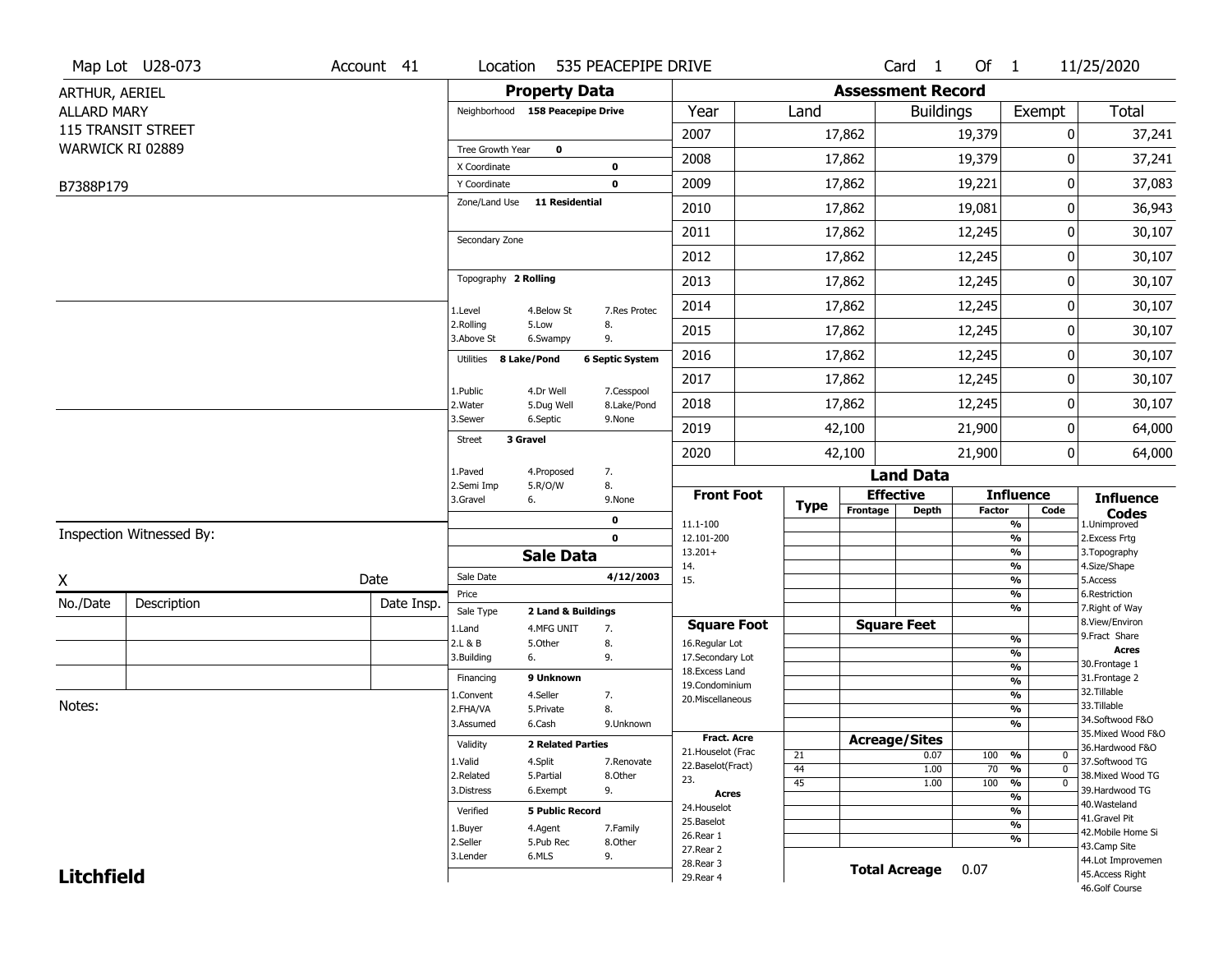|                                  |                           |                                                   |                       |                  |                                       |                   |               |                             |            |                    | <b>Litchfield</b>  |                     |      |        |                        |      |      |      |            |  |
|----------------------------------|---------------------------|---------------------------------------------------|-----------------------|------------------|---------------------------------------|-------------------|---------------|-----------------------------|------------|--------------------|--------------------|---------------------|------|--------|------------------------|------|------|------|------------|--|
|                                  | Map Lot U28-073           |                                                   |                       |                  |                                       | Account 41        |               | Location                    |            |                    |                    | 535 PEACEPIPE DRIVE |      |        | Card<br>$\overline{1}$ |      | Of 1 |      | 11/25/2020 |  |
| <b>Building Style</b>            | 15 Cottage                |                                                   | <b>SF Bsmt Living</b> |                  | 0                                     |                   |               | Layout 1 Typical            |            |                    |                    |                     |      |        |                        |      |      |      |            |  |
| 0.Uncoded                        | 4.Cape                    | 8.Log                                             | Fin Bsmt Grade        |                  | 0 <sub>0</sub>                        |                   |               | 1. Typical                  | 4.         |                    | 7.                 |                     |      |        |                        | 5.0' |      |      |            |  |
| 1.Conv.                          | 5.Garrison                | 9.Other                                           |                       | OPEN-5-CUSTOMIZE | $\mathbf 0$                           |                   |               | 2.Inadeq                    | 5.         |                    | 8.                 |                     |      | 12.0'  |                        |      |      |      |            |  |
| 2.Ranch                          | 6.Split                   | 10.Tri-Lev                                        | Heat Type             | 0%               |                                       | 9 Not Heated      |               | 3.                          | 6.         |                    | 9.                 |                     |      |        |                        |      |      | 8.0' |            |  |
| 3.R Ranch                        | 7.Contemp                 | 11.Earth O                                        | 0.Uncoded             |                  | 4.Steam                               |                   | 8.Fl/Wall     | Attic                       | 9 None     |                    |                    |                     | 7.0' |        |                        |      |      |      |            |  |
| Dwelling Units 1                 |                           |                                                   | 1.HWBB                |                  | 5.FWA                                 |                   | 9.No Heat     | 1.1/4 Fin                   | 4.Full Fin |                    | 7.                 |                     |      | 1sFr   |                        | W D  |      |      |            |  |
| Other Units                      | $\mathbf 0$               |                                                   | 2.HWCI                |                  | 6.GravWA                              |                   | 10.Radiant    | 2.1/2 Fin                   | 5.Fl/Stair |                    | 8.                 |                     |      |        |                        |      |      |      |            |  |
| Stories                          | 1 One Story               |                                                   | 3.H Pump              |                  | 7.Electric                            |                   | 11.Radiant    | 3.3/4 Fin                   | 6.         |                    | 9.None             |                     |      |        |                        |      |      |      |            |  |
| 1.1                              | 4.1.5                     | 7.1.25                                            | Cool Type             | 0%               | 9 None                                |                   |               | Insulation                  | 9 None     |                    |                    |                     |      |        |                        |      |      |      |            |  |
| 2.2                              | 5.1.75                    | 8.3.5                                             | 1.Refrig              |                  | 4.W&C Air                             |                   | 7.RadHW       | 1.Full                      |            | 4.Minimal          | 7.                 |                     |      |        |                        |      |      |      |            |  |
| 3.3                              | 6.2.5                     | 9.4                                               | 2.Evapor              |                  | 5.Monitor-                            | 8.                |               | 2. Heavy                    | 5.Partial  |                    | 8.                 |                     |      | 1sFr/P |                        |      |      |      |            |  |
| <b>Exterior Walls</b>            | <b>16 Lap Siding-Drop</b> |                                                   | 3.H Pump              |                  | 6.Monitor-                            |                   | 9.None        | 3.Capped                    | 6.         |                    | 9.None             |                     |      |        |                        |      |      |      |            |  |
| 0.Uncoded                        | 4.Asbestos                | 8.Concrete                                        | Kitchen Style         |                  | 2 Typical                             |                   |               | Unfinished %                | 0%         |                    |                    |                     |      |        |                        |      |      |      |            |  |
| 1.Wd Clapb                       | 5.Stucco                  | 9.0ther                                           | 1.Modern              |                  | 4.Obsolete                            | 7.                |               | Grade & Factor 2 Fair 80%   |            |                    |                    |                     |      |        |                        |      |      |      |            |  |
| 2.Vinyl                          | 6.Brick                   | 10.Wd shin                                        | 2. Typical            |                  | 5.                                    | 8.                |               | 1.E Grade                   |            | 4.B Grade          | 7.AAA Grad         |                     |      |        |                        |      |      |      |            |  |
| 3.Compos.                        | 7.Stone                   | 11.T1-11                                          | 3.Old Type            |                  | 6.                                    |                   | 9.None        | 2.D Grade                   |            | 5.A Grade          | 8.M&S              |                     |      |        |                        |      |      |      |            |  |
| Roof Surface                     | 1 Asphalt Shingles        |                                                   | Bath(s) Style         |                  |                                       | 2 Typical Bath(s) |               | 3.C Grade                   |            | 6.AA Grade         | 9.Same             |                     |      |        |                        |      |      |      |            |  |
| 1.Asphalt                        | 4.Composit                | 7.Rolled R                                        | 1.Modern              |                  | 4.Obsolete                            | 7.                |               | SQFT (Footprint) 384        |            |                    |                    |                     |      |        | 24.0'                  |      |      |      |            |  |
| 2.Slate                          | 5.Wood                    | 8.                                                | 2.Typical             |                  | 5.                                    | 8.                |               | Condition                   | 4 Average  |                    |                    |                     |      |        |                        |      |      |      |            |  |
| 3.Metal                          | 6.Other                   | 9.                                                | 3.Old Type            |                  | 6.                                    |                   | 9.None        | 1.Poor                      | 4.Avg      |                    | 7.V G              |                     |      |        |                        |      |      |      |            |  |
| SF Masonry Trim 0                |                           |                                                   | # Rooms               |                  | $\mathbf{2}$                          |                   |               | 2.Fair                      | $5.Avg+$   |                    | 8.Exc              |                     |      |        |                        |      |      |      |            |  |
| OPEN-3-CUSTOM 0                  |                           |                                                   | # Bedrooms            |                  | $\mathbf{1}$                          |                   |               | $3.$ Avg-                   | 6.Good     |                    | 9.Same             |                     |      |        |                        |      |      |      |            |  |
| OPEN-4-CUSTOM 0                  |                           |                                                   | # Full Baths          |                  | $\mathbf{1}$                          |                   |               | Phys. % Good                |            | 0%                 |                    |                     |      |        |                        |      |      |      |            |  |
| Year Built                       | 1920                      |                                                   | # Half Baths          |                  | 0                                     |                   |               | Funct. % Good               |            | 100%               |                    |                     |      |        |                        |      |      |      |            |  |
| Year Remodeled                   | 0                         |                                                   | # Addn Fixtures       |                  | 0                                     |                   |               | <b>Functional Code</b>      |            | 9 None             |                    |                     |      |        |                        |      |      |      |            |  |
| Foundation                       | <b>6 Piers</b>            |                                                   | # Fireplaces          |                  | 0                                     |                   |               | 1.Incomp                    | 4.Delap    |                    | 7.No Power         |                     |      |        |                        |      |      |      |            |  |
| 1.Concrete                       | 4.Wood                    | 7.                                                |                       |                  |                                       |                   |               | 2.0-Built                   | 5.Bsmt     |                    | 8.LongTerm         |                     |      | 16.0'  |                        |      |      |      |            |  |
| 2.C Block                        | 5.Slab                    | 8.                                                |                       |                  |                                       |                   |               | 3.Damage                    |            | 6.Common           | 9.None             |                     |      |        |                        |      |      |      |            |  |
| 3.Br/Stone                       | 6.Piers                   | 9.                                                |                       |                  |                                       |                   |               | Econ. % Good                |            | 100%               |                    |                     |      |        |                        |      |      |      |            |  |
| Basement                         | 9 No Basement             |                                                   |                       |                  |                                       |                   |               | Economic Code None          |            |                    |                    |                     |      |        |                        |      |      |      |            |  |
| 1.1/4 Bmt                        | 4.Full Bmt                | 7.                                                |                       |                  |                                       |                   |               | 0.None                      |            | 3.No Power         | 9.None             |                     |      |        |                        |      |      |      |            |  |
| 2.1/2 Bmt                        | 5.Crawl Sp                | 8.                                                |                       |                  |                                       |                   |               | 1.Location                  |            | 4.Generate         | 8.                 |                     |      |        |                        |      |      |      |            |  |
| 3.3/4 Bmt                        | 6.                        | 9.None                                            |                       |                  |                                       | Software          |               | 2.Encroach                  |            | 5.Multi-Fa         | 9.                 |                     |      |        |                        |      |      |      |            |  |
| Bsmt Gar $#$ Cars $\overline{0}$ |                           |                                                   |                       |                  | A Division of Harris Computer Systems |                   |               | <b>Entrance Code</b>        |            | <b>5 Estimated</b> |                    |                     |      |        |                        |      |      |      |            |  |
| Wet Basement                     | 9 No Basement             |                                                   |                       |                  |                                       |                   |               | 1.Interior                  | 4.Vacant   |                    | 7.                 |                     |      |        |                        |      |      |      |            |  |
| 1.Dry                            | 4.Dirt Flr                | 7.                                                |                       |                  |                                       |                   |               | 2.Refusal                   |            | 5.Estimate         | 8.                 |                     |      |        |                        |      |      |      |            |  |
| 2.Damp                           | 5.                        | 8.                                                |                       |                  |                                       |                   |               | 3.Informed                  |            | 6.Existing         | 9.                 |                     |      |        |                        |      |      |      |            |  |
| 3.Wet                            | 6.                        | 9.                                                |                       |                  |                                       |                   |               | Information Code 5 Estimate |            |                    |                    |                     |      |        |                        |      |      |      |            |  |
|                                  |                           |                                                   |                       |                  |                                       |                   |               | 1.0wner                     | 4.Agent    |                    | 7.Vacant           |                     |      |        |                        |      |      |      |            |  |
|                                  |                           |                                                   |                       |                  |                                       |                   |               | 2.Relative                  |            | 5.Estimate         | 8.                 |                     |      |        |                        |      |      |      |            |  |
|                                  |                           |                                                   | Date Inspected        |                  | 8/30/2018                             |                   |               | 3.Tenant                    | 6.Other    |                    | 9.                 |                     |      |        |                        |      |      |      |            |  |
|                                  |                           | <b>Additions, Outbuildings &amp; Improvements</b> |                       |                  |                                       |                   |               |                             |            |                    | 1.One Story Fram   |                     |      |        |                        |      |      |      |            |  |
| <b>Type</b>                      |                           | Year                                              | Units                 | Grade   Cond     |                                       | Phys.             | Funct.        | Sound Value                 |            |                    | 2. Two Story Fram  |                     |      |        |                        |      |      |      |            |  |
|                                  | 1 One Story Frame         | 0                                                 | 84                    | 2 100            | 14                                    | 10                | % 100 %       |                             |            | 4.1 & 1/2 Story    | 3. Three Story Fr  |                     |      |        |                        |      |      |      |            |  |
| 68 Wood Deck/s                   |                           | 0                                                 | 40                    | 2 100            | 4                                     | $\mathbf 0$       | % 100 %       |                             |            | 5.1 & 3/4 Story    |                    |                     |      |        |                        |      |      |      |            |  |
|                                  |                           |                                                   |                       |                  |                                       | $\%$              | $\%$          |                             |            | 6.2 & 1/2 Story    |                    |                     |      |        |                        |      |      |      |            |  |
|                                  |                           |                                                   |                       |                  |                                       |                   |               |                             |            |                    | 21. Open Frame Por |                     |      |        |                        |      |      |      |            |  |
|                                  |                           |                                                   |                       |                  |                                       | $\frac{0}{0}$     | $\frac{0}{0}$ |                             |            |                    | 22.Encl Frame Por  |                     |      |        |                        |      |      |      |            |  |
|                                  |                           |                                                   |                       |                  |                                       | $\frac{0}{6}$     | $\frac{0}{6}$ |                             |            |                    | 23.Frame Garage    |                     |      |        |                        |      |      |      |            |  |
|                                  |                           |                                                   |                       |                  |                                       | $\%$              | $\frac{0}{6}$ |                             |            | 24.Frame Shed      |                    |                     |      |        |                        |      |      |      |            |  |
|                                  |                           |                                                   |                       |                  |                                       | $\frac{1}{2}$     | $\frac{0}{6}$ |                             |            |                    | 25. Frame Bay Wind |                     |      |        |                        |      |      |      |            |  |
|                                  |                           |                                                   |                       |                  |                                       |                   |               |                             |            |                    | 26.1SFr Overhang   |                     |      |        |                        |      |      |      |            |  |
|                                  |                           |                                                   |                       |                  |                                       | $\frac{0}{0}$     | $\frac{1}{2}$ |                             |            |                    | 27. Unfin Basement |                     |      |        |                        |      |      |      |            |  |
|                                  |                           |                                                   |                       |                  |                                       | $\%$              | $\frac{1}{2}$ |                             |            |                    | 28. Unfinished Att |                     |      |        |                        |      |      |      |            |  |
|                                  |                           |                                                   |                       |                  |                                       | $\frac{0}{0}$     | $\%$          |                             |            |                    | 29.Finished Attic  |                     |      |        |                        |      |      |      |            |  |
|                                  |                           |                                                   |                       |                  |                                       |                   |               |                             |            |                    |                    |                     |      |        |                        |      |      |      |            |  |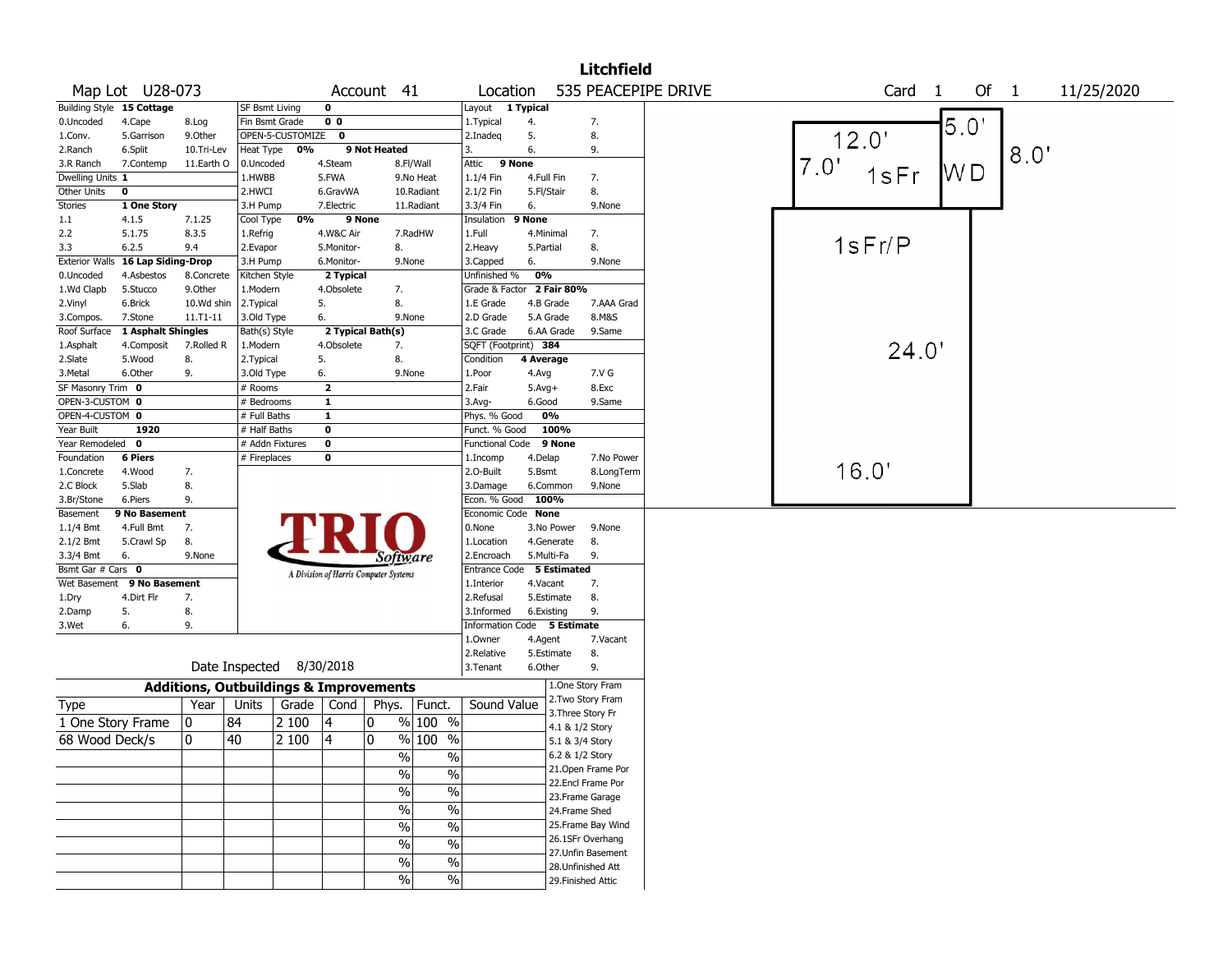| <b>Assessment Record</b><br><b>Property Data</b><br>NOBILINI MICHAEL R<br><b>Total</b><br>Year<br><b>27 NOURSE LANE</b><br>Neighborhood 158 Peacepipe Drive<br>Land<br><b>Buildings</b><br>Exempt<br><b>BARRE MA 01005</b><br>2007<br>17,064<br>16,878<br>0<br><b>Tree Growth Year</b><br>$\mathbf{o}$<br>2008<br>33,942<br>17,064<br>16,878<br>0<br>X Coordinate<br>0<br>2009<br>23,052<br>0<br>40,116<br>17,064<br>0<br>Y Coordinate<br>B5253P185 B9604P333<br>Zone/Land Use<br>11 Residential<br>Previous Owner<br>2010<br>17,064<br>17,178<br>34,242<br>0<br><b>OULTON SANDRA J</b><br>2011<br>32,712<br>17,064<br>15,648<br>0<br>NOBILINI MICHAEL R/LISA NOBLINI<br>Secondary Zone<br>2012<br>17,064<br>15,648<br>0<br>10 FREE STREET<br>MILFORD MA 01757<br>Topography 2 Rolling<br>2013<br>15,648<br>17,064<br>0<br>Sale Date: 12/18/2012<br>2014<br>15,648<br>0<br>17,064<br>Previous Owner<br>1.Level<br>4.Below St<br>7.Res Protec<br>2.Rolling<br>8.<br>5.Low<br>NOBILINI, JOHN J<br>2015<br>15,648<br>17,064<br>0<br>3.Above St<br>9.<br>6.Swampy<br>REAR 899 WAVERLY ST-RT 135<br>2016<br>17,064<br>15,648<br>0<br>8 Lake/Pond | Map Lot U28-074 | Account 1307 | Location  | 537 PEACEPIPE DRIVE    |  |  | Card <sub>1</sub> | Of $1$ | 11/25/2020 |
|---------------------------------------------------------------------------------------------------------------------------------------------------------------------------------------------------------------------------------------------------------------------------------------------------------------------------------------------------------------------------------------------------------------------------------------------------------------------------------------------------------------------------------------------------------------------------------------------------------------------------------------------------------------------------------------------------------------------------------------------------------------------------------------------------------------------------------------------------------------------------------------------------------------------------------------------------------------------------------------------------------------------------------------------------------------------------------------------------------------------------------------------|-----------------|--------------|-----------|------------------------|--|--|-------------------|--------|------------|
|                                                                                                                                                                                                                                                                                                                                                                                                                                                                                                                                                                                                                                                                                                                                                                                                                                                                                                                                                                                                                                                                                                                                             |                 |              |           |                        |  |  |                   |        |            |
|                                                                                                                                                                                                                                                                                                                                                                                                                                                                                                                                                                                                                                                                                                                                                                                                                                                                                                                                                                                                                                                                                                                                             |                 |              |           |                        |  |  |                   |        |            |
|                                                                                                                                                                                                                                                                                                                                                                                                                                                                                                                                                                                                                                                                                                                                                                                                                                                                                                                                                                                                                                                                                                                                             |                 |              |           |                        |  |  |                   |        | 33,942     |
|                                                                                                                                                                                                                                                                                                                                                                                                                                                                                                                                                                                                                                                                                                                                                                                                                                                                                                                                                                                                                                                                                                                                             |                 |              |           |                        |  |  |                   |        |            |
|                                                                                                                                                                                                                                                                                                                                                                                                                                                                                                                                                                                                                                                                                                                                                                                                                                                                                                                                                                                                                                                                                                                                             |                 |              |           |                        |  |  |                   |        |            |
|                                                                                                                                                                                                                                                                                                                                                                                                                                                                                                                                                                                                                                                                                                                                                                                                                                                                                                                                                                                                                                                                                                                                             |                 |              |           |                        |  |  |                   |        |            |
|                                                                                                                                                                                                                                                                                                                                                                                                                                                                                                                                                                                                                                                                                                                                                                                                                                                                                                                                                                                                                                                                                                                                             |                 |              |           |                        |  |  |                   |        |            |
|                                                                                                                                                                                                                                                                                                                                                                                                                                                                                                                                                                                                                                                                                                                                                                                                                                                                                                                                                                                                                                                                                                                                             |                 |              |           |                        |  |  |                   |        |            |
|                                                                                                                                                                                                                                                                                                                                                                                                                                                                                                                                                                                                                                                                                                                                                                                                                                                                                                                                                                                                                                                                                                                                             |                 |              |           |                        |  |  |                   |        | 32,712     |
|                                                                                                                                                                                                                                                                                                                                                                                                                                                                                                                                                                                                                                                                                                                                                                                                                                                                                                                                                                                                                                                                                                                                             |                 |              |           |                        |  |  |                   |        | 32,712     |
|                                                                                                                                                                                                                                                                                                                                                                                                                                                                                                                                                                                                                                                                                                                                                                                                                                                                                                                                                                                                                                                                                                                                             |                 |              |           |                        |  |  |                   |        | 32,712     |
|                                                                                                                                                                                                                                                                                                                                                                                                                                                                                                                                                                                                                                                                                                                                                                                                                                                                                                                                                                                                                                                                                                                                             |                 |              |           |                        |  |  |                   |        | 32,712     |
|                                                                                                                                                                                                                                                                                                                                                                                                                                                                                                                                                                                                                                                                                                                                                                                                                                                                                                                                                                                                                                                                                                                                             |                 |              | Utilities | <b>6 Septic System</b> |  |  |                   |        | 32,712     |
| 2017<br>17,064<br>15,648<br>0<br>FRAMINGHAM MA 01701<br>1.Public<br>4.Dr Well<br>7.Cesspool                                                                                                                                                                                                                                                                                                                                                                                                                                                                                                                                                                                                                                                                                                                                                                                                                                                                                                                                                                                                                                                 |                 |              |           |                        |  |  |                   |        | 32,712     |
| Sale Date: 12/28/2007<br>2018<br>17,064<br>15,648<br>0<br>2. Water<br>5.Dug Well<br>8.Lake/Pond                                                                                                                                                                                                                                                                                                                                                                                                                                                                                                                                                                                                                                                                                                                                                                                                                                                                                                                                                                                                                                             |                 |              |           |                        |  |  |                   |        | 32,712     |
| 3.Sewer<br>6.Septic<br>9.None<br>2019<br>35,200<br>36,100<br>0<br>3 Gravel                                                                                                                                                                                                                                                                                                                                                                                                                                                                                                                                                                                                                                                                                                                                                                                                                                                                                                                                                                                                                                                                  |                 |              |           |                        |  |  |                   |        | 71,300     |
| Street<br>2020<br>35,200<br>36,100<br>0                                                                                                                                                                                                                                                                                                                                                                                                                                                                                                                                                                                                                                                                                                                                                                                                                                                                                                                                                                                                                                                                                                     |                 |              |           |                        |  |  |                   |        | 71,300     |
| 7.<br>1.Paved<br>4.Proposed<br><b>Land Data</b><br>2.Semi Imp                                                                                                                                                                                                                                                                                                                                                                                                                                                                                                                                                                                                                                                                                                                                                                                                                                                                                                                                                                                                                                                                               |                 |              |           |                        |  |  |                   |        |            |
| 8.<br>5.R/O/W<br><b>Effective</b><br><b>Influence</b><br><b>Front Foot</b><br><b>Influence</b><br>3.Gravel<br>6.<br>9.None<br><b>Type</b><br>Frontage<br><b>Depth</b><br><b>Factor</b><br>Code                                                                                                                                                                                                                                                                                                                                                                                                                                                                                                                                                                                                                                                                                                                                                                                                                                                                                                                                              |                 |              |           |                        |  |  |                   |        |            |
| Codes<br>0<br>11.1-100<br>%<br>1.Unimproved                                                                                                                                                                                                                                                                                                                                                                                                                                                                                                                                                                                                                                                                                                                                                                                                                                                                                                                                                                                                                                                                                                 |                 |              |           |                        |  |  |                   |        |            |
| Inspection Witnessed By:<br>2. Excess Frtg<br>$\mathbf 0$<br>12.101-200<br>%<br>$13.201+$<br>%<br>3. Topography                                                                                                                                                                                                                                                                                                                                                                                                                                                                                                                                                                                                                                                                                                                                                                                                                                                                                                                                                                                                                             |                 |              |           |                        |  |  |                   |        |            |
| <b>Sale Data</b><br>14.<br>%<br>4.Size/Shape                                                                                                                                                                                                                                                                                                                                                                                                                                                                                                                                                                                                                                                                                                                                                                                                                                                                                                                                                                                                                                                                                                |                 |              |           |                        |  |  |                   |        |            |
| Sale Date<br>12/18/2012<br>Date<br>X<br>15.<br>%<br>5.Access<br>22,800<br>$\frac{9}{6}$<br>6.Restriction<br>Price                                                                                                                                                                                                                                                                                                                                                                                                                                                                                                                                                                                                                                                                                                                                                                                                                                                                                                                                                                                                                           |                 |              |           |                        |  |  |                   |        |            |
| No./Date<br>Description<br>Date Insp.<br>%<br>7. Right of Way<br>Sale Type<br>2 Land & Buildings                                                                                                                                                                                                                                                                                                                                                                                                                                                                                                                                                                                                                                                                                                                                                                                                                                                                                                                                                                                                                                            |                 |              |           |                        |  |  |                   |        |            |
| 8.View/Environ<br><b>Square Feet</b><br><b>Square Foot</b><br>1.Land<br>4.MFG UNIT<br>7.                                                                                                                                                                                                                                                                                                                                                                                                                                                                                                                                                                                                                                                                                                                                                                                                                                                                                                                                                                                                                                                    |                 |              |           |                        |  |  |                   |        |            |
| 9. Fract Share<br>$\frac{9}{6}$<br>2.L & B<br>5.Other<br>8.<br>16.Regular Lot<br><b>Acres</b>                                                                                                                                                                                                                                                                                                                                                                                                                                                                                                                                                                                                                                                                                                                                                                                                                                                                                                                                                                                                                                               |                 |              |           |                        |  |  |                   |        |            |
| %<br>3.Building<br>9.<br>17.Secondary Lot<br>6.<br>30. Frontage 1<br>$\frac{9}{6}$<br>18.Excess Land                                                                                                                                                                                                                                                                                                                                                                                                                                                                                                                                                                                                                                                                                                                                                                                                                                                                                                                                                                                                                                        |                 |              |           |                        |  |  |                   |        |            |
| 9 Unknown<br>31. Frontage 2<br>Financing<br>$\frac{9}{6}$<br>19.Condominium                                                                                                                                                                                                                                                                                                                                                                                                                                                                                                                                                                                                                                                                                                                                                                                                                                                                                                                                                                                                                                                                 |                 |              |           |                        |  |  |                   |        |            |
| 32. Tillable<br>4.Seller<br>$\frac{9}{6}$<br>7.<br>1.Convent<br>20.Miscellaneous                                                                                                                                                                                                                                                                                                                                                                                                                                                                                                                                                                                                                                                                                                                                                                                                                                                                                                                                                                                                                                                            |                 |              |           |                        |  |  |                   |        |            |
| Notes:<br>33.Tillable<br>8.<br>$\frac{9}{6}$<br>2.FHA/VA<br>5.Private<br>34.Softwood F&O                                                                                                                                                                                                                                                                                                                                                                                                                                                                                                                                                                                                                                                                                                                                                                                                                                                                                                                                                                                                                                                    |                 |              |           |                        |  |  |                   |        |            |
| 6.Cash<br>$\%$<br>3.Assumed<br>9.Unknown<br>8/30/2011-Per Pat Dow-Listed for sale: Millett<br>35. Mixed Wood F&O<br><b>Fract. Acre</b>                                                                                                                                                                                                                                                                                                                                                                                                                                                                                                                                                                                                                                                                                                                                                                                                                                                                                                                                                                                                      |                 |              |           |                        |  |  |                   |        |            |
| <b>Acreage/Sites</b><br>Realty-782-8311.<br>Validity<br><b>2 Related Parties</b><br>36.Hardwood F&O<br>21. Houselot (Frac                                                                                                                                                                                                                                                                                                                                                                                                                                                                                                                                                                                                                                                                                                                                                                                                                                                                                                                                                                                                                   |                 |              |           |                        |  |  |                   |        |            |
| 21<br>0.04<br>100<br>%<br>0<br>1.Valid<br>4.Split<br>37.Softwood TG<br>7.Renovate<br>22.Baselot(Fract)<br>44<br>$\overline{0}$<br>1.00<br>70<br>%                                                                                                                                                                                                                                                                                                                                                                                                                                                                                                                                                                                                                                                                                                                                                                                                                                                                                                                                                                                           |                 |              |           |                        |  |  |                   |        |            |
| 38. Mixed Wood TG<br>2.Related<br>5.Partial<br>8.Other<br>23.<br>45<br>100<br>$\frac{1}{\sqrt{6}}$<br>$\overline{0}$<br>1.00                                                                                                                                                                                                                                                                                                                                                                                                                                                                                                                                                                                                                                                                                                                                                                                                                                                                                                                                                                                                                |                 |              |           |                        |  |  |                   |        |            |
| 39.Hardwood TG<br>9.<br>3.Distress<br>6.Exempt<br><b>Acres</b><br>%                                                                                                                                                                                                                                                                                                                                                                                                                                                                                                                                                                                                                                                                                                                                                                                                                                                                                                                                                                                                                                                                         |                 |              |           |                        |  |  |                   |        |            |
| 40. Wasteland<br>24. Houselot<br><b>5 Public Record</b><br>%<br>Verified<br>41.Gravel Pit                                                                                                                                                                                                                                                                                                                                                                                                                                                                                                                                                                                                                                                                                                                                                                                                                                                                                                                                                                                                                                                   |                 |              |           |                        |  |  |                   |        |            |
| 25.Baselot<br>%<br>1.Buyer<br>4.Agent<br>7.Family<br>42. Mobile Home Si                                                                                                                                                                                                                                                                                                                                                                                                                                                                                                                                                                                                                                                                                                                                                                                                                                                                                                                                                                                                                                                                     |                 |              |           |                        |  |  |                   |        |            |
| 26.Rear 1<br>%<br>2.Seller<br>5.Pub Rec<br>8.0ther<br>43.Camp Site<br>27.Rear 2                                                                                                                                                                                                                                                                                                                                                                                                                                                                                                                                                                                                                                                                                                                                                                                                                                                                                                                                                                                                                                                             |                 |              |           |                        |  |  |                   |        |            |
| 6.MLS<br>9.<br>3.Lender<br>44.Lot Improvemen<br>28. Rear 3                                                                                                                                                                                                                                                                                                                                                                                                                                                                                                                                                                                                                                                                                                                                                                                                                                                                                                                                                                                                                                                                                  |                 |              |           |                        |  |  |                   |        |            |
| <b>Total Acreage</b><br>0.04<br><b>Litchfield</b><br>45.Access Right<br>29. Rear 4<br>46.Golf Course                                                                                                                                                                                                                                                                                                                                                                                                                                                                                                                                                                                                                                                                                                                                                                                                                                                                                                                                                                                                                                        |                 |              |           |                        |  |  |                   |        |            |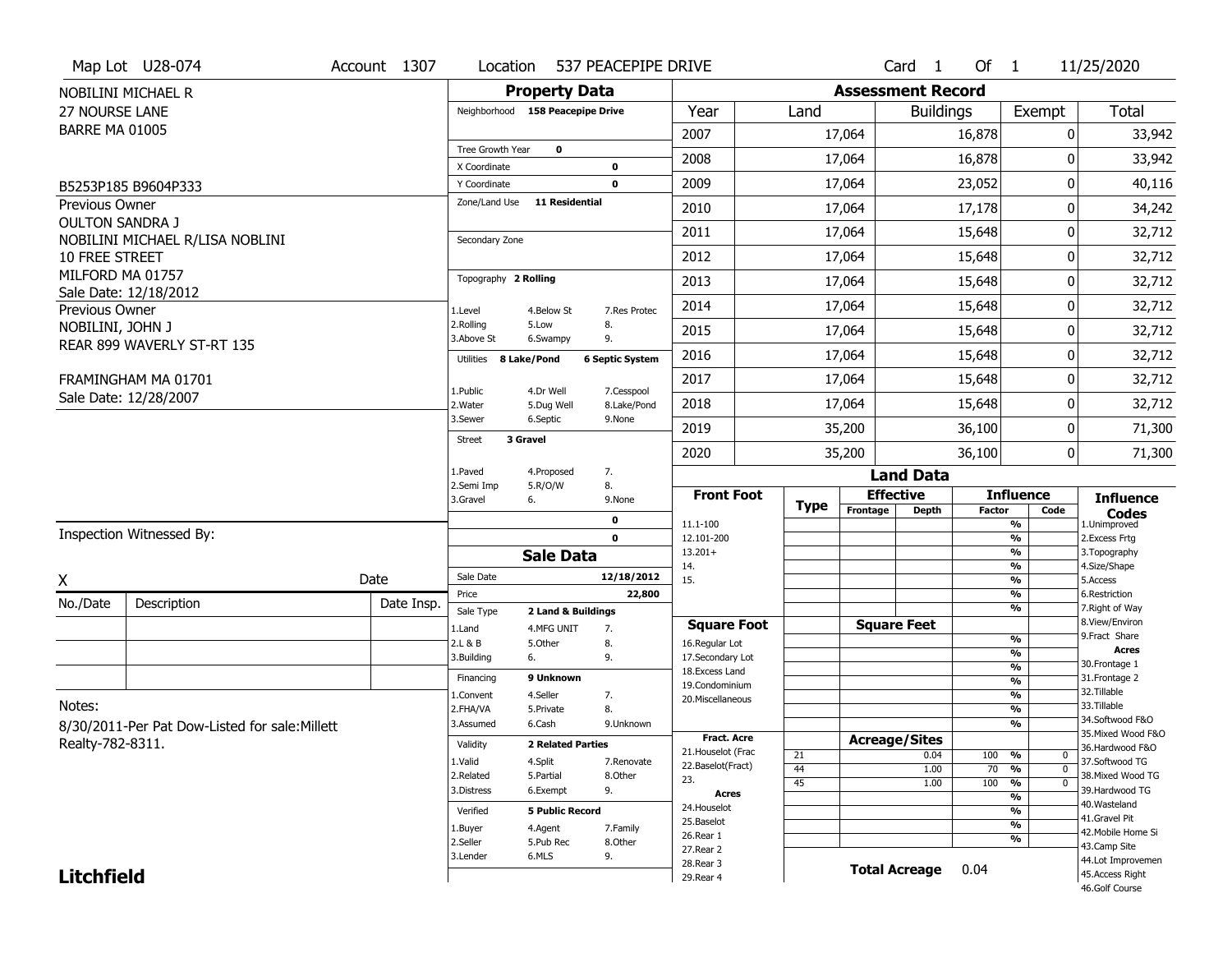|                   |                                |                                                   |                          |                  |                    |                                       |                          |                             |            |            | <b>Litchfield</b>  |                     |       |                   |        |        |            |  |
|-------------------|--------------------------------|---------------------------------------------------|--------------------------|------------------|--------------------|---------------------------------------|--------------------------|-----------------------------|------------|------------|--------------------|---------------------|-------|-------------------|--------|--------|------------|--|
|                   | Map Lot U28-074                |                                                   |                          |                  |                    | Account 1307                          |                          | Location                    |            |            |                    | 537 PEACEPIPE DRIVE |       | Card <sub>1</sub> |        | Of $1$ | 11/25/2020 |  |
|                   | Building Style 15 Cottage      |                                                   | <b>SF Bsmt Living</b>    |                  | $\mathbf 0$        |                                       |                          | Layout 1 Typical            |            |            |                    |                     |       |                   |        |        |            |  |
| 0.Uncoded         | 4.Cape                         | 8.Log                                             | Fin Bsmt Grade           |                  | 0 <sub>0</sub>     |                                       |                          | 1. Typical                  | 4.         |            | 7.                 |                     |       |                   |        |        |            |  |
| 1.Conv.           | 5.Garrison                     | 9.0ther                                           |                          | OPEN-5-CUSTOMIZE | 0                  |                                       |                          | 2.Inadeg                    | 5.         |            | 8.                 |                     |       |                   |        | 8.0'   |            |  |
| 2.Ranch           | 6.Split                        | 10.Tri-Lev                                        | Heat Type                | 100%             |                    | 9 Not Heated                          |                          | 3.                          | 6.         |            | 9.                 |                     |       |                   | EP     |        |            |  |
| 3.R Ranch         | 7.Contemp                      | 11.Earth O                                        | 0.Uncoded                |                  | 4.Steam            |                                       | 8.Fl/Wall                | 9 None<br>Attic             |            |            |                    |                     |       |                   |        |        |            |  |
| Dwelling Units 1  |                                |                                                   | 1.HWBB                   |                  | 5.FWA              |                                       | 9.No Heat                | 1.1/4 Fin                   | 4.Full Fin |            | 7.                 |                     |       |                   |        |        |            |  |
| Other Units       | 0                              |                                                   | 2.HWCI                   |                  | 6.GravWA           |                                       | 10.Radiant               | 2.1/2 Fin                   | 5.Fl/Stair |            | 8.                 |                     |       |                   | 10.0'  |        |            |  |
| <b>Stories</b>    | 1 One Story                    |                                                   | 3.H Pump                 |                  | 7.Electric         |                                       | 11.Radiant               | 3.3/4 Fin                   | 6.         |            | 9.None             |                     |       |                   |        |        |            |  |
| 1.1               | 4.1.5                          | 7.1.25                                            | Cool Type                | 0%               |                    | 9 None                                |                          | Insulation                  | 9 None     |            |                    |                     |       |                   | 12.0'  |        |            |  |
| 2.2               | 5.1.75                         | 8.3.5                                             | 1.Refrig                 |                  | 4.W&C Air          |                                       | 7.RadHW                  | 1.Full                      | 4.Minimal  |            | 7.                 |                     |       |                   |        |        |            |  |
| 3.3               | 6.2.5                          | 9.4                                               | 2.Evapor                 |                  | 5.Monitor-         | 8.                                    |                          | 2. Heavy                    | 5.Partial  |            | 8.                 |                     |       |                   | 1sFr/P |        |            |  |
|                   | Exterior Walls 11 T1-11 Siding |                                                   | 3.H Pump                 |                  | 6.Monitor-         | 9.None                                |                          | 3.Capped                    | 6.         |            | 9.None             |                     |       |                   |        |        |            |  |
| 0.Uncoded         | 4.Asbestos                     | 8.Concrete                                        | Kitchen Style            |                  | 2 Typical          |                                       |                          | Unfinished %                | 0%         |            |                    |                     |       |                   |        |        |            |  |
| 1.Wd Clapb        | 5.Stucco                       | 9.Other                                           | 1.Modern                 |                  | 4.Obsolete         | 7.                                    |                          | Grade & Factor              |            | 2 Fair 90% |                    |                     | 12.0  |                   |        |        |            |  |
| 2.Vinyl           | 6.Brick                        | 10.Wd shin                                        | 2.Typical                |                  | 5.                 | 8.                                    |                          | 1.E Grade                   | 4.B Grade  |            | 7.AAA Grad         |                     |       |                   |        | 32.0'  |            |  |
| 3.Compos.         | 7.Stone                        | 11.T1-11                                          | 3.Old Type               |                  | 6.                 | 9.None                                |                          | 2.D Grade                   | 5.A Grade  |            | 8.M&S              |                     |       |                   |        |        |            |  |
| Roof Surface      | <b>3 Sheet Metal</b>           |                                                   | Bath(s) Style            |                  |                    | 2 Typical Bath(s)                     |                          | 3.C Grade                   |            | 6.AA Grade | 9.Same             |                     |       |                   |        |        |            |  |
| 1.Asphalt         | 4.Composit                     | 7.Rolled R                                        | 1.Modern                 |                  | 4.Obsolete         | 7.                                    |                          | SQFT (Footprint) 608        |            |            |                    |                     |       |                   |        |        |            |  |
| 2.Slate           | 5.Wood                         | 8.                                                | 2.Typical                |                  | 5.                 | 8.                                    |                          | Condition                   | 6 Good     |            |                    |                     |       |                   |        |        |            |  |
| 3.Metal           | 6.Other                        | 9.                                                | 3.Old Type               |                  | 6.                 | 9.None                                |                          | 1.Poor                      | 4.Avg      |            | 7.V G              |                     | 24.0' |                   |        |        |            |  |
| SF Masonry Trim 0 |                                |                                                   | # Rooms                  |                  | 4                  |                                       |                          | 2.Fair                      | $5.Avg+$   |            | 8.Exc              |                     |       |                   |        |        |            |  |
| OPEN-3-CUSTOM 0   |                                |                                                   | # Bedrooms               |                  | $\mathbf{2}$       |                                       |                          | 3.Avg-                      | 6.Good     |            | 9.Same             |                     |       |                   |        |        |            |  |
| OPEN-4-CUSTOM 0   |                                |                                                   | # Full Baths             |                  | $\mathbf{1}$       |                                       |                          | Phys. % Good                | 0%         |            |                    |                     |       |                   | 10.0'  |        |            |  |
| Year Built        | 1950                           |                                                   | # Half Baths             |                  | 0                  |                                       |                          | Funct. % Good               |            | 100%       |                    |                     |       |                   |        |        |            |  |
| Year Remodeled 0  |                                |                                                   | # Addn Fixtures          |                  | $\pmb{0}$          |                                       |                          | Functional Code             |            | 9 None     |                    |                     |       |                   |        |        |            |  |
| Foundation        | <b>6 Piers</b>                 |                                                   | # Fireplaces             |                  | 0                  |                                       |                          | 1.Incomp                    | 4.Delap    |            | 7.No Power         |                     |       | 4.0'              |        | 6.0'   |            |  |
| 1.Concrete        | 4.Wood                         | 7.                                                |                          |                  |                    |                                       |                          | 2.0-Built                   | 5.Bsmt     |            | 8.LongTerm         |                     |       |                   | WD     |        |            |  |
| 2.C Block         | 5.Slab                         | 8.                                                |                          |                  |                    |                                       |                          | 3.Damage                    |            | 6.Common   | 9.None             |                     | 12.0' |                   |        |        |            |  |
| 3.Br/Stone        | 6.Piers                        | 9.                                                |                          |                  |                    |                                       |                          | Econ. % Good                | 100%       |            |                    |                     |       |                   | 10.0'  |        |            |  |
| Basement          | 9 No Basement                  |                                                   |                          |                  |                    |                                       |                          | Economic Code None          |            |            |                    |                     |       |                   |        |        |            |  |
| $1.1/4$ Bmt       | 4.Full Bmt                     | 7.                                                |                          |                  |                    |                                       |                          | 0.None                      |            | 3.No Power | 9.None             |                     |       |                   |        |        |            |  |
| 2.1/2 Bmt         | 5.Crawl Sp                     | 8.                                                |                          |                  |                    |                                       |                          | 1.Location                  |            | 4.Generate | 8.                 |                     |       |                   |        |        |            |  |
| 3.3/4 Bmt         | 6.                             | 9.None                                            |                          |                  |                    | Software                              |                          | 2.Encroach                  | 5.Multi-Fa |            | 9.                 |                     |       |                   |        |        |            |  |
| Bsmt Gar # Cars 0 |                                |                                                   |                          |                  |                    | A Division of Harris Computer Systems |                          | Entrance Code 5 Estimated   |            |            |                    |                     |       |                   |        |        |            |  |
| Wet Basement      | 9 No Basement                  |                                                   |                          |                  |                    |                                       |                          | 1.Interior                  | 4.Vacant   |            | 7.                 |                     |       |                   |        |        |            |  |
| 1.Dry             | 4.Dirt Flr                     | 7.                                                |                          |                  |                    |                                       |                          | 2.Refusal                   |            | 5.Estimate | 8.                 |                     |       |                   |        |        |            |  |
| 2.Damp            | 5.                             | 8.                                                |                          |                  |                    |                                       |                          | 3.Informed                  | 6.Existing |            | 9.                 |                     |       |                   |        |        |            |  |
| 3.Wet             | 6.                             | 9.                                                |                          |                  |                    |                                       |                          | Information Code 5 Estimate |            |            |                    |                     |       |                   |        |        |            |  |
|                   |                                |                                                   |                          |                  |                    |                                       |                          | 1.0wner                     | 4.Agent    |            | 7.Vacant           |                     |       |                   |        |        |            |  |
|                   |                                |                                                   |                          |                  |                    |                                       |                          | 2.Relative                  |            | 5.Estimate | 8.                 |                     |       |                   |        |        |            |  |
|                   |                                |                                                   | Date Inspected 8/30/2018 |                  |                    |                                       |                          | 3.Tenant                    | 6.Other    |            | 9.                 |                     |       |                   |        |        |            |  |
|                   |                                | <b>Additions, Outbuildings &amp; Improvements</b> |                          |                  |                    |                                       |                          |                             |            |            | 1.One Story Fram   |                     |       |                   |        |        |            |  |
| Type              |                                | Year                                              | Units                    |                  | Grade $\vert$ Cond | Phys.                                 | Funct.                   | Sound Value                 |            |            | 2. Two Story Fram  |                     |       |                   |        |        |            |  |
|                   |                                |                                                   |                          |                  |                    |                                       |                          |                             |            |            | 3. Three Story Fr  |                     |       |                   |        |        |            |  |
| 22 Encl Frame     |                                | 10                                                | 80                       | 2 100            | 3                  | 0                                     | % 100 %                  |                             |            |            | 4.1 & 1/2 Story    |                     |       |                   |        |        |            |  |
| 68 Wood Deck/s    |                                | 2017                                              | 60                       | 2 100            | 4                  | 0                                     | % 100 %                  |                             |            |            | 5.1 & 3/4 Story    |                     |       |                   |        |        |            |  |
|                   |                                |                                                   |                          |                  |                    | $\frac{0}{0}$                         | $\%$                     |                             |            |            | 6.2 & 1/2 Story    |                     |       |                   |        |        |            |  |
|                   |                                |                                                   |                          |                  |                    | $\%$                                  | $\frac{0}{0}$            |                             |            |            | 21. Open Frame Por |                     |       |                   |        |        |            |  |
|                   |                                |                                                   |                          |                  |                    |                                       |                          |                             |            |            | 22.Encl Frame Por  |                     |       |                   |        |        |            |  |
|                   |                                |                                                   |                          |                  |                    | $\sqrt{6}$                            | $\frac{0}{0}$            |                             |            |            | 23. Frame Garage   |                     |       |                   |        |        |            |  |
|                   |                                |                                                   |                          |                  |                    | $\overline{\frac{0}{0}}$              | $\overline{\frac{0}{0}}$ |                             |            |            | 24.Frame Shed      |                     |       |                   |        |        |            |  |
|                   |                                |                                                   |                          |                  |                    | $\overline{\frac{0}{0}}$              | $\overline{\frac{0}{0}}$ |                             |            |            | 25. Frame Bay Wind |                     |       |                   |        |        |            |  |
|                   |                                |                                                   |                          |                  |                    | $\overline{\frac{0}{0}}$              | $\overline{\frac{0}{0}}$ |                             |            |            | 26.1SFr Overhang   |                     |       |                   |        |        |            |  |
|                   |                                |                                                   |                          |                  |                    | $\frac{0}{0}$                         | $\%$                     |                             |            |            | 27. Unfin Basement |                     |       |                   |        |        |            |  |
|                   |                                |                                                   |                          |                  |                    |                                       |                          |                             |            |            |                    |                     |       |                   |        |        |            |  |
|                   |                                |                                                   |                          |                  |                    | $\%$                                  | $\%$                     |                             |            |            | 28. Unfinished Att |                     |       |                   |        |        |            |  |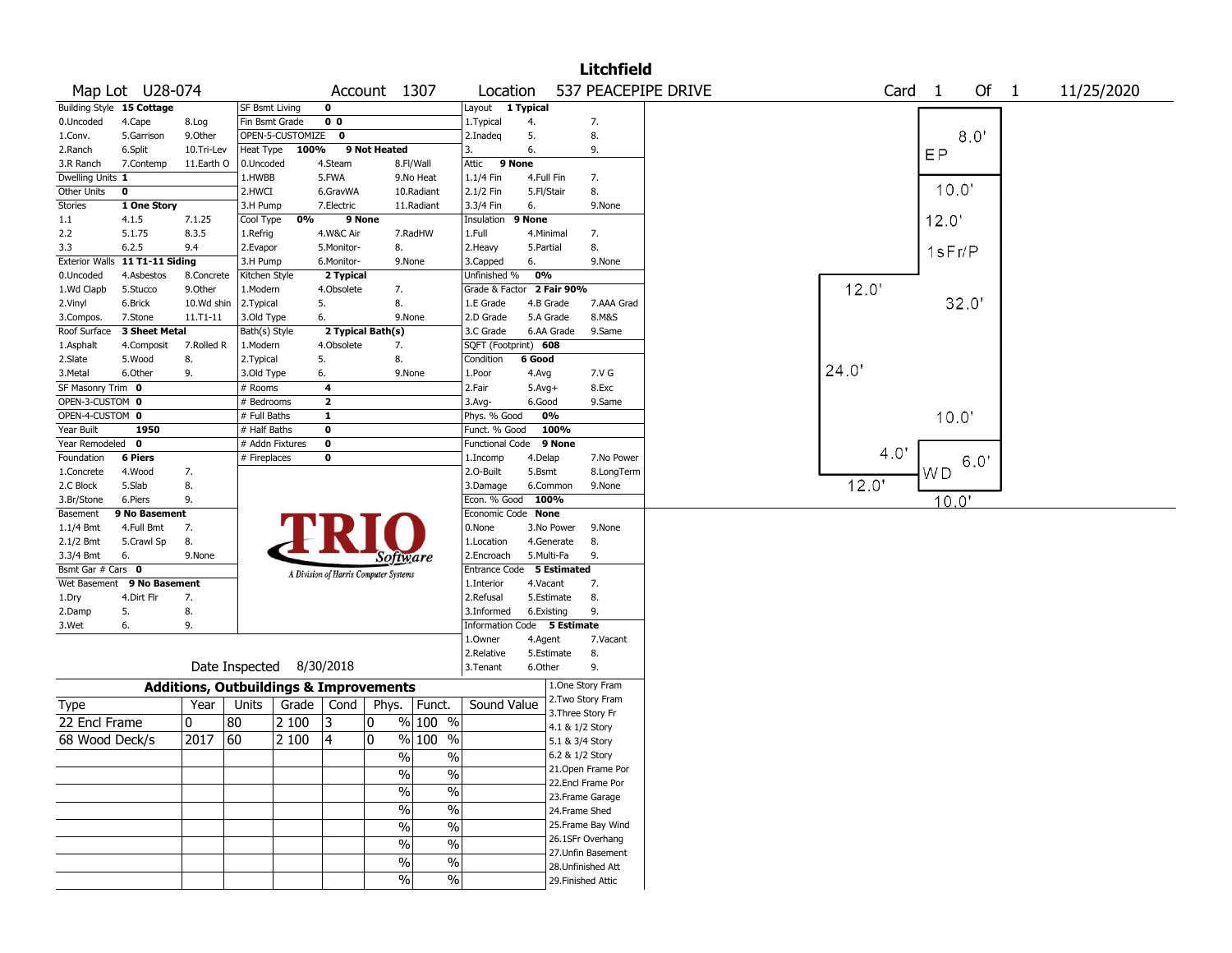|                   | Map Lot U28-075                                       | Account 1365 | Location                     |                                  | 541 PEACEPIPE DRIVE          |                                   |             |                          | Card <sub>1</sub>            | Of $1$        |                    | 11/25/2020                        |
|-------------------|-------------------------------------------------------|--------------|------------------------------|----------------------------------|------------------------------|-----------------------------------|-------------|--------------------------|------------------------------|---------------|--------------------|-----------------------------------|
|                   | PENFOLD, WILLIAM R                                    |              |                              | <b>Property Data</b>             |                              |                                   |             | <b>Assessment Record</b> |                              |               |                    |                                   |
|                   | 117 NUMBER SIX ROAD                                   |              |                              | Neighborhood 158 Peacepipe Drive |                              | Year                              | Land        |                          | <b>Buildings</b>             |               | Exempt             | <b>Total</b>                      |
| OXFORD ME 04270   |                                                       |              |                              |                                  |                              | 2007                              |             | 19,080                   |                              | 16,548        | 0                  | 35,628                            |
|                   |                                                       |              | Tree Growth Year             | 0                                |                              | 2008                              |             | 19,080                   |                              | 16,533        | 0                  | 35,613                            |
| B6971P150         |                                                       |              | X Coordinate<br>Y Coordinate |                                  | 0<br>0                       | 2009                              |             | 19,080                   |                              | 21,313        | 0                  | 40,393                            |
|                   |                                                       |              | Zone/Land Use                | 11 Residential                   |                              | 2010                              |             | 19,080                   |                              | 16,206        | 0                  | 35,286                            |
|                   |                                                       |              |                              |                                  |                              | 2011                              |             | 19,080                   |                              | 69,340        | 0                  | 88,420                            |
|                   |                                                       |              | Secondary Zone               |                                  |                              | 2012                              |             | 19,080                   |                              | 69,340        | 0                  | 88,420                            |
|                   |                                                       |              | Topography 2 Rolling         |                                  |                              | 2013                              |             | 19,080                   |                              | 68,610        | 0                  | 87,690                            |
|                   |                                                       |              |                              |                                  |                              | 2014                              |             | 19,080                   |                              | 68,610        | 0                  | 87,690                            |
|                   |                                                       |              | 1.Level<br>2.Rolling         | 4.Below St<br>5.Low              | 7.Res Protec<br>8.           | 2015                              |             | 19,080                   |                              | 67,880        | 0                  | 86,960                            |
|                   |                                                       |              | 3.Above St<br>Utilities      | 6.Swampy<br>8 Lake/Pond          | 9.<br><b>6 Septic System</b> | 2016                              |             | 19,080                   |                              | 67,880        | 0                  | 86,960                            |
|                   |                                                       |              |                              |                                  |                              | 2017                              |             | 19,080                   |                              | 67,150        | 0                  | 86,230                            |
|                   |                                                       |              | 1.Public<br>2. Water         | 4.Dr Well<br>5.Dug Well          | 7.Cesspool<br>8.Lake/Pond    | 2018                              |             | 19,080                   |                              | 67,150        | 0                  | 86,230                            |
|                   |                                                       |              | 3.Sewer                      | 6.Septic                         | 9.None                       | 2019                              |             | 49,200                   |                              | 66,300        | 0                  | 115,500                           |
|                   |                                                       |              | Street                       | 3 Gravel                         |                              | 2020                              |             | 49,200                   |                              | 66,300        | 0                  | 115,500                           |
|                   |                                                       |              | 1.Paved                      | 4.Proposed                       | 7.                           |                                   |             |                          | <b>Land Data</b>             |               |                    |                                   |
|                   |                                                       |              | 2.Semi Imp<br>3.Gravel       | 5.R/O/W<br>6.                    | 8.<br>9.None                 | <b>Front Foot</b>                 | <b>Type</b> |                          | <b>Effective</b>             |               | <b>Influence</b>   | <b>Influence</b>                  |
|                   |                                                       |              |                              |                                  | 0                            | 11.1-100                          |             | Frontage                 | <b>Depth</b>                 | <b>Factor</b> | Code<br>%          | <b>Codes</b><br>1.Unimproved      |
|                   | Inspection Witnessed By:                              |              |                              |                                  | $\mathbf 0$                  | 12.101-200                        |             |                          |                              |               | %                  | 2.Excess Frtg                     |
|                   |                                                       |              |                              | <b>Sale Data</b>                 |                              | $13.201+$<br>14.                  |             |                          |                              |               | %<br>%             | 3. Topography<br>4.Size/Shape     |
| X                 |                                                       | Date         | Sale Date                    |                                  |                              | 15.                               |             |                          |                              |               | %                  | 5.Access                          |
| No./Date          | Description                                           | Date Insp.   | Price                        |                                  |                              |                                   |             |                          |                              |               | $\frac{9}{6}$<br>% | 6.Restriction<br>7. Right of Way  |
|                   |                                                       |              | Sale Type<br>1.Land          | 4.MFG UNIT                       | 7.                           | <b>Square Foot</b>                |             |                          | <b>Square Feet</b>           |               |                    | 8.View/Environ                    |
|                   |                                                       |              | 2.L & B                      | 5.Other                          | 8.                           | 16.Regular Lot                    |             |                          |                              |               | $\frac{9}{6}$      | 9. Fract Share<br><b>Acres</b>    |
|                   |                                                       |              | 3.Building                   | 6.                               | 9.                           | 17.Secondary Lot                  |             |                          |                              |               | %<br>$\frac{9}{6}$ | 30. Frontage 1                    |
|                   |                                                       |              | Financing                    |                                  |                              | 18. Excess Land<br>19.Condominium |             |                          |                              |               | $\frac{9}{6}$      | 31. Frontage 2                    |
|                   |                                                       |              | 1.Convent                    | 4.Seller                         | 7.                           | 20.Miscellaneous                  |             |                          |                              |               | $\frac{9}{6}$      | 32. Tillable                      |
| Notes:            |                                                       |              | 2.FHA/VA                     | 5.Private                        | 8.                           |                                   |             |                          |                              |               | $\frac{9}{6}$      | 33.Tillable<br>34.Softwood F&O    |
|                   | 11/3/11-PERMIT #11-098, DEMO CURRENT AMP, 22X34 NEW   |              | 3.Assumed                    | 6.Cash                           | 9.Unknown                    | <b>Fract. Acre</b>                |             |                          |                              |               | %                  | 35. Mixed Wood F&O                |
| <b>CAMP</b>       |                                                       |              | Validity                     |                                  |                              | 21. Houselot (Frac                |             |                          | <b>Acreage/Sites</b><br>0.11 | 100           | %<br>0             | 36.Hardwood F&O                   |
|                   | 9/12/2011-Per Pat Dow-Old camp should be demolished.  |              | 1.Valid                      | 4.Split                          | 7.Renovate                   | 22.Baselot(Fract)                 | 21<br>45    |                          | 1.00                         | 100           | $\mathbf 0$<br>%   | 37.Softwood TG                    |
|                   | PERMIT TO RAISE LEVEL OF DRIVEWAY TO FIRM P DUE TO    |              | 2.Related                    | 5.Partial                        | 8.Other                      | 23.                               | 44          |                          | 1.00                         | 70            | %<br>$\mathbf 0$   | 38. Mixed Wood TG                 |
|                   | POOR RUN-OFF, #12-025, 5/29/2012.                     |              | 3.Distress                   | 6.Exempt                         | 9.                           | Acres                             |             |                          |                              |               | %                  | 39.Hardwood TG<br>40. Wasteland   |
|                   | PERMIT #12-048, 7/30/2012. SEPTIC PIT AND SAND & LOAN |              | Verified                     |                                  |                              | 24. Houselot                      |             |                          |                              |               | %                  | 41.Gravel Pit                     |
|                   | , SEED FOR GRASS LAWN.                                |              | 1.Buyer                      | 4.Agent                          | 7.Family                     | 25.Baselot<br>26.Rear 1           |             |                          |                              |               | %                  | 42. Mobile Home Si                |
|                   |                                                       |              | 2.Seller                     | 5.Pub Rec                        | 8.Other                      | 27.Rear 2                         |             |                          |                              |               | %                  | 43.Camp Site                      |
|                   |                                                       |              | 3.Lender                     | 6.MLS                            | 9.                           | 28. Rear 3                        |             |                          | <b>Total Acreage</b>         | 0.11          |                    | 44.Lot Improvemen                 |
| <b>Litchfield</b> |                                                       |              |                              |                                  |                              | 29. Rear 4                        |             |                          |                              |               |                    | 45.Access Right<br>46.Golf Course |